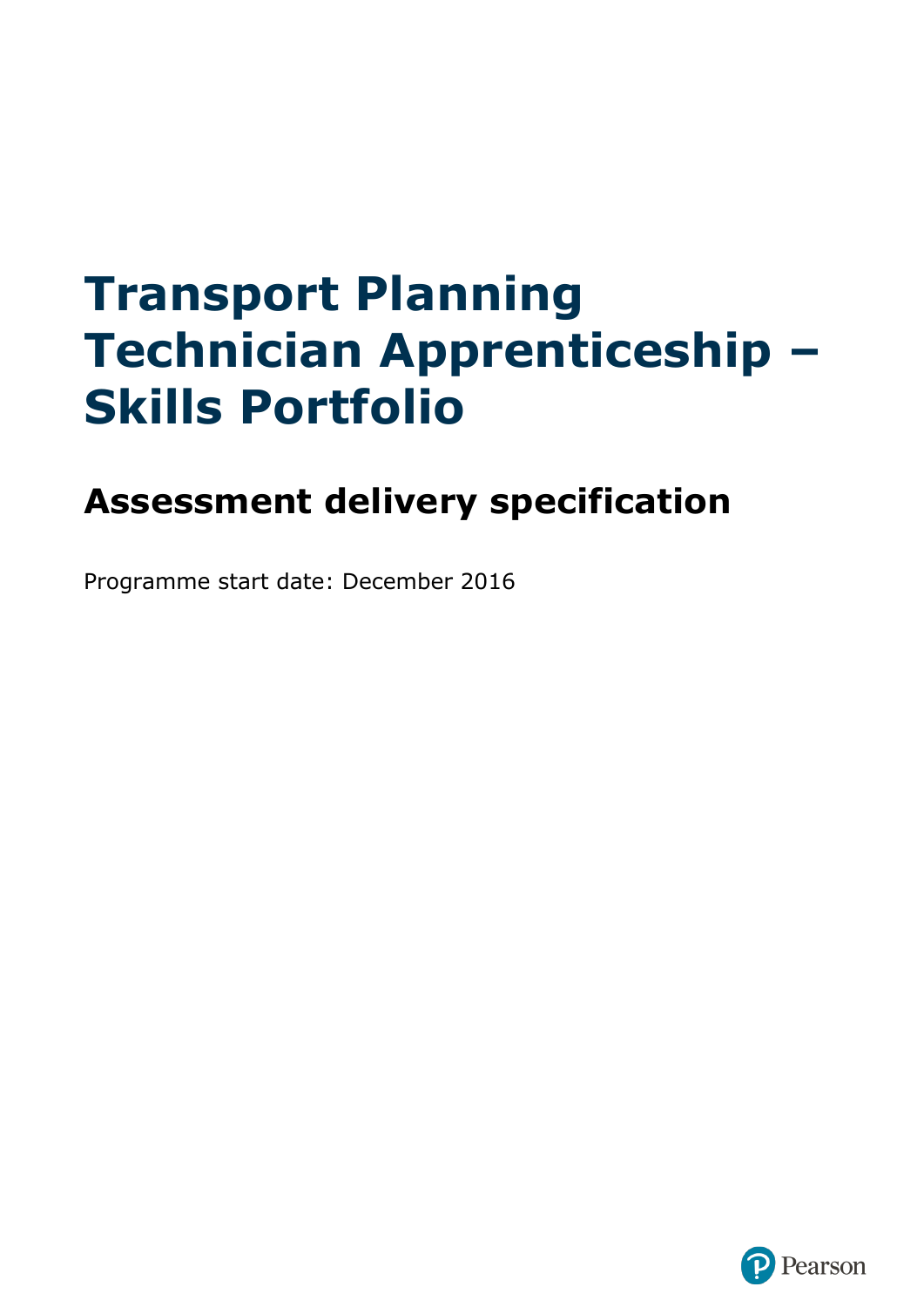#### **Edexcel, BTEC and LCCI qualifications**

Edexcel, BTEC and LCCI qualifications are awarded by Pearson, the UK's largest awarding body offering academic and vocational qualifications that are globally recognised and benchmarked. For further information, please visit our qualifications website at qualifications.pearson.com. Alternatively, you can get in touch with us using the details on our contact us page at qualifications.pearson.com/contactus

#### **About Pearson**

Pearson is the world's leading learning company, with 35,000 employees in more than 70 countries working to help people of all ages to make measurable progress in their lives through learning. We put the learner at the centre of everything we do, because wherever learning flourishes, so do people. Find out more about how we can help you and your learners at qualifications.pearson.com

*References to third party material made in this specification are made in good faith. Pearson does not endorse, approve or accept responsibility for the content of materials, which may be subject to change, or any opinions expressed therein. (Material may include textbooks, journals, magazines and other publications and websites.)*

*All information in this specification is correct at time of publication.*

ISBN 978 1 446 94449 3

All the material in this publication is copyright © Pearson Education Limited 2016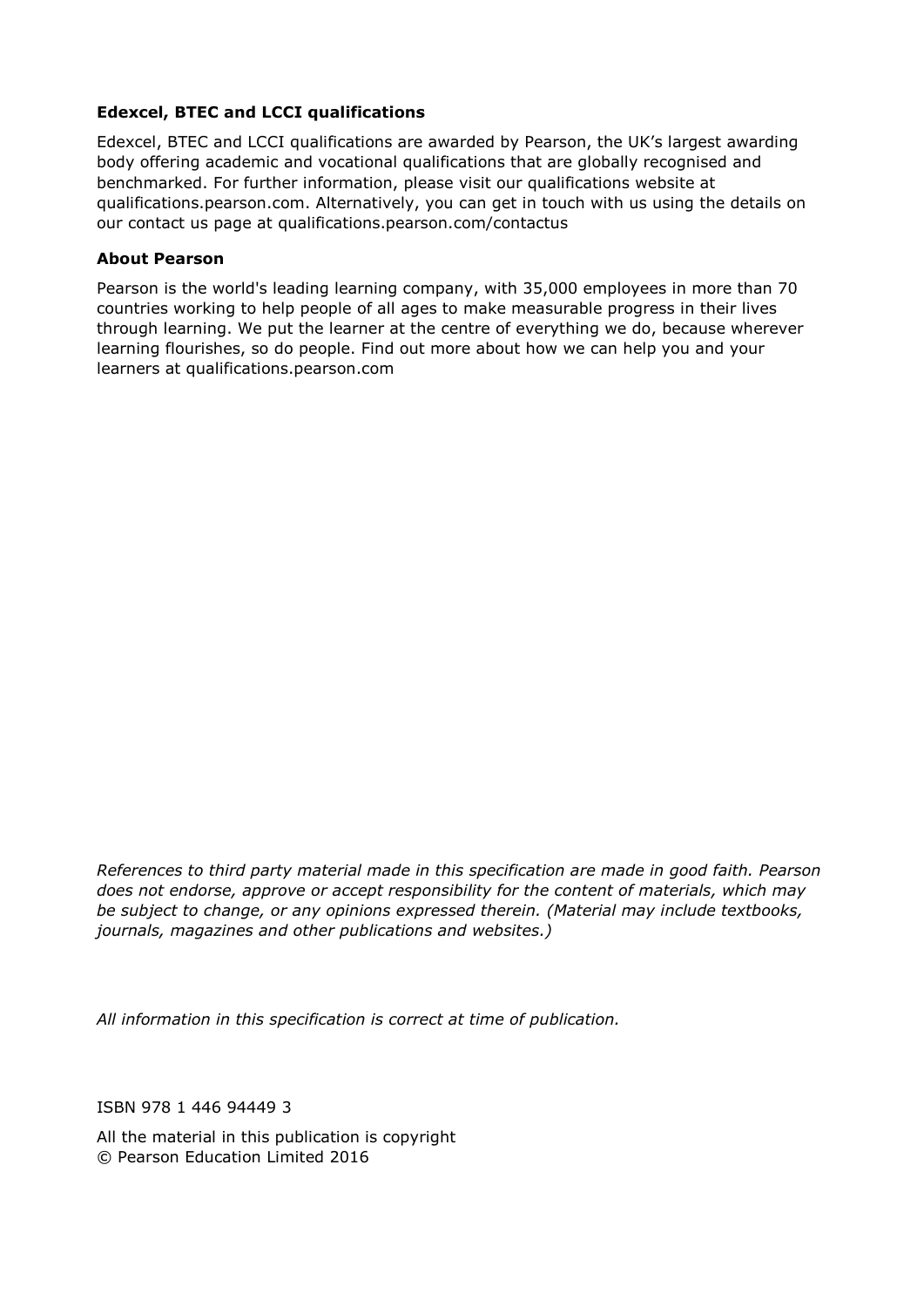# **Contents**

| 1                       | <b>Introducing the New Apprenticeships in England</b><br>Background       | 1<br>$\mathbf{1}$                         |
|-------------------------|---------------------------------------------------------------------------|-------------------------------------------|
| $\overline{\mathbf{2}}$ | <b>The Transport Planning Technician Apprenticeship</b><br>Overview       | $\overline{\mathbf{2}}$<br>$\overline{2}$ |
| 3                       | <b>Overview of the Skills Portfolio</b><br>Purpose                        | 4<br>$\overline{4}$                       |
| 4                       | <b>Delivering the Skills Portfolio</b><br>Centre recognition and approval | 5<br>5                                    |
|                         | Centre resource requirements                                              | 6                                         |
|                         | Language of assessment                                                    | $\overline{7}$                            |
|                         | Method of assessment                                                      | $\overline{7}$                            |
|                         | Assessment standards and requirements                                     | 9                                         |
|                         | Making valid assessment decisions                                         | 29                                        |
|                         | Administrative arrangements                                               | 30                                        |
|                         | Dealing with malpractice in assessment                                    | 31                                        |
| 5                       | <b>Access and recruitment</b>                                             | 34                                        |
|                         | Access to qualifications for learners with disabilities or specific needs | 34                                        |
| 6                       | <b>Quality assurance of centres</b>                                       | 35                                        |
| 7                       | <b>Further information and useful publications</b>                        | 36                                        |
| 8                       | <b>Professional development and training</b>                              | 37                                        |
| 9                       | <b>Contact us</b>                                                         | 38                                        |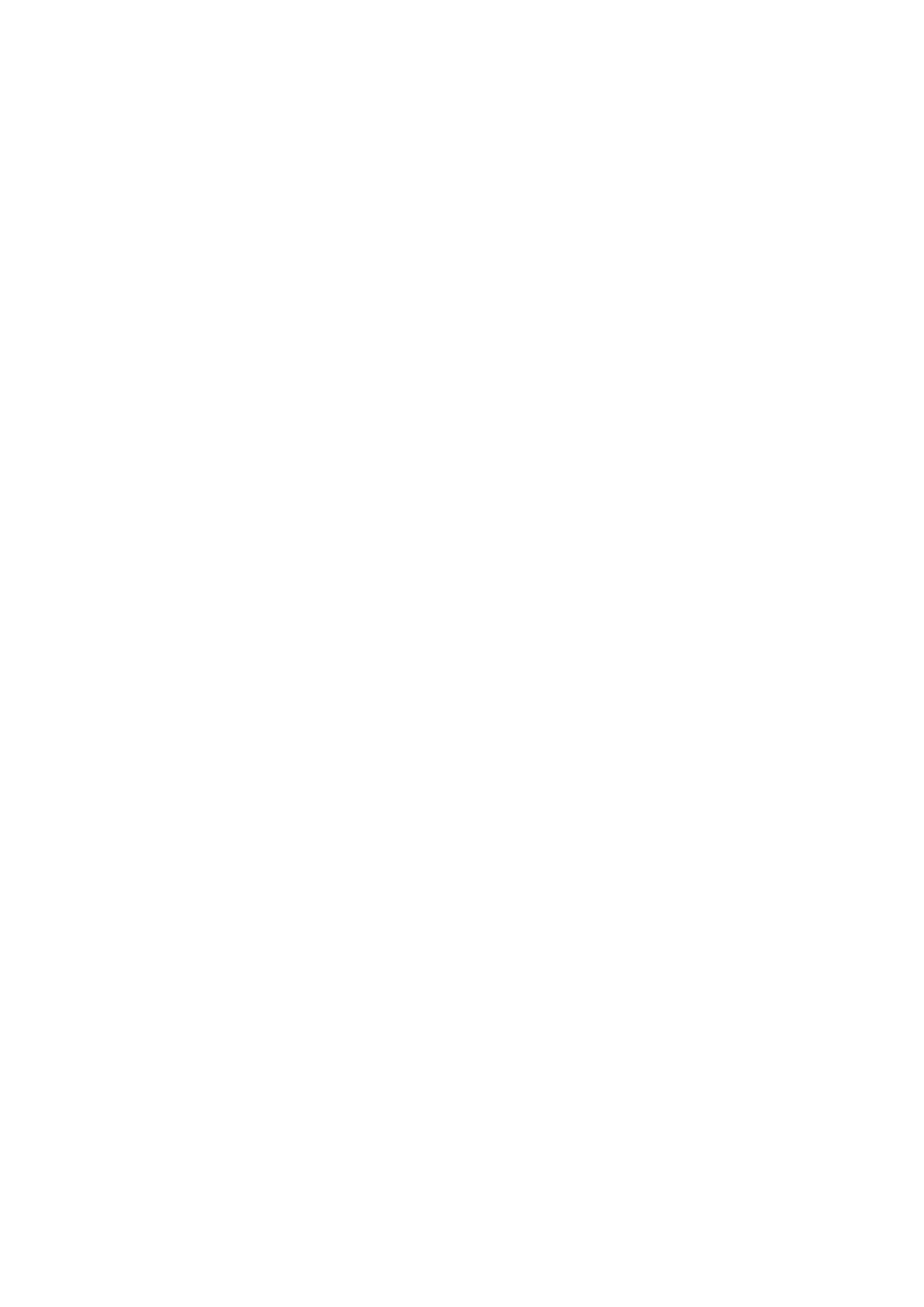# <span id="page-4-0"></span>**1 Introducing the New Apprenticeships in England**

#### <span id="page-4-1"></span>**Background**

The government has produced an implementation plan $1$  for the future of Apprenticeships in England, following the Richard Review (2012)<sup>2</sup>. The changes, which are in the implementation plan, move the design of Apprenticeships into the hands of employers to make them more rigorous and responsive to employers' needs. Employers will now undertake the design of an Apprenticeship for each occupation that they identify as requiring apprentices.

It is intended that from 2017/2018, all Apprenticeships in England will use the new Apprenticeship Standards and Assessment Plans designed by employers and approved by the Department for Business, Energy and Industrial Strategy (BEIS).

All new employer-designed Apprenticeships will:

- be based on the required level of skills, knowledge and competency to undertake a specific occupation well and operate confidently in a sector. This forms the standard for the Apprenticeship. The assessment of an apprentice will be against this standard. Apprentices will be awarded a certificate of completion only when they have demonstrated their ability in all areas of the standard
- use a single approach to assessment against the standard. This should include a range of assessment methods that cover the theoretical and practical elements of the Apprenticeship
- have a synoptic end-point assessment that requires the apprentice to use their skills, knowledge and behaviours effectively in an integrated way. Apprentices will be assessed largely at the end of an Apprenticeship programme – with an expectation that, in most cases, at least two thirds of the assessment must take place at the end of the Apprenticeship
- have grading applied to the full Apprenticeship Standard, with apprentices who successfully complete, awarded a Pass, Merit or Distinction. This will include a 'mastery mechanism' – apprentices will need to pass every aspect of their assessment in order to be successful but not every aspect will necessarily be graded
- be of a minimum 12-month duration to ensure that the Apprenticeship provides sustained and substantial training
- include a minimum of 20 per cent off-the-job training, away from the day-to-day job
- have a stronger focus on English and mathematics. All apprentices working towards the new Apprenticeships must achieve Level 1 Mathematics and English qualifications as a part of their Apprenticeship, if they have not achieved them already. Apprentices are also required to work towards Level 2 Mathematics and English qualifications, if they have not achieved them already. For Apprenticeships at Level 3 and above, apprentices are required to achieve Level 2 Mathematics and English qualifications.

<sup>1</sup> The government's plans for implementing these reforms are set out in *The Future of Apprenticeships in England: Implementation Plan*, published in October 2013.

<sup>2</sup> *The Richard Review of Apprenticeships*, November 2012.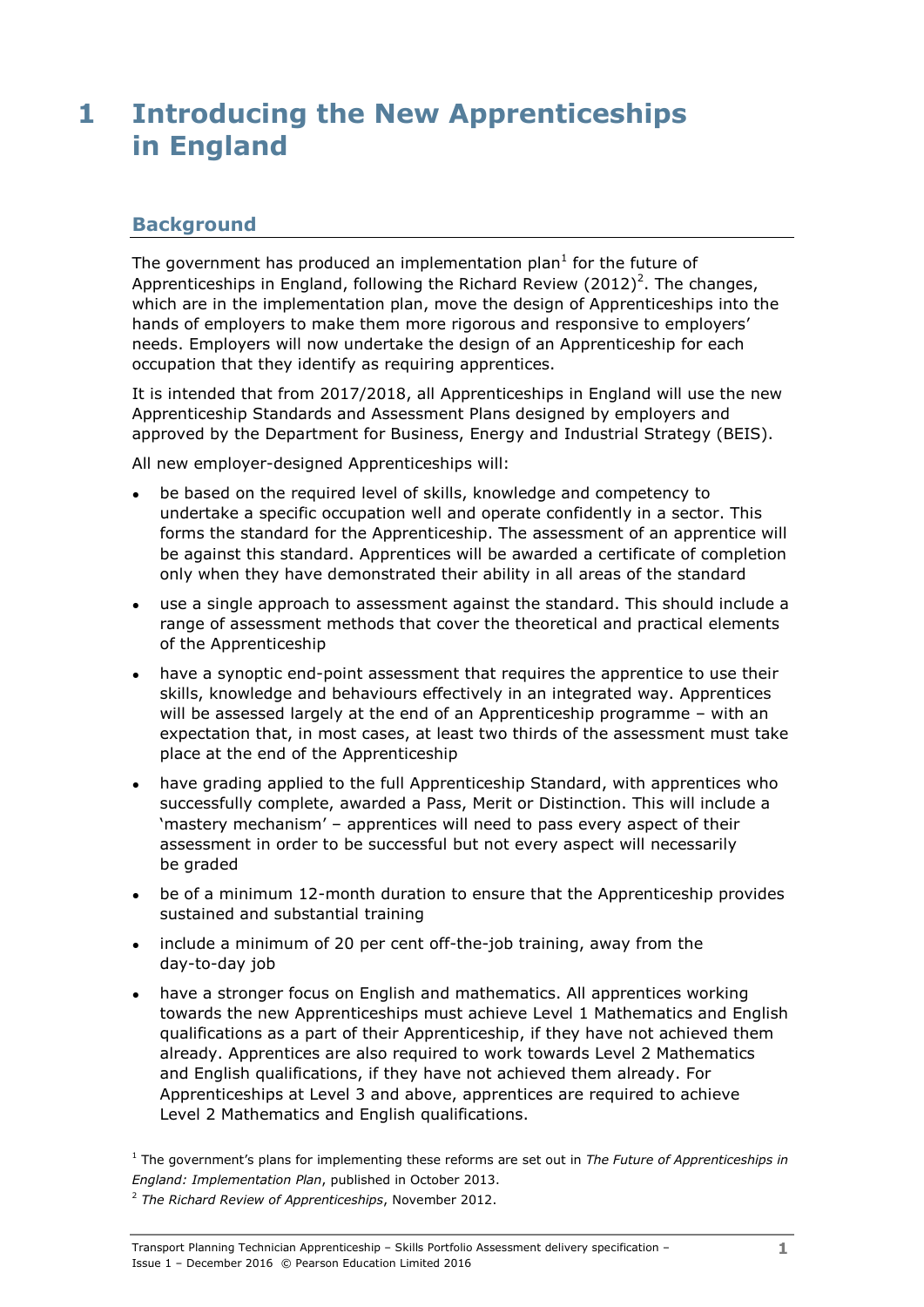# <span id="page-5-0"></span>**2 The Transport Planning Technician Apprenticeship**

#### <span id="page-5-1"></span>**Overview**

The assessment detailed in this document is a mandatory component of the Transport Planning Technician Apprenticeship.

Transport planning technicians provide technical support to professional transport planners in the preparation, assessment and implementation of policies, plans and projects to manage and improve local, regional, national and international transport systems, services and their connections with land use planning to support economic growth, protect the environment and support social cohesion. All transport planning technicians will have a broad skills base, however it is likely that some technicians may specialise in a particular element. This breadth of skills reflects that of professional transport planners, who come from a wide variety of backgrounds including mathematics, engineering and the social sciences. Transport planning technicians work for both public sector authorities and private sector companies.

A transport planning technician's work could involve contributing to:

- the planning and design of transport and traffic policies, plans, schemes and systems
- collecting, preparing and presenting data, written information and analyses to inform the development of policies, plans and projects
- modelling transport and traffic systems
- assessing the impacts of possible transport measures
- the development and implementation of travel planning (Smart Travel) schemes
- the successful delivery of projects working as a member of a team.

The Apprenticeship is recognised by the Chartered Institution of Highways and Transportation (CIHT). On successful completion of the Apprenticeship programme, learners will have satisfied the requirements for registration as an Engineering Technician, enabling them to apply for membership of the CIHT.

To achieve the full Apprenticeship, learners are required to complete the following.

- An assessment of knowledge evidenced by the achievement of the BTEC Level 3 Diploma in Transport Planning.
- An assessment of competence, evidenced through a Portfolio of Evidence demonstrating achievement of the Apprenticeship skills standards, detailed in this document.
- A two-stage Synoptic End Point Assessment, conducted by the CIHT following completion of both the BTEC Level 3 Diploma in Transport Planning and the Skills Portfolio. It will include:
	- $\circ$  a project undertaken in the final three months of the Apprenticeship, demonstrating the apprentice's ability to integrate the high-level knowledge, skills and behaviours set out in the Apprenticeship Standard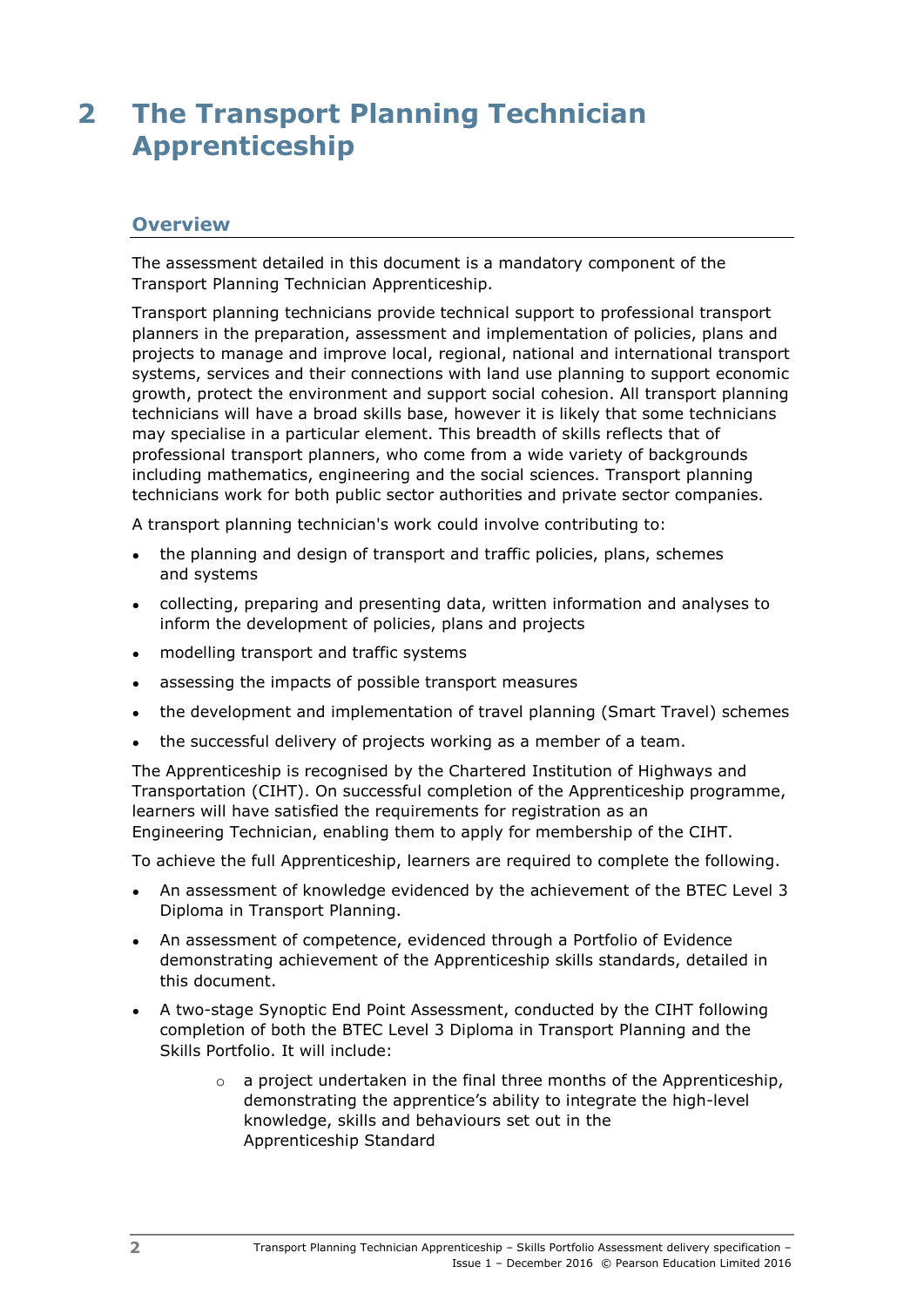o a face-to-face interview consisting of a short presentation and discussion of the project, as well as a structured interview supported by a written report demonstrating the apprentice's ability to integrate the knowledge, skills and behaviours acquired during the Apprenticeship and submitted prior to the interview.

The typical duration for this Apprenticeship is 36 months but this will depend on the learner's previous experience and access to opportunities to gain the full range of competence.

The full Apprenticeship is certificated by the Federation for Industry Sector Skills and Standards (FISSS).

Pearson offers and certificates the BTEC Level 3 Diploma in Transport Planning and provides external quality assurance for the Skills Portfolio.

The requirements for delivering the Skills Portfolio are detailed in this document. Centres should familiarise themselves with the requirements for all components of the Apprenticeship programme and communicate them to learners clearly.

The published Transport Planning Technician Apprenticeship Standard can be found at www.gov.uk/government/collections/apprenticeship-standards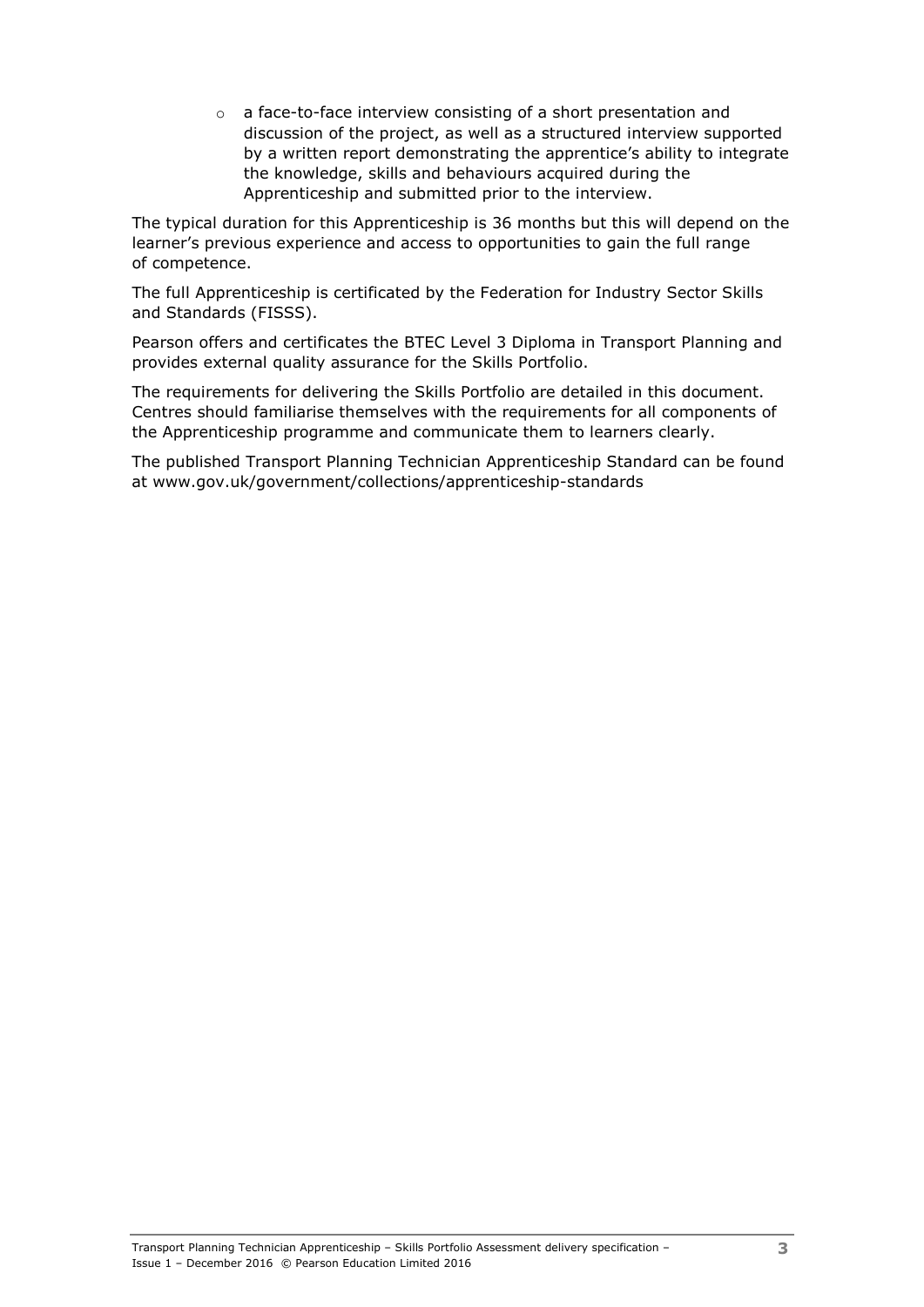# <span id="page-7-0"></span>**3 Overview of the Skills Portfolio**

### <span id="page-7-1"></span>**Purpose**

The Skills Portfolio is used to evidence the formative assessment of competence in the Apprenticeship. Its primary purpose is to provide evidence that learners have acquired all the skills elements of the Apprenticeship Standards as detailed in Assessment Standards and Requirements in *Section 4 Delivering the Skills Portfolio*.

The assessment of the Skills Portfolio is to be carried out in the workplace. *Section 4* details the specific requirements for delivering this assessment.

A mentoring approach is required in the development of the portfolio to ensure that learners' progress through the standard is captured effectively. It also ensures that the required evidence is collected to achieve the standard and to put learners in the best place to gain professional recognition by professional bodies. Assessors are expected to work directly with learners' mentors to identify any competency development issues.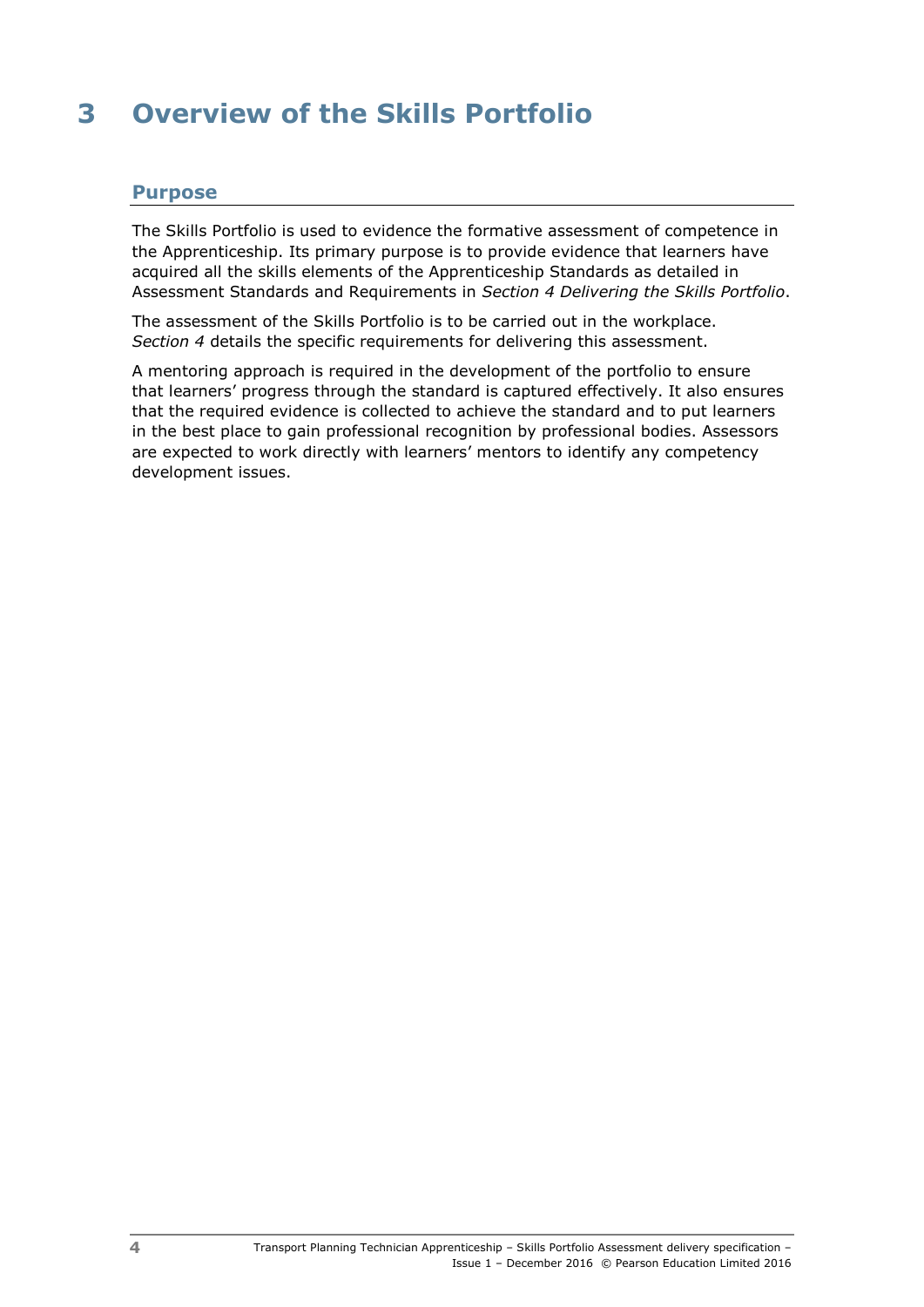# <span id="page-8-0"></span>**4 Delivering the Skills Portfolio**

### <span id="page-8-1"></span>**Centre recognition and approval**

Centres delivering the Skills Portfolio assessment must have a contract with employers to do so.

New centres need to apply for and be granted centre recognition and approval to offer Pearson qualifications and assessments.

Existing Pearson centres seeking approval to deliver New Apprenticeship Standards qualifications and assessments, will be required to submit supplementary evidence for approval, aligned to the associated New Apprenticeship Standards and Assessment Plans.

For guidance on seeking approval to deliver Pearson qualifications and assessments, please contact our Approvals Team at ukvqapprovals@pearson.com

#### **Approvals agreement**

All centres are required to enter into an approval agreement with Pearson, in which the head of centre or principal agrees to meet all the requirements of the assessment delivery specification and to comply with the policies, procedures, codes of practice and regulations of Pearson and relevant regulatory bodies. If centres do not comply with the agreement, it could result in the suspension of certification or withdrawal of centre or qualification/assessment approval.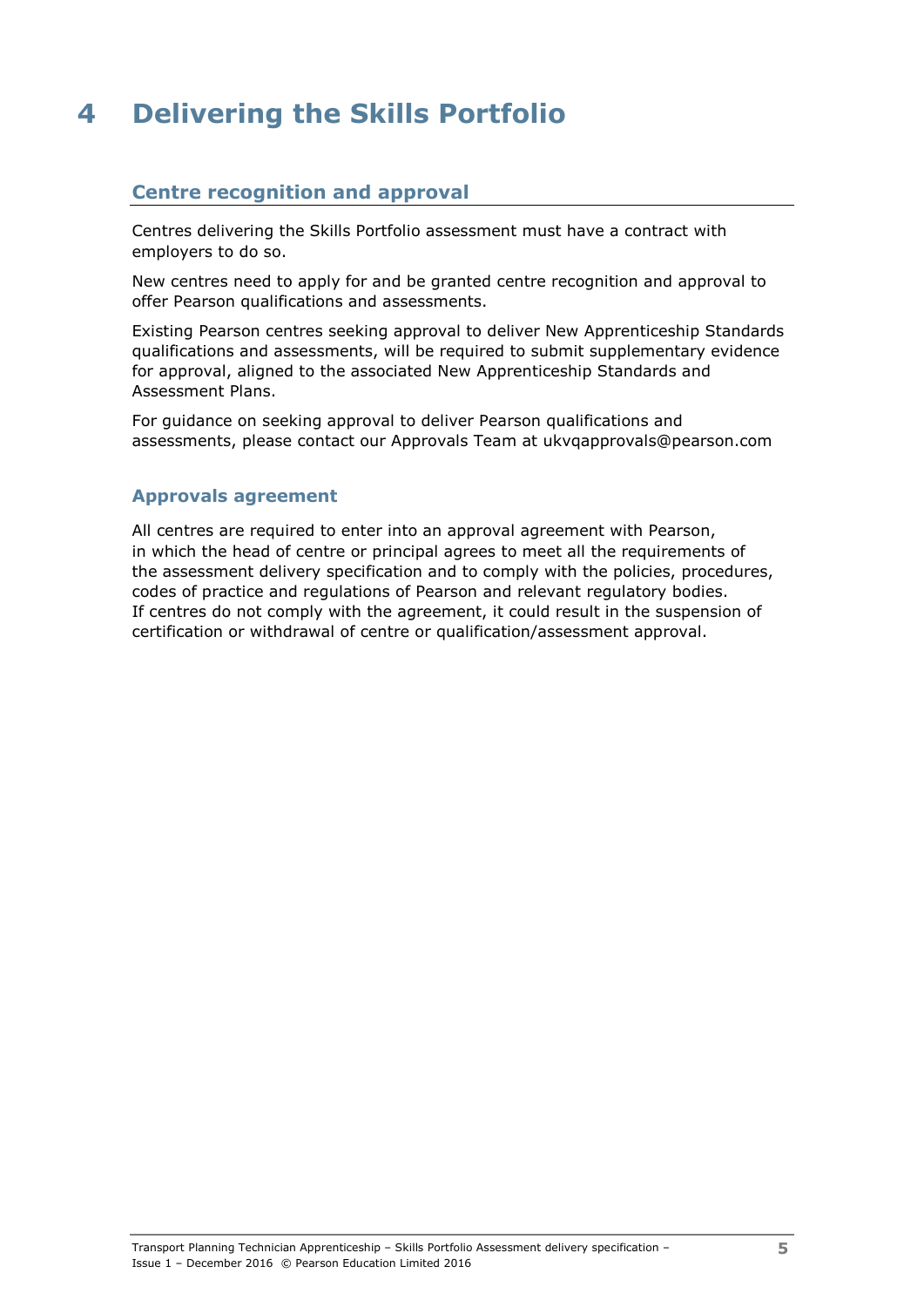### <span id="page-9-0"></span>**Centre resource requirements**

As part of the approval process, centres must make sure that the following resource requirements are in place before delivering the assessment.

- Centres must have the appropriate physical resources to support the delivery of the assessment, for example a workplace in line with industry standards, equipment, IT, and learning materials.
- Centres must have robust assessment and internal verification procedures in place to ensure the quality and authenticity of learners' work, as well as the accuracy and consistency of assessment decisions between assessors operating at the centre. To help ensure a robust process, centres must have a team of at least three assessment and internal verification personnel, who meet the following requirements:
	- o at least one assessor with current, relevant occupational expertise and knowledge, at the relevant level of the occupational area(s) they are assessing, which has been gained through 'hands on' experience in the industry. Ideally, this would include people holding or working towards a relevant qualification
	- o unqualified assessors must achieve their qualification within 18 months of starting their role
	- $\circ$  a qualified assessor, who is occupationally competent, must countersign assessments carried out by an unqualified assessor
	- o one of the assessors may also be an Internal Verifier
	- $\circ$  there must be two Internal Verifiers, one who should be a qualified Internal Verifier and one who may be working towards the qualification, with an identified target date for completion
	- o the Internal Verifiers should have an understanding of the process and standards requirements of the Transport Planning Technician skills standards and underpinning requirements.
- There must be systems in place to ensure continuing professional development and standardisation activities for staff involved in assessment and internal verification.
- Centres must have appropriate health and safety policies, procedures and practices in place for the delivery of the assessment.
- Centres must deliver the assessment in accordance with current equality legislation. For further details on Pearson's commitment to the Equality Act 2010, please see *Section 5 Access and recruitment*. For full details on the Equality Act 2010, please go to www.legislation.gov.uk

For further information on the requirements for implementing assessment processes in centres, please see the Work-based Learning and BTEC Apprenticeships quality assurance handbooks section on our website.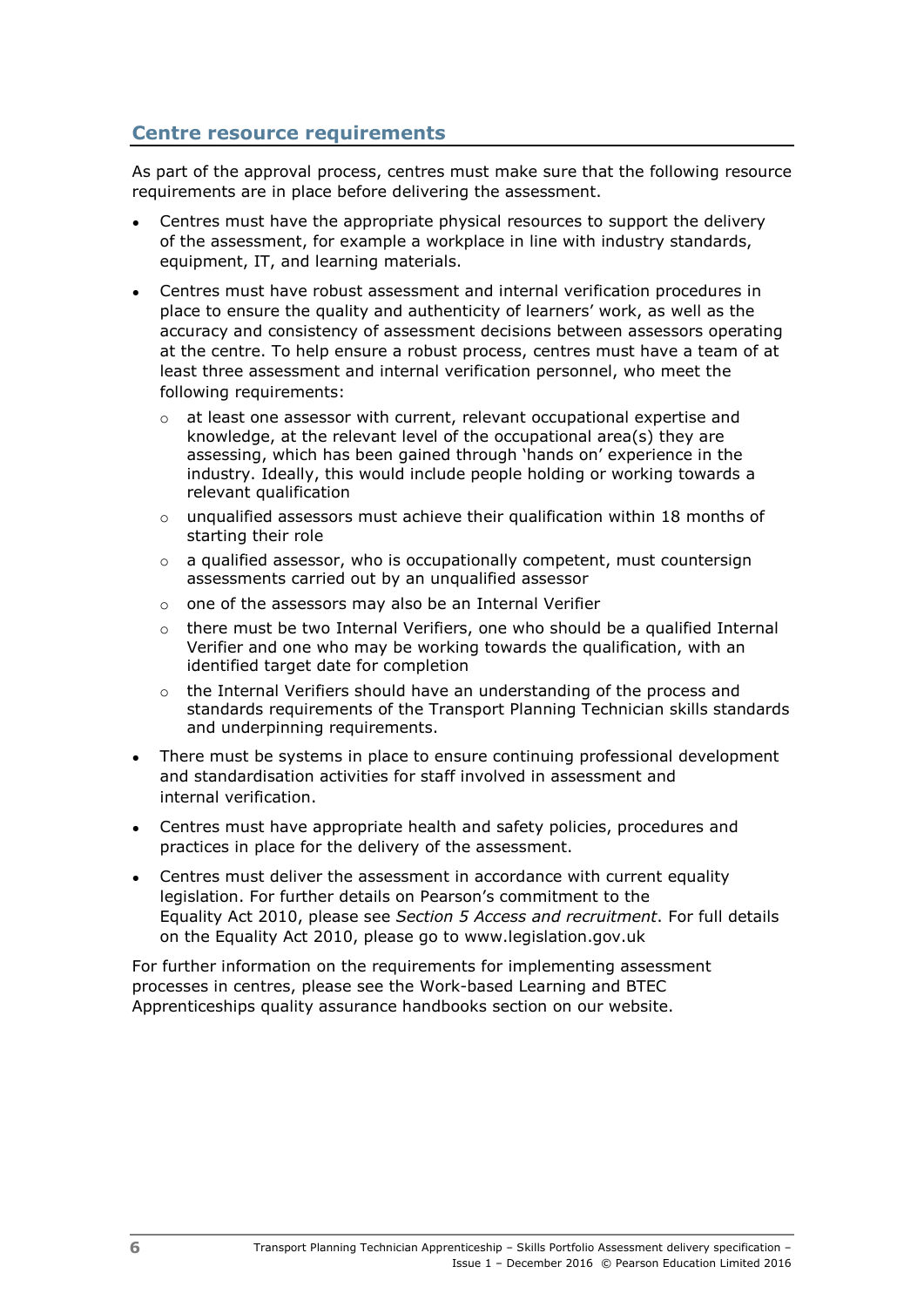### <span id="page-10-0"></span>**Language of assessment**

The assessment should be conducted in English.

Learners may be assessed in British or Irish Sign Language where it is permitted for the purpose of reasonable adjustment.

### <span id="page-10-1"></span>**Method of assessment**

The achievement of the Skills Portfolio is demonstrated through the process of internal and external quality assurance of evidence gathered during the course of learners' work in the workplace.

To pass the Skills Portfolio, learners must meet the skills standards and satisfy all the underpinning standards requirements detailed on *pages 9[–28](#page-31-0)*, by providing sufficient and valid evidence for each one, and proving that the evidence is their own.

Learners must have an assessment record that identifies how the skills standards and underpinning standards requirements have been met. The assessment record should be cross-referenced to the evidence provided and should include details of the types of evidence collected and the date of assessment. Suitable centre documentation should be used to form an assessment record.

It is important that the evidence provided to meet the standards and underpinning requirements is:

| Valid             | relevant to the standards for which competence is claimed                                                                    |
|-------------------|------------------------------------------------------------------------------------------------------------------------------|
| Authentic         | produced by the learner                                                                                                      |
| Current           | sufficiently recent to create confidence that the same skill,<br>understanding or knowledge persist at the time of the claim |
| <b>Reliable</b>   | indicates that the learner can consistently perform at this level                                                            |
| <b>Sufficient</b> | fully meets the requirements of the standards.                                                                               |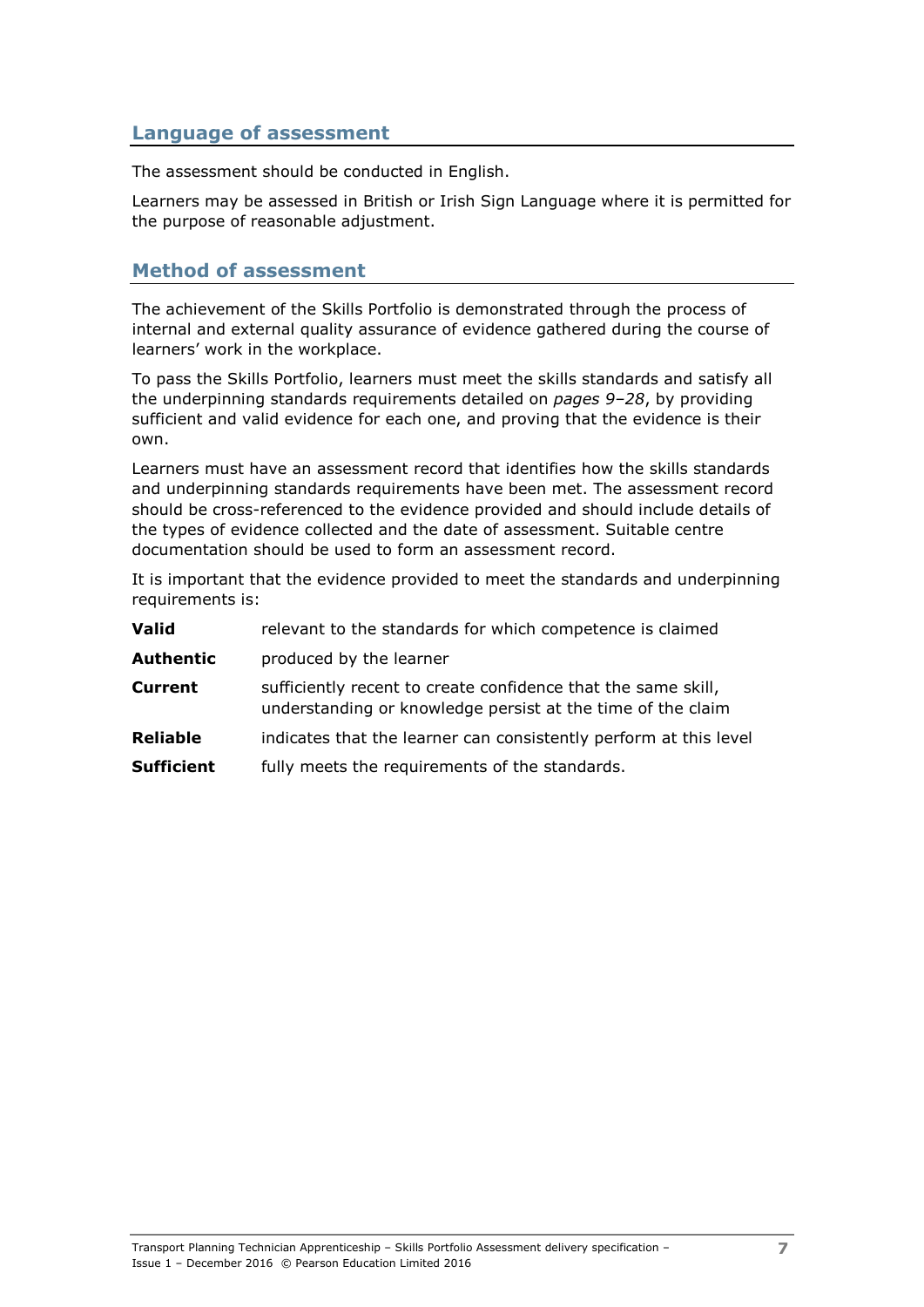### **Types of evidence**

To achieve the Skills Portfolio, learners must gather evidence that shows that they have met all the skills standards and underpinning requirements specified on *pages 9[–28](#page-31-0)*, and the other assessment and quality assurance requirements detailed in this document. Evidence to demonstrate achievement of the standards can take a variety of forms as indicated below.

- Direct observation of learners' performance by their assessor (O) in specific circumstances where the assessor may not be able to observe the live performance, it is acceptable for learners' performance to be captured using video or audio recordings or photographs to allow the assessor to reach an independent assessment decision.
- Products of learners' work, for example drawings, reports, presentation (P).
- Personal statements, reflective accounts/reports (RA).
- Professional discussion (PD).
- Authentic statements/witness testimony (WT).
- Expert witness testimony (EWT).

The evidence should be collected and assessed over a period of time to ensure reliability of the assessment outcomes.

Learners should consider confidentiality and commercial sensitivity when collecting evidence for their portfolio.

Learners can use the abbreviations above in their portfolios for cross-referencing purposes. Learners can also use one piece of evidence to prove their achievement of different skills standards. They should be encouraged to reference evidence to the relevant standards. Evidence must be available to the assessor, the Internal Verifier and the Pearson Standards Verifier.

For further information on the requirements for centre quality assurance and internal verification process, please contact the Vocational Assessment Team at btecdelivery@pearson.com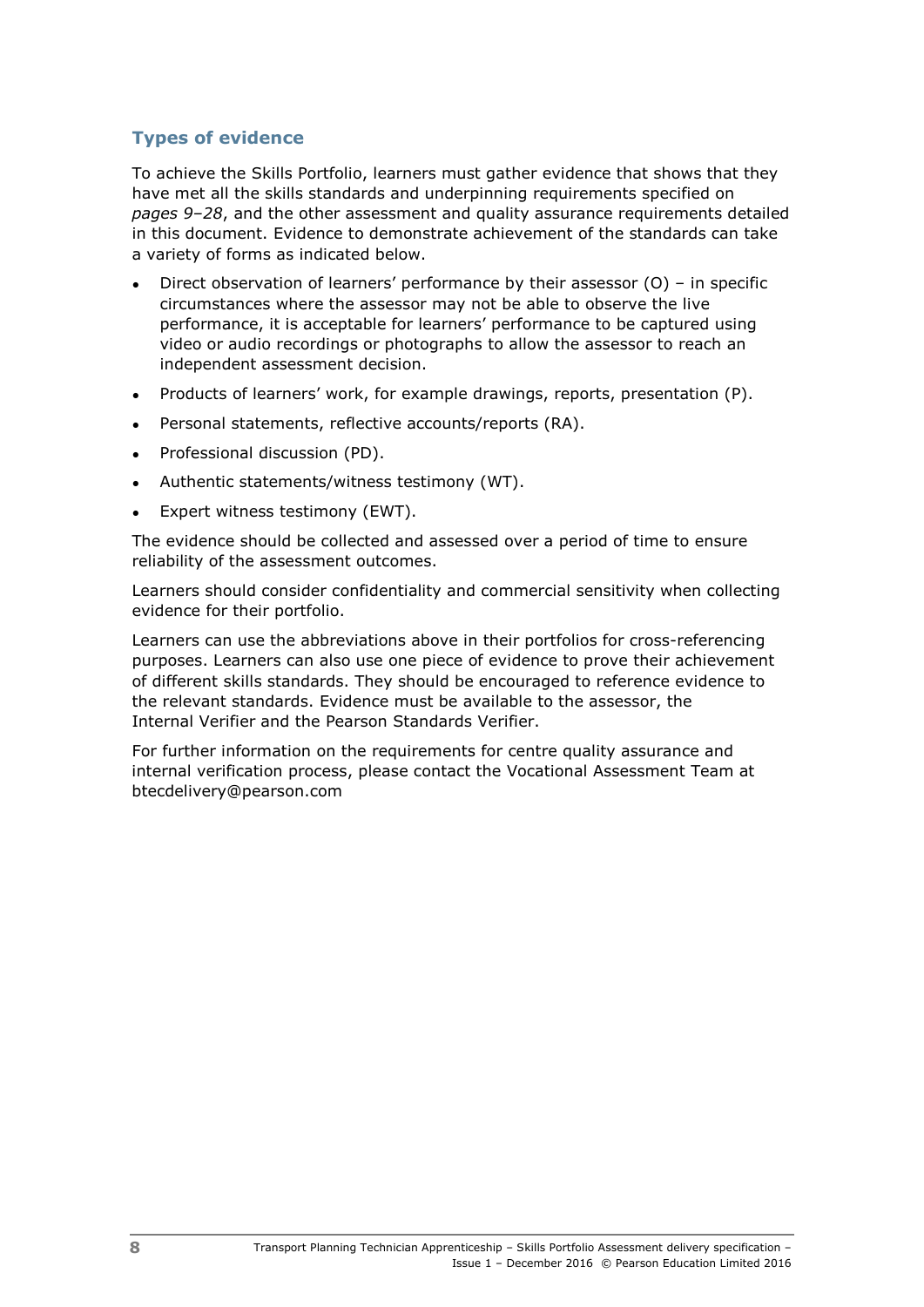## **Assessment standards and requirements**

To pass the Skills Portfolio assessment, learners need to demonstrate that they can satisfy all the standards and underpinning requirements detailed in the table below.

#### **Skill Standard 1**

A Transport Planning Technician, on completion of the Apprenticeship, will be able to **use appropriate transport planning techniques and methods** to contribute to the preparation, assessment and implementation of policies, plans and projects to manage and improve transport systems and services. This includes contributing to the analysis of information, the design and delivery of transport surveys, the use of models to forecast demand, the use of transport, economic, environmental, safety and other assessment techniques in the appraisal of policies, plans or schemes, and the design and delivery of effective stakeholder and public engagement activities.

<span id="page-12-0"></span>

| <b>Skills Standards</b> |                                                        | Underpinning skills requirements that the learner<br>should be able to demonstrate by the end of the<br><b>Apprenticeship</b>                                                                                                                                                                                                                                                                                                                                                                                                                  | <b>Recommended sources of evidence</b>                                                                                                                                                                                                                                                                                                                                                                                                                                                                                                                                                                                                                                                                                                                                                                      |
|-------------------------|--------------------------------------------------------|------------------------------------------------------------------------------------------------------------------------------------------------------------------------------------------------------------------------------------------------------------------------------------------------------------------------------------------------------------------------------------------------------------------------------------------------------------------------------------------------------------------------------------------------|-------------------------------------------------------------------------------------------------------------------------------------------------------------------------------------------------------------------------------------------------------------------------------------------------------------------------------------------------------------------------------------------------------------------------------------------------------------------------------------------------------------------------------------------------------------------------------------------------------------------------------------------------------------------------------------------------------------------------------------------------------------------------------------------------------------|
| S1.1                    | Contribute to<br>the design of<br>transport<br>surveys | Learners are able to produce survey specifications or<br>briefs for transport surveys by evaluating the<br>requirements for transport surveys to:<br>specify the information required to be collected<br>select an appropriate survey technique or approach<br>that results in a safe survey in compliance with best<br>practice guidance<br>select the resources required to carry out survey for<br>example people, equipment<br>identify potential risks to the completion of the<br>survey, e.g. health and safety, third party, security. | Work products produced by the learner in the production<br>of transport surveys undertaken by the organisation or by<br>a third party (e.g. survey company) such as survey<br>specifications, plans, briefs or method statements, work<br>diaries, risk assessments and calculations. This should be<br>supported by professional discussion in which the learner<br>justifies the planning of a survey.<br>Witness testimony could be used as supporting evidence.<br>Examples of appropriate transport surveys could include<br>junction traffic count, queue length survey, pedestrian<br>movement survey, pedestrian or cycle audit, journey time<br>surveys, origin-destination surveys, environmental<br>surveys, public transport passenger surveys, roadside<br>interview surveys, market research. |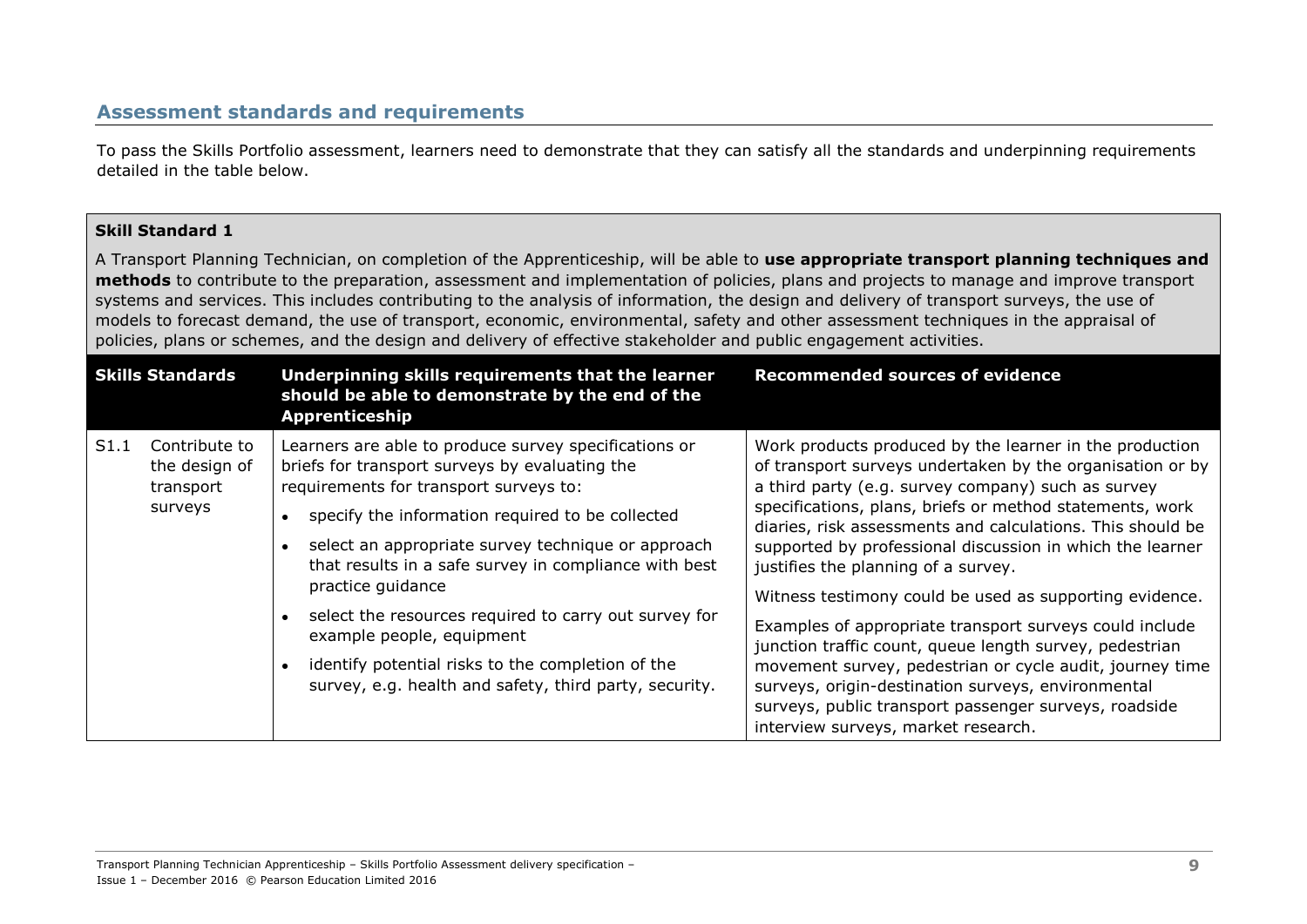| <b>Skills Standards</b>                                          | Underpinning skills requirements that the learner<br>should be able to demonstrate by the end of the<br>Apprenticeship                                                                                                                                                                                                                                                                                                               | <b>Recommended sources of evidence</b>                                                                                                                                                                                                                                                                                                                                                                                                                                                                                                                                                                                                                                        |
|------------------------------------------------------------------|--------------------------------------------------------------------------------------------------------------------------------------------------------------------------------------------------------------------------------------------------------------------------------------------------------------------------------------------------------------------------------------------------------------------------------------|-------------------------------------------------------------------------------------------------------------------------------------------------------------------------------------------------------------------------------------------------------------------------------------------------------------------------------------------------------------------------------------------------------------------------------------------------------------------------------------------------------------------------------------------------------------------------------------------------------------------------------------------------------------------------------|
| Contribute to<br>S1.2<br>the delivery of<br>transport<br>surveys | Learners are able to organise transport surveys by:<br>identifying and organising the resources required to<br>achieve the survey specification or brief and to ensure<br>safety<br>conducting transport surveys<br>recording the required data in the appropriate format<br>and check that data received meets the survey<br>specification or brief<br>responding to issues during the survey in a timely and<br>appropriate manner | Work products relating to the organisation of transport<br>surveys undertaken by the organisation or by a third<br>party (e.g. survey company), such as risk assessments,<br>safety procedures, work diary or survey notes, raw data<br>collected, survey checklists, communications with third<br>parties, minutes of briefing sessions, company or industry<br>standards and guidance. This should be supported by<br>direct observation of the learner conducting transport<br>surveys and professional discussion about their<br>organisation of transport surveys including the issues that<br>arose during the survey, how these were dealt with and<br>lessons learnt. |
|                                                                  | verifying the accuracy of the data gathered.                                                                                                                                                                                                                                                                                                                                                                                         | Witness testimony could be used as supporting evidence.<br>Examples of appropriate transport surveys could include<br>junction traffic count, queue length survey, pedestrian<br>movement survey, pedestrian or cycle audit, postal<br>surveys, video surveys, online surveys, journey time<br>surveys, origin-destination surveys, environmental<br>surveys, public transport passenger surveys, roadside<br>interview surveys, market research.                                                                                                                                                                                                                             |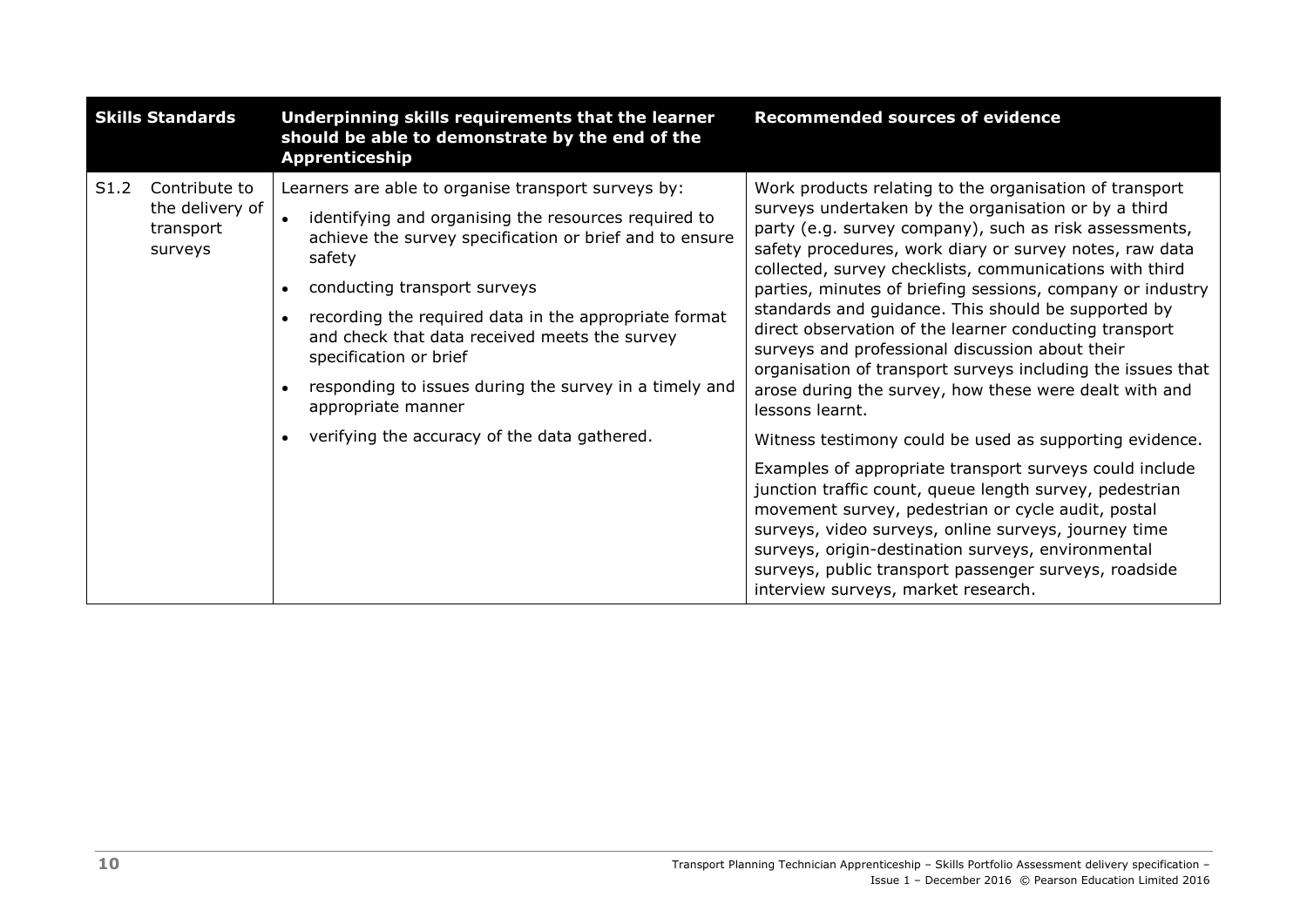| <b>Skills Standards</b> |                                                          | Underpinning skills requirements that the learner<br>should be able to demonstrate by the end of the<br>Apprenticeship                                                                                                                                                                                                                                                                                                            | <b>Recommended sources of evidence</b>                                                                                                                                                                                                                                                                                                                                                                                                                                                                                                                                                                                                                                                                                                                                                                                                                                                                                                                                                                     |
|-------------------------|----------------------------------------------------------|-----------------------------------------------------------------------------------------------------------------------------------------------------------------------------------------------------------------------------------------------------------------------------------------------------------------------------------------------------------------------------------------------------------------------------------|------------------------------------------------------------------------------------------------------------------------------------------------------------------------------------------------------------------------------------------------------------------------------------------------------------------------------------------------------------------------------------------------------------------------------------------------------------------------------------------------------------------------------------------------------------------------------------------------------------------------------------------------------------------------------------------------------------------------------------------------------------------------------------------------------------------------------------------------------------------------------------------------------------------------------------------------------------------------------------------------------------|
| S1.3                    | Contribute to<br>the analysis of<br>transport<br>surveys | Learners are able to analyse and present data collected<br>from transport surveys by:<br>selecting and using appropriate tools or techniques for<br>analysing the data<br>selecting a format for the presentation of survey data<br>appropriate to its intended use<br>producing an output that summarises the data<br>analysis and highlights key findings<br>explaining the potential impact of the findings on the<br>project. | Work products relating to the learner's analysis and<br>presentation of transport surveys undertaken by the<br>organisation or by a third party, such as calculations,<br>report extracts, graphical interpretation of survey results.<br>This should be supported by a personal statement<br>explaining the learner's analysis.<br>Witness testimony could be used as supporting evidence.<br>Examples of appropriate data analysis tools could include<br>Office-type programmes, GIS or SPSS.<br>Examples of appropriate data presentation formats could<br>include charts, tables, graphs, maps or diagrams.<br>Examples of appropriate transport surveys could include<br>junction traffic count, queue length survey, pedestrian<br>movement survey, pedestrian or cycle audit, postal<br>surveys, video surveys, online surveys, journey time<br>surveys, origin-destination surveys, environmental<br>surveys, public transport passenger surveys, roadside<br>interview surveys, market research. |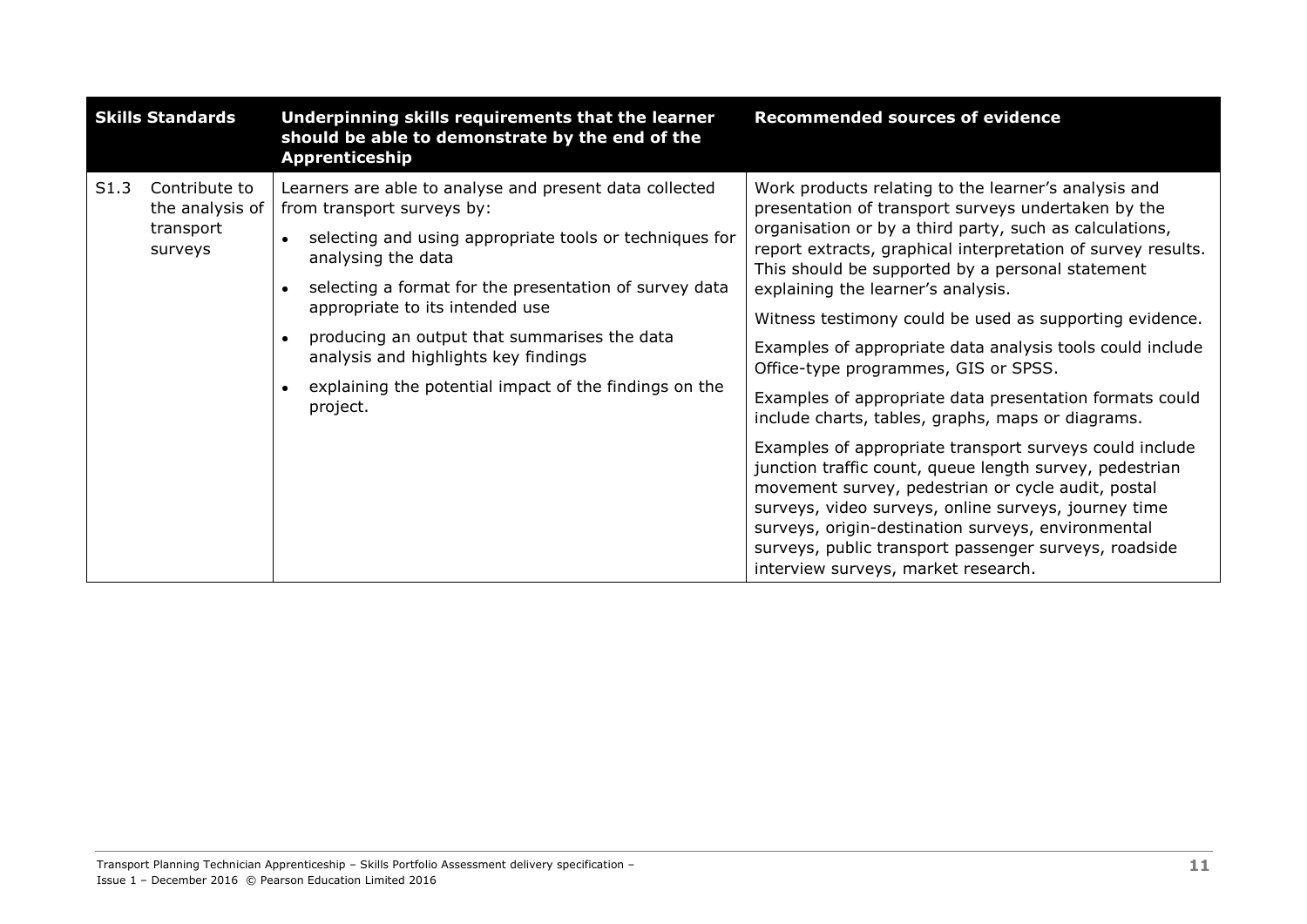|      | <b>Skills Standards</b>                                                 | Underpinning skills requirements that the learner<br>should be able to demonstrate by the end of the<br>Apprenticeship                                                                                                                 | <b>Recommended sources of evidence</b>                                                                                                                                                                                                                                                                                                                                                                                                                   |
|------|-------------------------------------------------------------------------|----------------------------------------------------------------------------------------------------------------------------------------------------------------------------------------------------------------------------------------|----------------------------------------------------------------------------------------------------------------------------------------------------------------------------------------------------------------------------------------------------------------------------------------------------------------------------------------------------------------------------------------------------------------------------------------------------------|
| S1.4 | Contribute to<br>the use models<br>to analyse and<br>forecast<br>demand | Learners are able to develop base transport models by:<br>collating input data<br>$\bullet$<br>building a base model<br>$\bullet$<br>calibrating and validating the base model<br>summarising the findings of the validation exercise. | Work products relating to the development of base<br>transport models such as model inputs with assumptions,<br>calibration/validation reports, model outputs, extracts<br>from reports. This could be supported by a professional<br>discussion and witness testimony to authenticate the<br>validity of work products.<br>Examples of appropriate transport models could include<br>local junction models, spreadsheet models or simulation<br>models. |
|      |                                                                         | Learners are able to adapt the base model to test<br>alternative scenarios in order to forecast demand.                                                                                                                                | Work products, such as model inputs and model outputs,<br>supported by a professional discussion about the<br>apprentice's application of transport models. This could be<br>supported by witness testimony to authenticate the<br>validity of work products.                                                                                                                                                                                            |
|      |                                                                         |                                                                                                                                                                                                                                        | Examples of transport models could include local junction<br>models, spreadsheet models or simulation models.                                                                                                                                                                                                                                                                                                                                            |
|      |                                                                         |                                                                                                                                                                                                                                        | Examples of alternative scenarios could include changes<br>to input data, changes to physical layout or changes in<br>demand.                                                                                                                                                                                                                                                                                                                            |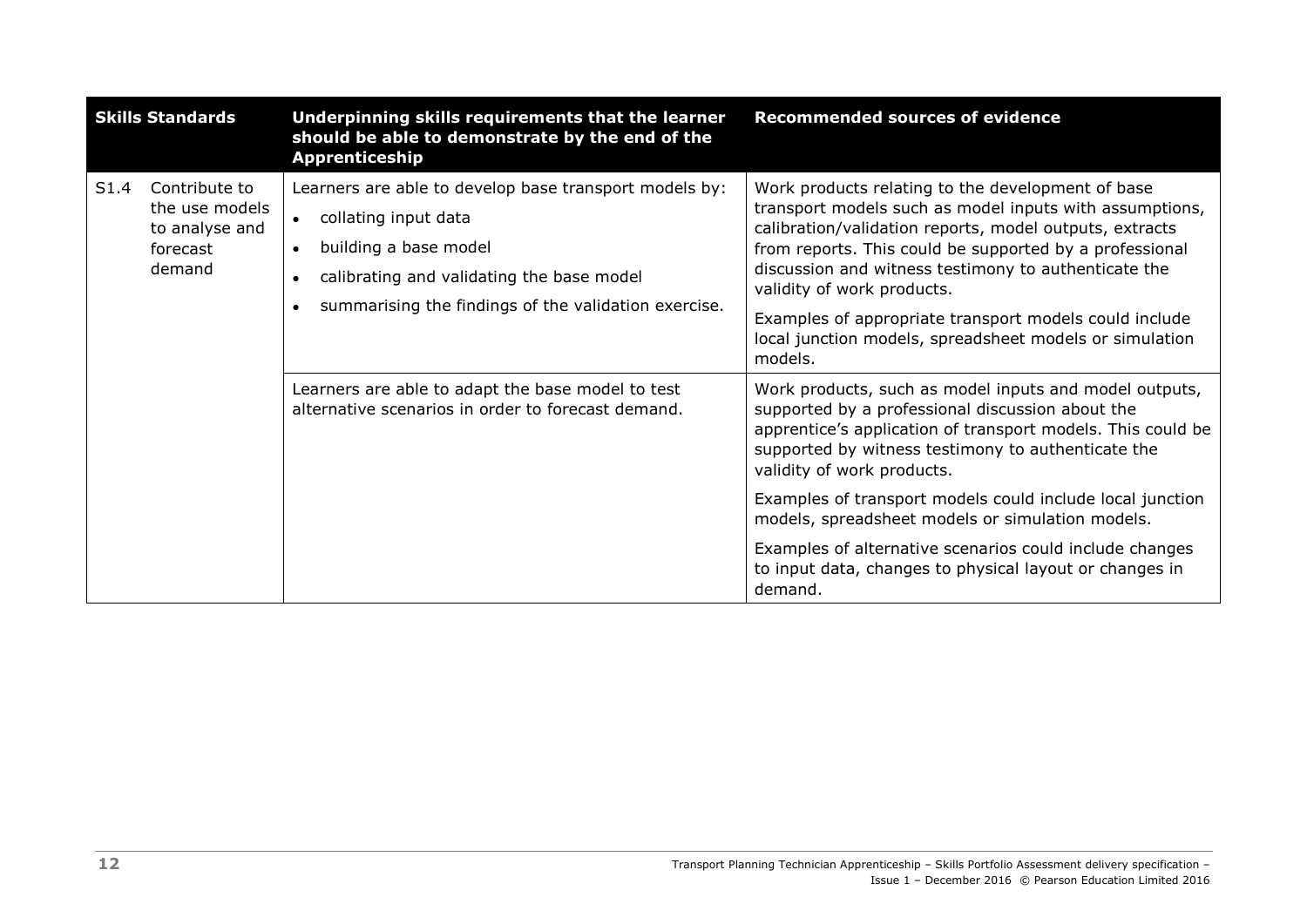| Learners are able to report the result of changes to<br>transport models. | Audio recordings of meetings in which the learner has<br>reported the result of changes to senior engineers and/or<br>managers. This should be supported by relevant work<br>products such as model inputs with assumptions, model<br>outputs extracts from reports. |
|---------------------------------------------------------------------------|----------------------------------------------------------------------------------------------------------------------------------------------------------------------------------------------------------------------------------------------------------------------|
|                                                                           | Witness testimony could be used as supporting evidence.                                                                                                                                                                                                              |
|                                                                           | Examples of appropriate transport models could include<br>local junction models, spreadsheet models, simulation<br>models.                                                                                                                                           |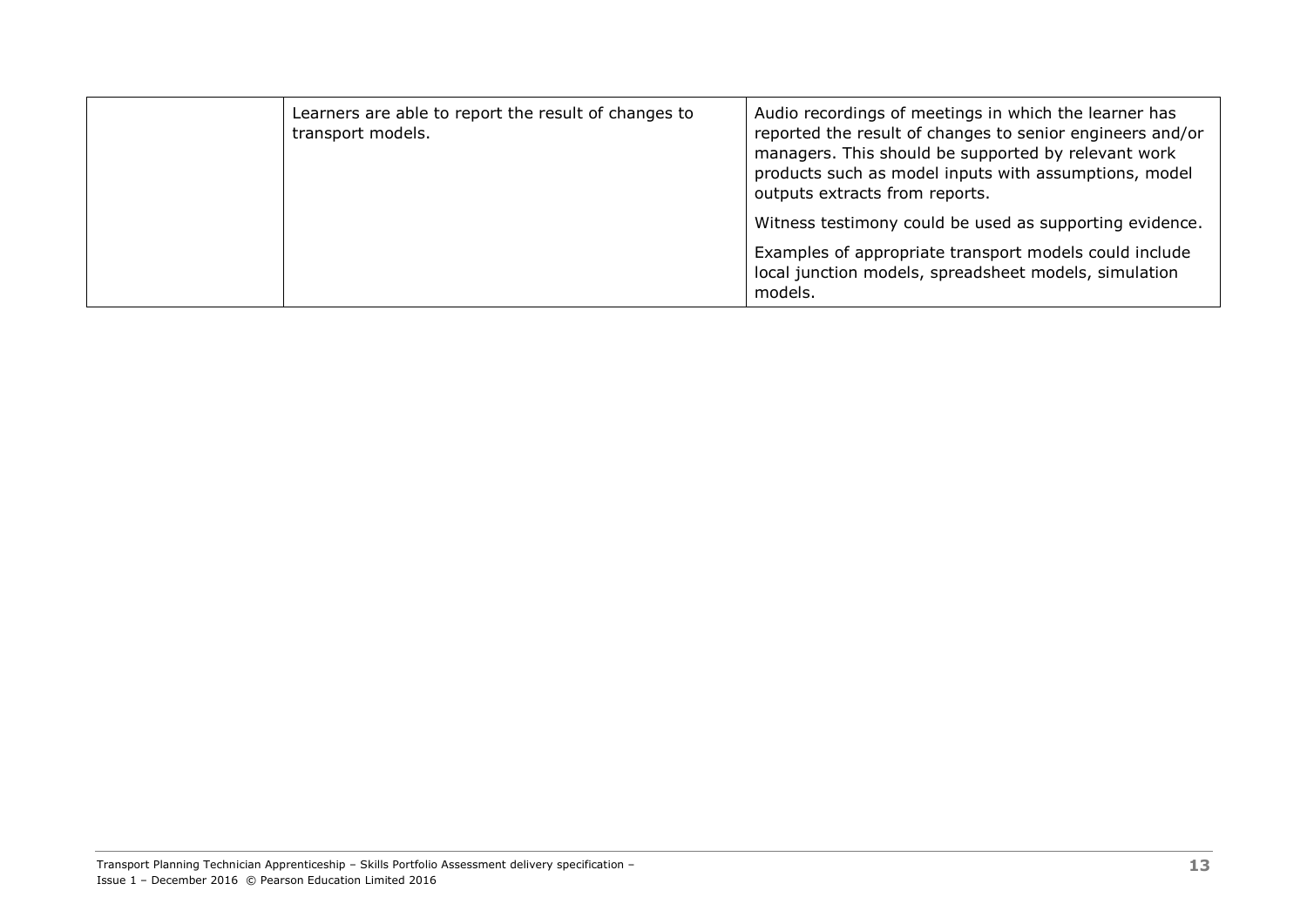| <b>Skills Standards</b> |                                                                                                                                                                                     | Underpinning skills requirements that the learner<br>should be able to demonstrate by the end of the<br><b>Apprenticeship</b>                                                                                                                                    | <b>Recommended sources of evidence</b>                                                                                                                                                                                                                                                                                                                                                                                                                                                                                                                     |
|-------------------------|-------------------------------------------------------------------------------------------------------------------------------------------------------------------------------------|------------------------------------------------------------------------------------------------------------------------------------------------------------------------------------------------------------------------------------------------------------------|------------------------------------------------------------------------------------------------------------------------------------------------------------------------------------------------------------------------------------------------------------------------------------------------------------------------------------------------------------------------------------------------------------------------------------------------------------------------------------------------------------------------------------------------------------|
| S <sub>1.5</sub>        | Contribute to<br>the use of<br>transport,<br>economic,<br>environmental,<br>safety and<br>other<br>assessment<br>techniques in<br>the appraisal of<br>policies, plans<br>or schemes | Learners are able to contribute to the appraisal of<br>policies, plans or schemes by:<br>identifying appropriate data and information needed<br>sourcing appropriate data and information needed<br>presenting data and information in an appropriate<br>format. | Work products, such as reports, cost estimates and<br>spreadsheets, supported by a professional discussion<br>about the apprentice's input into the process of collating,<br>preparing and presenting data for use in the appraisal of<br>policies, plans or schemes. This could be supported by<br>witness testimony to authenticate the validity of work<br>products.<br>Learners' evidence must include their contribution to<br>transport, economic, environmental, and safety as well as<br>other qualitative and quantitative assessment techniques. |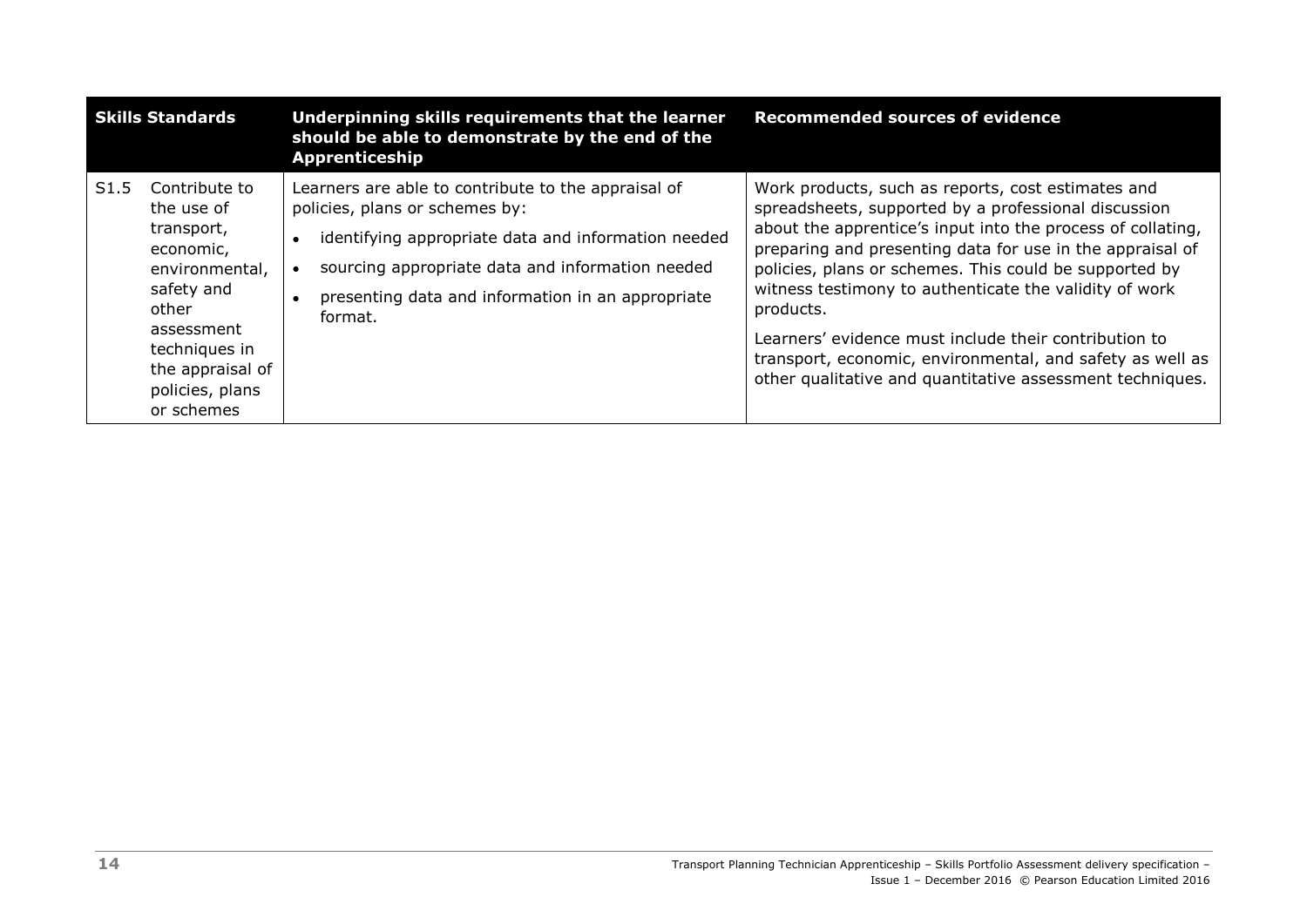| <b>Skills Standards</b> |                                                                                                                      | Underpinning skills requirements that the learner<br>should be able to demonstrate by the end of the<br>Apprenticeship                                                                                                                                                                                                                                                           | <b>Recommended sources of evidence</b>                                                                                                                                                                                                                                                                                                                                                                                                                                                                                                                                                                                                                                                                                                |
|-------------------------|----------------------------------------------------------------------------------------------------------------------|----------------------------------------------------------------------------------------------------------------------------------------------------------------------------------------------------------------------------------------------------------------------------------------------------------------------------------------------------------------------------------|---------------------------------------------------------------------------------------------------------------------------------------------------------------------------------------------------------------------------------------------------------------------------------------------------------------------------------------------------------------------------------------------------------------------------------------------------------------------------------------------------------------------------------------------------------------------------------------------------------------------------------------------------------------------------------------------------------------------------------------|
| S1.6                    | Contribute to<br>the design and<br>delivery of<br>effective<br>stakeholder<br>and public<br>engagement<br>activities | Learners are able to contribute to the design of effective<br>stakeholder engagement activities by:<br>identifying appropriate stakeholders to engage with,<br>based on their interests and experience<br>selecting appropriate methods of engaging with<br>stakeholders<br>planning and preparing appropriate resources and<br>materials required for the activity.             | Work products relating to the design of stakeholder<br>engagement activities such as stakeholder engagement<br>strategy or plan, minutes of engagement strategy<br>meetings, stakeholder identification, consultation<br>documents (e.g. newsletters, drawings, letters, plans,<br>surveys), consultation events (e.g. workshops, forums,<br>public meetings), social media, telephone surveys. This<br>should be supported by a professional discussion in which<br>the learner justifies the design of stakeholder<br>engagement activities.<br>Witness testimony could be used as supporting evidence.<br>Learners must provide evidence of contributing to the<br>design of both stakeholder and public engagement<br>activities. |
|                         |                                                                                                                      | Learners are able to contribute to the delivery of<br>effective stakeholder engagement activities by:<br>collating responses to stakeholder engagement in an<br>$\bullet$<br>appropriate format<br>presenting results of stakeholder engagement in an<br>appropriate format<br>analysing results of stakeholder engagements<br>activities to identify potential recommendations. | Work products relating to the delivery of stakeholder<br>engagement activities such as spreadsheets, tables,<br>graphs, reports and correspondence. This should be<br>supported by a professional discussion in which the<br>learner explains their input to the delivery of stakeholder<br>engagement activities.<br>Witness testimony could be used as supporting evidence.<br>Learners must provide evidence of contributing to the<br>design of both stakeholder and public engagement<br>activities.                                                                                                                                                                                                                             |

Transport Planning Technician Apprenticeship – Skills Portfolio Assessment delivery specification – Issue 1 – December 2016 © Pearson Education Limited 2016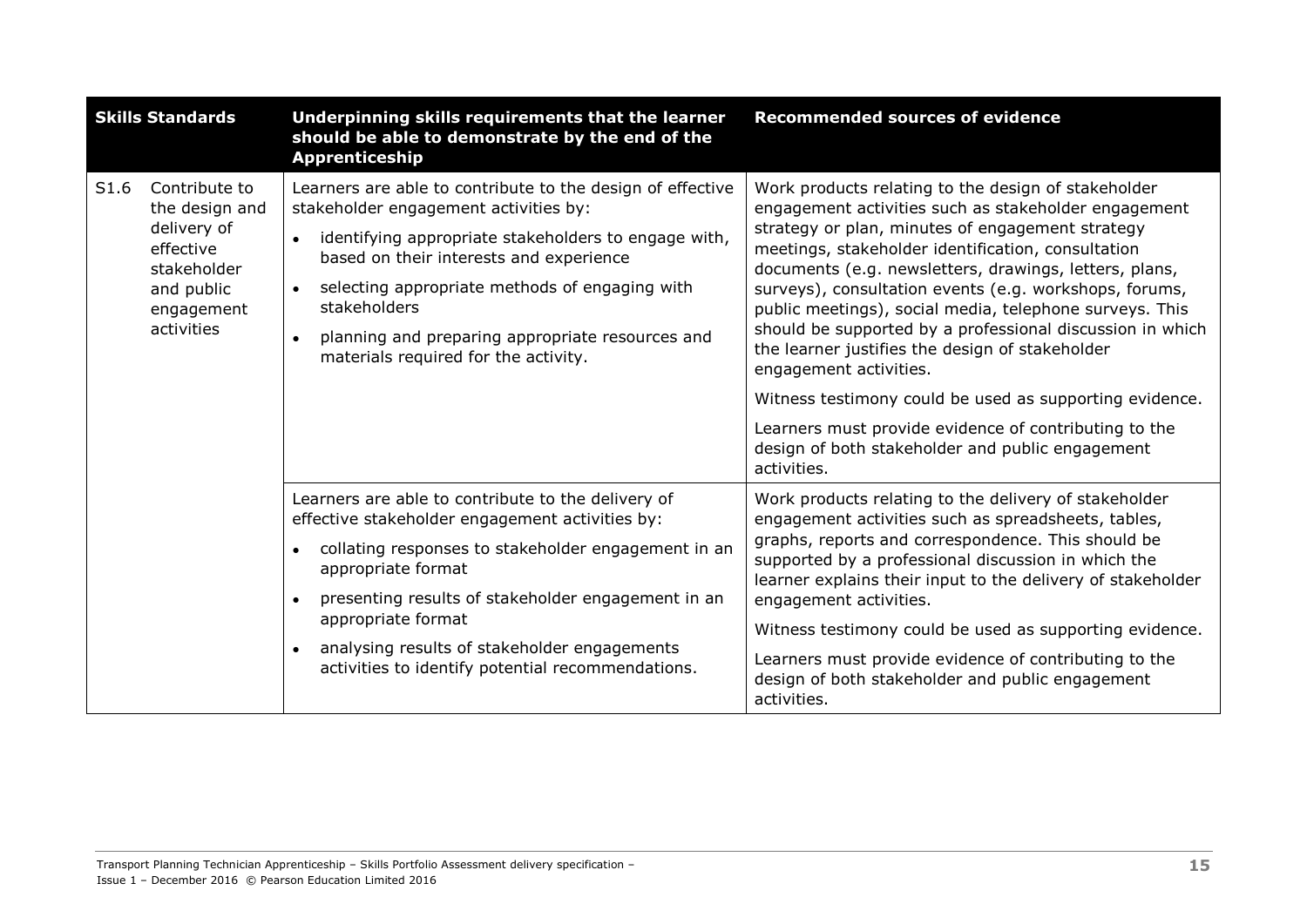#### **Skill Standard 2**

A Transport Planning Technician, on completion of the Apprenticeship, will be able to **work effectively, using appropriate methods, resources, time and budget for the successful delivery of projects.** This includes contributing to the collection, analysis, interpretation, storage and retrieval of transport data, applying suitable transport models, applying appropriate processes for community involvement, public consultation and stakeholder engagement, the design and implementation of travel plans, following technical procedures and working within best and recommended practice.

| <b>Skills Standards</b>                           | Underpinning skills requirements that the learner<br>should be able to demonstrate by the end of the<br><b>Apprenticeship</b>                                                                                                                                                                                                                                                                                                                      | <b>Recommended sources of evidence</b>                                                                                                                                                                                                                                                                                                                                                                                                                                                            |
|---------------------------------------------------|----------------------------------------------------------------------------------------------------------------------------------------------------------------------------------------------------------------------------------------------------------------------------------------------------------------------------------------------------------------------------------------------------------------------------------------------------|---------------------------------------------------------------------------------------------------------------------------------------------------------------------------------------------------------------------------------------------------------------------------------------------------------------------------------------------------------------------------------------------------------------------------------------------------------------------------------------------------|
| Work within<br>S2.1<br>programme<br>and to budget | Learners are able to complete tasks to agreed<br>timescales and budget by:<br>agreeing timescales and budget for a task with their<br>supervisor<br>identifying and communicating any risks to<br>completion of the tasks<br>appropriately addressing any issues affecting<br>timescales and budget, which arise whilst<br>undertaking the task<br>managing their time and resources to complete a<br>task within the timescale and budget agreed. | Work products relating to project programmes and<br>budgets such as project documentation, project<br>management tools (e.g. programme or Gantt chart),<br>calculations of budget, financial management tools<br>(e.g. timesheets, spreadsheets) and minutes of meetings<br>agreeing project milestones. This could be supported by<br>professional discussion in which the learner explains how<br>they have worked within programme.<br>Witness testimony could be used as supporting evidence. |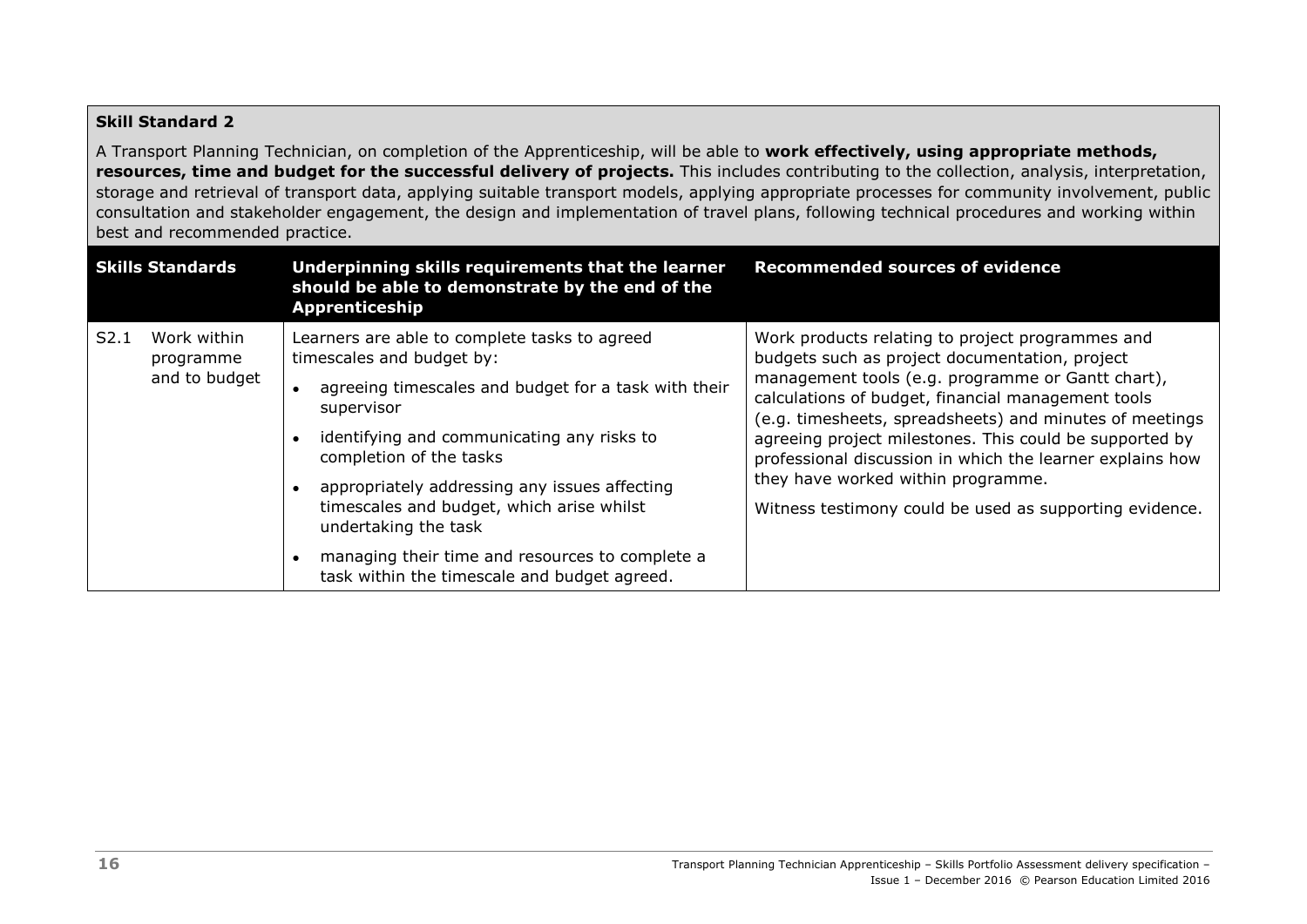| <b>Skills Standards</b> |                                       | Underpinning skills requirements that the learner<br>should be able to demonstrate by the end of the<br>Apprenticeship                                                                                                    | <b>Recommended sources of evidence</b>                                                                                                                                                                                                                                                                                                                                                                                                                   |
|-------------------------|---------------------------------------|---------------------------------------------------------------------------------------------------------------------------------------------------------------------------------------------------------------------------|----------------------------------------------------------------------------------------------------------------------------------------------------------------------------------------------------------------------------------------------------------------------------------------------------------------------------------------------------------------------------------------------------------------------------------------------------------|
| S2.2                    | Apply suitable<br>transport<br>models | Learners are able to develop base transport models by:<br>collating input data<br>$\bullet$<br>building a base model<br>calibrating and validating the base model<br>summarising the findings of the validation exercise. | Work products relating to the development of base<br>transport models such as model inputs with assumptions,<br>calibration/validation reports, model outputs, extracts<br>from reports. This could be supported by a professional<br>discussion in which the learner explains how they have<br>developed base transport models.<br>Witness testimony could be used as supporting evidence.<br>Examples of transport models, e.g. local junction models, |
|                         |                                       | Learners are able to adapt the base model to test<br>alternative scenarios in order to forecast demand.                                                                                                                   | spreadsheet models, simulation models.<br>Work products, such as model inputs and model outputs,<br>supported by a professional discussion about the<br>apprentice's application of transport models. This should<br>be supported by professional discussion in which the<br>learner explains how they adapted the base model to test<br>the alternative scenarios.                                                                                      |
|                         |                                       |                                                                                                                                                                                                                           | Witness testimony could be used as supporting evidence.<br>Examples of transport models, e.g. local junction models,<br>spreadsheet models, simulation models.<br>Examples of alternative scenarios, e.g. changes to input<br>data, changes to physical layout, changes in demand.                                                                                                                                                                       |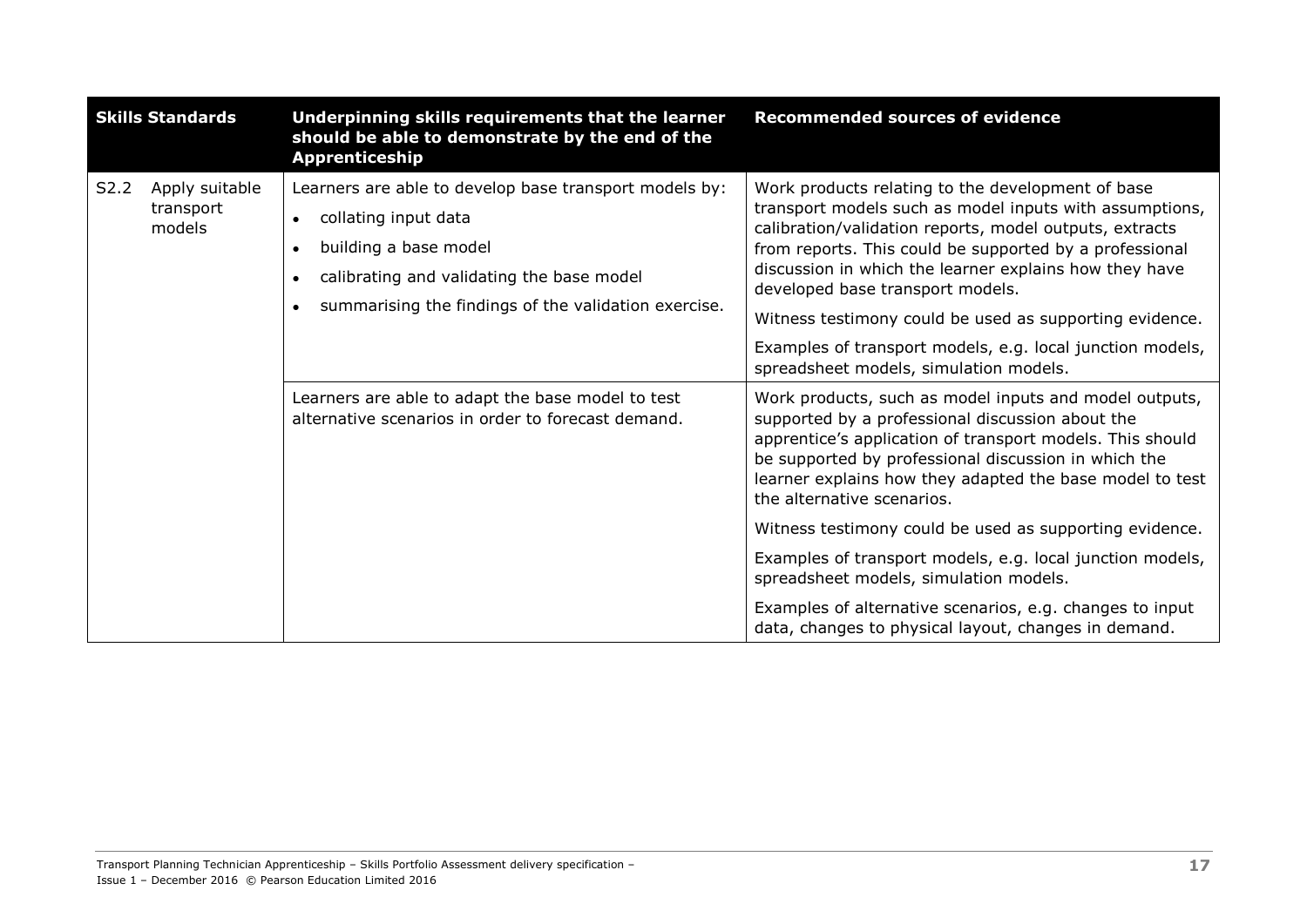|                  | <b>Skills Standards</b>                                              | Underpinning skills requirements that the learner<br>should be able to demonstrate by the end of the<br>Apprenticeship | <b>Recommended sources of evidence</b>                                                                                                                                                                                                                              |
|------------------|----------------------------------------------------------------------|------------------------------------------------------------------------------------------------------------------------|---------------------------------------------------------------------------------------------------------------------------------------------------------------------------------------------------------------------------------------------------------------------|
|                  |                                                                      | Learners are able to report the result of changes to<br>transport models.                                              | Audio recording of meetings in which the learner has<br>reported the result of changes to senior engineers and/or<br>managers. This should be supported by relevant work<br>products such as model inputs with assumptions, model<br>outputs extracts from reports. |
|                  |                                                                      |                                                                                                                        | Witness testimony could be used as supporting evidence.                                                                                                                                                                                                             |
|                  |                                                                      |                                                                                                                        | Examples of transport models, e.g. local junction models,<br>spreadsheet models, simulation models.                                                                                                                                                                 |
| S <sub>2.3</sub> | Contribute to<br>the design and<br>implementation<br>of travel plans | Learners are able to contribute to the design and<br>implementation of travel plans by:                                | Work products relating to travel plans such as extracts<br>from travel plan reports and other explanatory reports,                                                                                                                                                  |
|                  |                                                                      | selecting appropriate methods for collating the<br>required data                                                       | travel plan questionnaires, mapping outputs. This should<br>be supported by a reflective account and witness<br>testimony about the learner input.                                                                                                                  |
|                  |                                                                      | collating and presenting the data required in an<br>appropriate format                                                 |                                                                                                                                                                                                                                                                     |
|                  |                                                                      | analysing the data collated and explaining suggested<br>areas of focus for the travel plan.                            |                                                                                                                                                                                                                                                                     |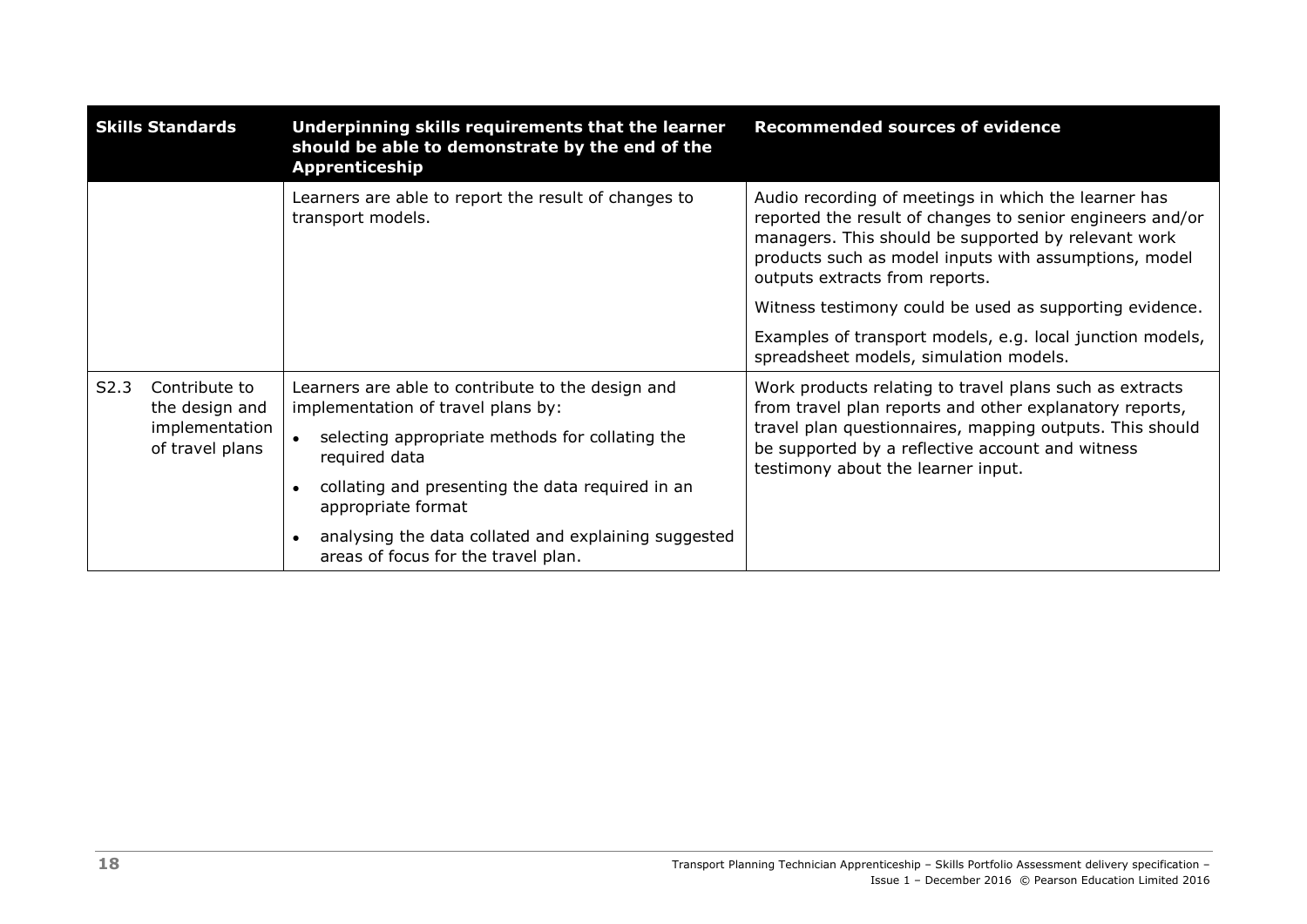| <b>Skills Standards</b> |                                                                            | Underpinning skills requirements that the learner<br>should be able to demonstrate by the end of the<br><b>Apprenticeship</b>                                                                                                                                                                                                                                                                                                                                                                | <b>Recommended sources of evidence</b>                                                                                                                                                                                                                                                                                                                                                                                                                                                                                                                                                                                                                                                                                                                                      |
|-------------------------|----------------------------------------------------------------------------|----------------------------------------------------------------------------------------------------------------------------------------------------------------------------------------------------------------------------------------------------------------------------------------------------------------------------------------------------------------------------------------------------------------------------------------------------------------------------------------------|-----------------------------------------------------------------------------------------------------------------------------------------------------------------------------------------------------------------------------------------------------------------------------------------------------------------------------------------------------------------------------------------------------------------------------------------------------------------------------------------------------------------------------------------------------------------------------------------------------------------------------------------------------------------------------------------------------------------------------------------------------------------------------|
| S2.4                    | Collect,<br>analyse,<br>interpret, store<br>and retrieve<br>transport data | Learners are able to collect existing transport data by:<br>establishing the purpose and use of the data<br>collected<br>selecting appropriate sources of data to be collected<br>applying appropriate tools or techniques to collect,<br>$\bullet$<br>retrieve and collate the data<br>evaluating whether the data is fit for purpose,<br>extracting and presenting the required data in an<br>appropriate format.                                                                          | Work products relating to the collection of transport data<br>from existing sources, such as raw data outputs,<br>spreadsheets, mapping outputs, work notes and journals.<br>This should be supported by professional discussion in<br>which the learner explains how they have collected<br>existed transport data.<br>This could be supported by witness testimony.<br>Examples of appropriate existing data sources could<br>include census data, National Travel Survey, GIS,<br>mapping, mobile phone, GPS and Bluetooth <sup>®</sup> data,<br>Google Traffic, road accident statistics, public transport<br>data, Trip End Model Presentation Program (TEMPro),<br>development trip rates (TRICS), transport statistics.                                              |
|                         |                                                                            | Learners are able to analyse and interpret transport<br>data in line with industry and organisational policies and<br>best practice by:<br>• selecting a format for the data appropriate to its<br>intended use<br>selecting and using the appropriate tools or<br>$\bullet$<br>techniques for analysing the data<br>producing an output that summarises the data<br>analysis and highlights key findings<br>explaining the potential impact of the findings on the<br>$\bullet$<br>project. | Work products relating to the analysis and interpretation<br>of transport data, such as spreadsheets, mapping<br>outputs, technical notes and extracts from reports. This<br>should be supported by professional discussion in which<br>the learner explains their analysis and interpretation of<br>existing transport data.<br>This could be supported by witness testimony to<br>authenticate the validity of work products.<br>Examples of appropriate existing data sources could<br>include census data, National Travel Survey, GIS,<br>mapping, mobile phone, GPS and Bluetooth data, Google<br>Traffic, road accident statistics, public transport data, Trip<br>End Model Presentation Program (TEMPro), development<br>trip rates (TRICS), transport statistics. |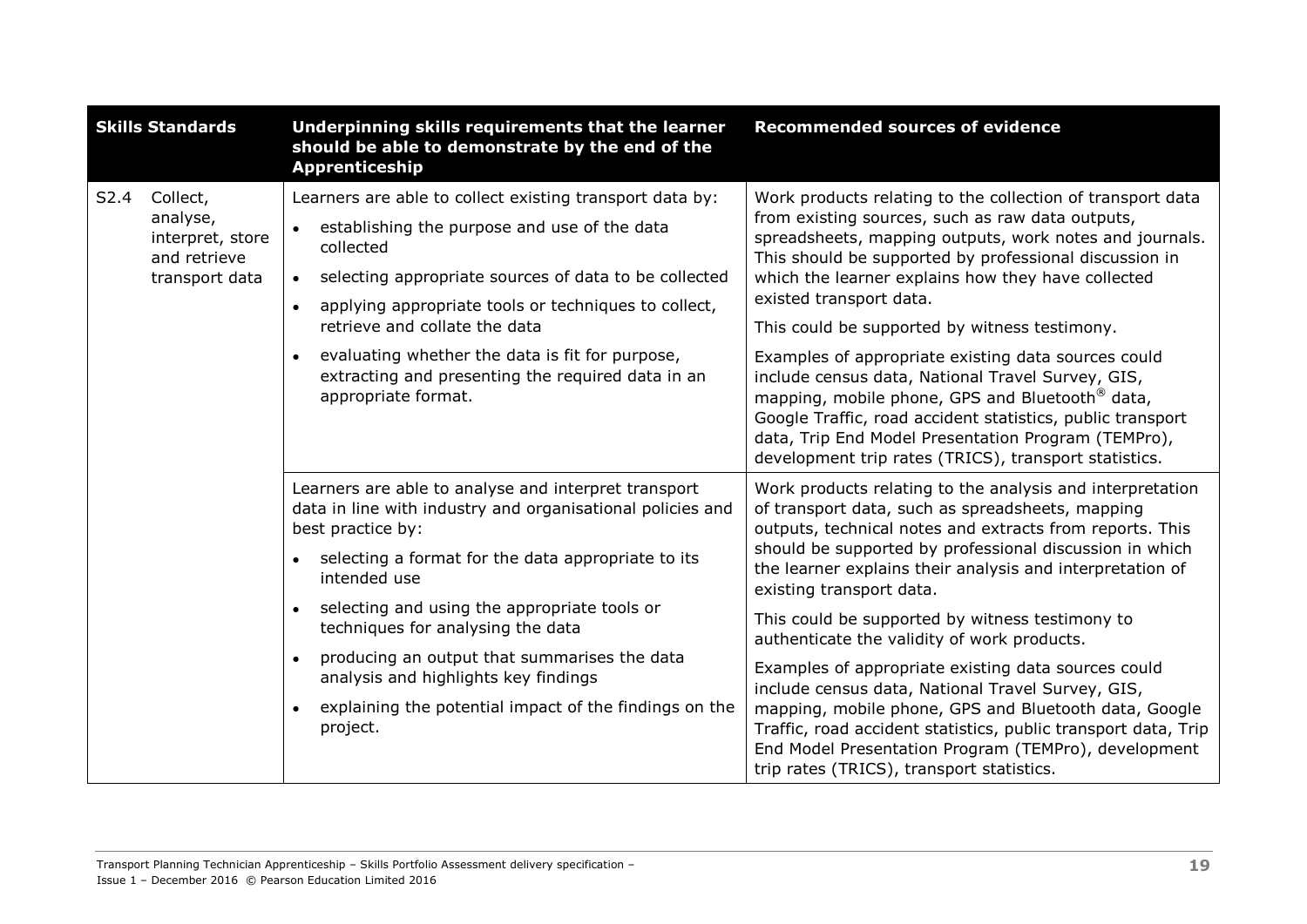| <b>Skills Standards</b> | Underpinning skills requirements that the learner<br>should be able to demonstrate by the end of the<br>Apprenticeship                                                                                                          | <b>Recommended sources of evidence</b>                                                                                                                                                                                                                                                                                                   |
|-------------------------|---------------------------------------------------------------------------------------------------------------------------------------------------------------------------------------------------------------------------------|------------------------------------------------------------------------------------------------------------------------------------------------------------------------------------------------------------------------------------------------------------------------------------------------------------------------------------------|
|                         | Learners are able to store and retrieve transport data in<br>line with industry and organisational policies and best<br>practice by selecting and using the appropriate tools or<br>techniques for storing and retrieving data. | Work products relating to the storage and retrieval of<br>transport data, such as quality assurance forms, project<br>folder layouts, quality management systems, file sharing<br>systems, Building Information Management (BIM).                                                                                                        |
|                         |                                                                                                                                                                                                                                 | This should be supported by professional discussion<br>covering how they have stored and retrieved transport<br>data and the issues they have considered, such as data<br>storage and sharing, data protection, data security,<br>industry and company policies and best practice<br>guidance.                                           |
|                         |                                                                                                                                                                                                                                 | This could be supported by witness testimony to<br>authenticate the validity of work products.                                                                                                                                                                                                                                           |
|                         |                                                                                                                                                                                                                                 | Examples of appropriate existing data sources could<br>include census data, National Travel Survey, GIS,<br>mapping, mobile phone, GPS and Bluetooth data, Google<br>Traffic, road accident statistics, public transport data, Trip<br>End Model Presentation Program (TEMPro), development<br>trip rates (TRICS), transport statistics. |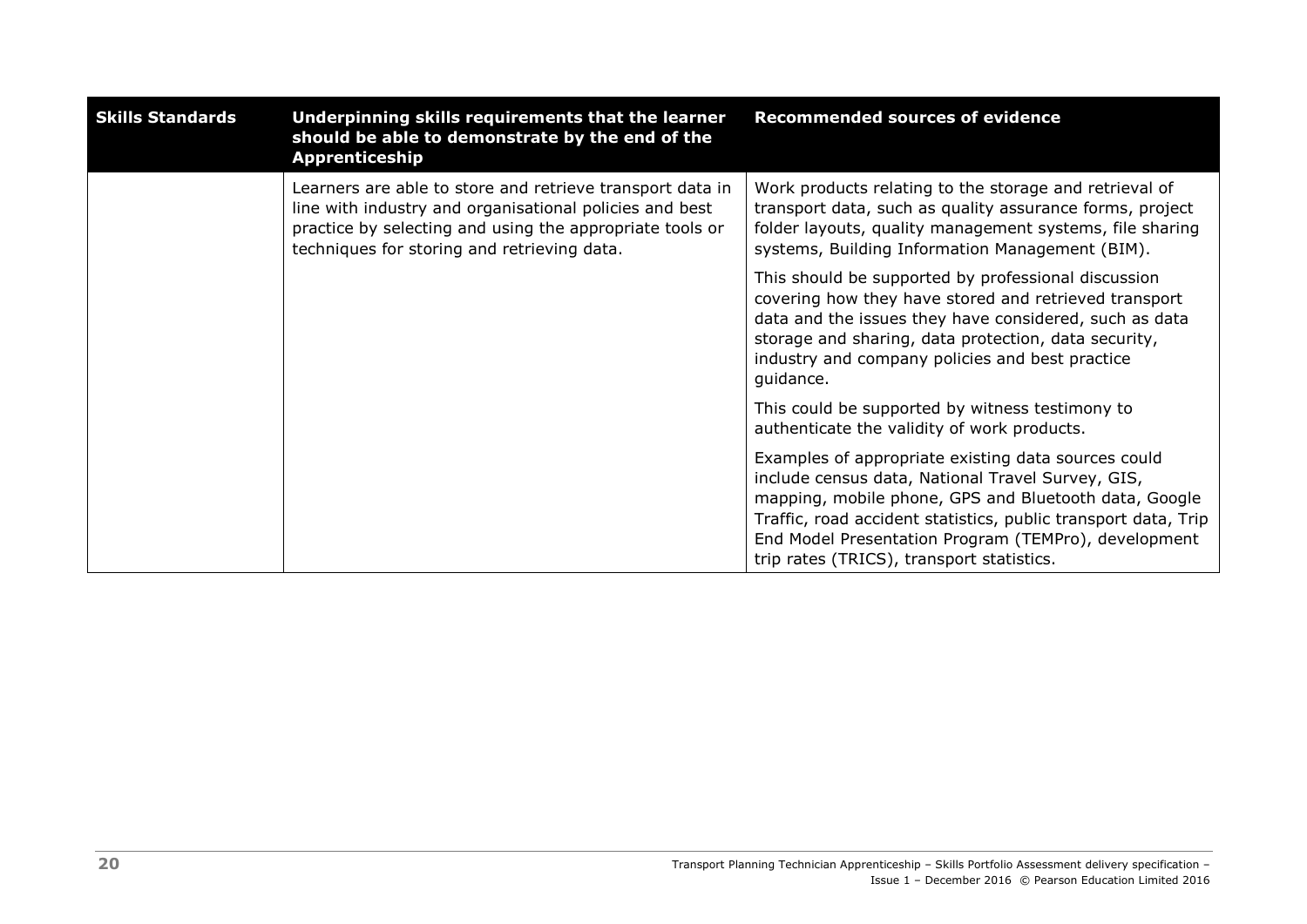| <b>Skills Standards</b> |                                                                                                                                                   | Underpinning skills requirements that the learner<br>should be able to demonstrate by the end of the<br><b>Apprenticeship</b>                                                                                                                                                                                                                                                                       | <b>Recommended sources of evidence</b>                                                                                                                                                                                                                                                                                                                                                                                                                                                                                                                                           |
|-------------------------|---------------------------------------------------------------------------------------------------------------------------------------------------|-----------------------------------------------------------------------------------------------------------------------------------------------------------------------------------------------------------------------------------------------------------------------------------------------------------------------------------------------------------------------------------------------------|----------------------------------------------------------------------------------------------------------------------------------------------------------------------------------------------------------------------------------------------------------------------------------------------------------------------------------------------------------------------------------------------------------------------------------------------------------------------------------------------------------------------------------------------------------------------------------|
| S <sub>2.5</sub>        | Contribute to<br>the planning<br>and<br>implementation<br>of influencing<br>travel<br>behaviour<br>techniques and<br>travel demand<br>management. | Learners are able to contribute to strategic projects<br>influencing travel behaviour techniques and travel<br>demand management by:<br>collating and presenting appropriate data required to<br>establish baseline conditions<br>analysing the data collated to explain suggested<br>areas of focus<br>selecting the appropriate measures to meet the<br>policy, strategy or programme objectives. | Work products related to strategic projects influencing<br>travel behaviour techniques and travel demand<br>management such as explanatory reports, questionnaires,<br>mapping outputs.<br>This should be supported by a reflective account and<br>witness testimony explaining the learners' input into the<br>project.<br>Examples of strategic projects, e.g. development of<br>sustainable transport policy and strategy, sustainable<br>travel marketing and promotion strategies, pricing<br>mechanisms, personal travel planning, smarter choices,<br>parking strategies. |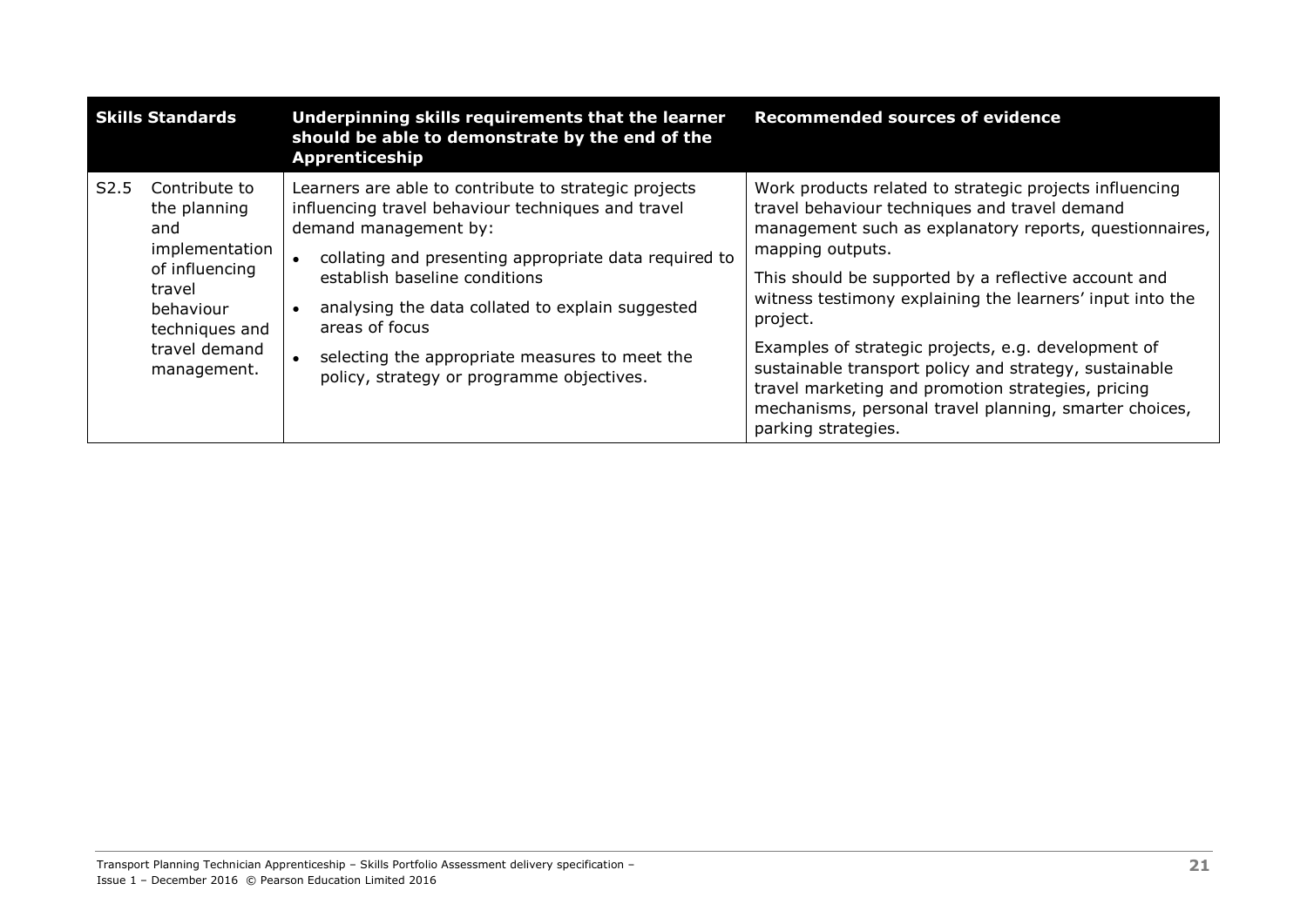#### **Skill Standard 3**

A Transport Planning Technician, on completion of the Apprenticeship, will be able to **manage their work and maintain the quality of their own work.** This includes having a clear understanding of the tasks to be completed and contributing to the preparation, implementation and monitoring of work plans and projects, organising and participating in meetings, scheduling work and managing their time to conform with the overall project plan programme and budget and checking work meets an appropriate level against relevant standards.

| <b>Skills Standards</b>                                                            | <b>Underpinning skills requirements</b>                                                                                                                                   | <b>Recommended sources of evidence</b>                                                                                                                                                                                                                                                                                                                 |
|------------------------------------------------------------------------------------|---------------------------------------------------------------------------------------------------------------------------------------------------------------------------|--------------------------------------------------------------------------------------------------------------------------------------------------------------------------------------------------------------------------------------------------------------------------------------------------------------------------------------------------------|
| Assess the task<br>S3.1<br>to be done,<br>plan/schedule<br>work and<br>manage time | Learners are able to:<br>assess the tasks to be done<br>plan and schedule work to be completed<br>monitor and co-ordinate time and budgets in line<br>with project plans. | Work products relating to the design and/or<br>implementation of transport planning tasks, such as those<br>gathered as evidence for S1.2 and S2.1.<br>This should be supported by professional discussion about<br>the learners' planning and management of time and<br>budget.<br>Witness testimony could be used to provide supporting<br>evidence. |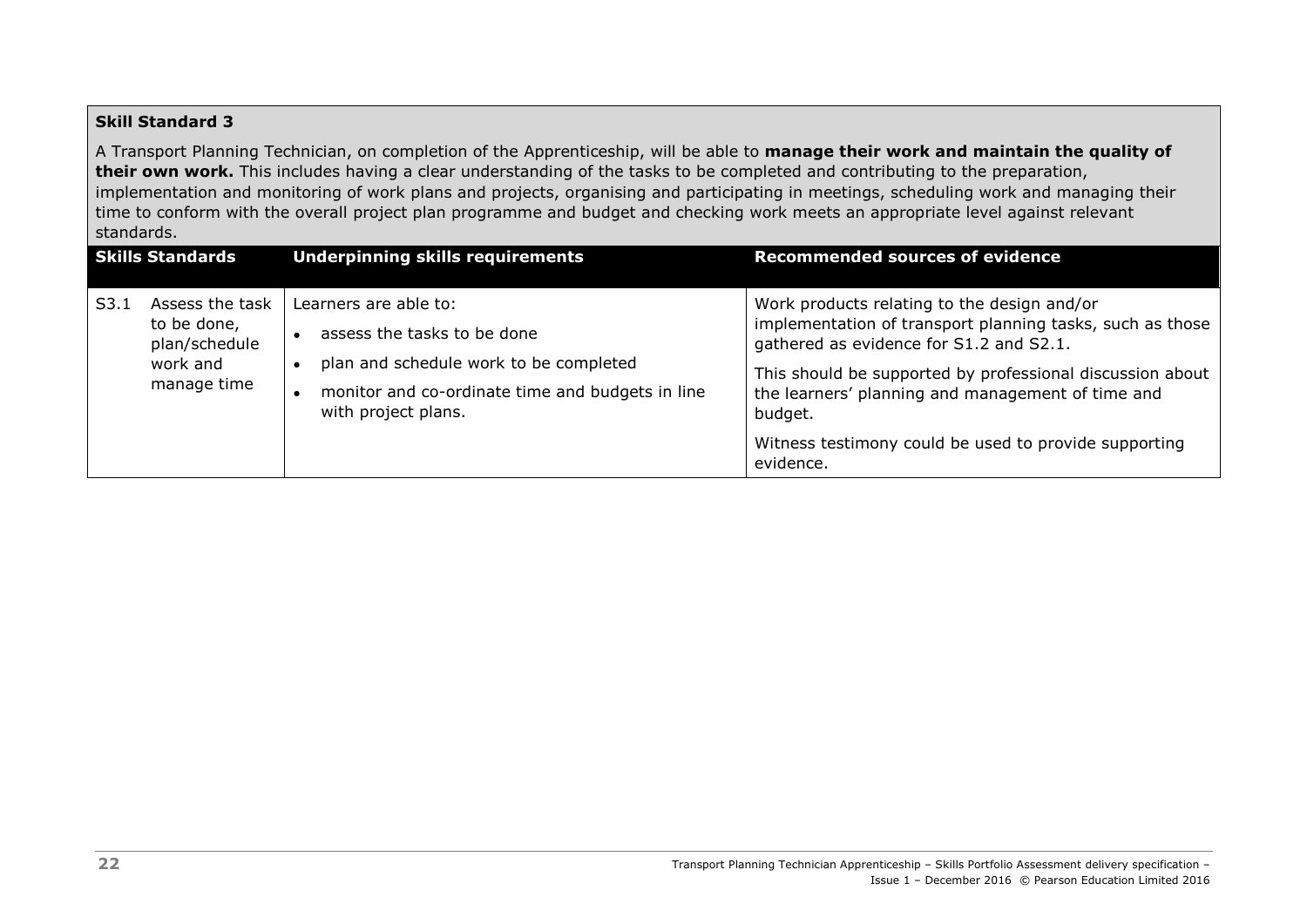| <b>Skills Standards</b> |                                                       | <b>Underpinning skills requirements</b>                                                                                                                                                                                                                                                                              | <b>Recommended sources of evidence</b>                                                                                                                                                                                                                                                                                                                                                                                                                      |
|-------------------------|-------------------------------------------------------|----------------------------------------------------------------------------------------------------------------------------------------------------------------------------------------------------------------------------------------------------------------------------------------------------------------------|-------------------------------------------------------------------------------------------------------------------------------------------------------------------------------------------------------------------------------------------------------------------------------------------------------------------------------------------------------------------------------------------------------------------------------------------------------------|
| S3.2                    | Organise,<br>participate in<br>and record<br>meetings | Learners are able to organise meetings by:<br>clarifying the purpose and objectives of the meeting<br>$\bullet$<br>with the relevant people<br>checking that the agenda and other relevant<br>$\bullet$<br>documentation are produced and forwarded to<br>relevant persons within agreed deadlines.                  | Work products relating to the organisation of meetings<br>such as agendas and invitations by letter or email.<br>Witness testimony could be used to provide supporting<br>evidence.                                                                                                                                                                                                                                                                         |
|                         |                                                       | Learners are able to participating in meetings by making<br>clear, concise and relevant contributions.                                                                                                                                                                                                               | Direct observation of the learner's participation in<br>meetings, which could be evidenced by audio recordings<br>of the learner's participation in meetings.<br>This could be supported by relevant work products<br>relating to the learner's participation in meetings, such as<br>meeting minutes prepared by the learner detailing the<br>learner's contribution to the meeting.<br>Witness testimony could be used to provide supporting<br>evidence. |
|                         |                                                       | Learners are able to record meetings by:<br>• making accurate notes during meetings to the<br>necessary level of detail, including agreed action<br>points and agreed deadlines<br>• circulating records of meetings and decisions to<br>relevant people in line with organisational timescales<br>and requirements. | Work products relating to their participation in meetings<br>such as meeting minutes (prepared by the learner),<br>emails or letters issuing minutes and requesting<br>feedback.<br>Witness testimony could be used to provide supporting<br>evidence.                                                                                                                                                                                                      |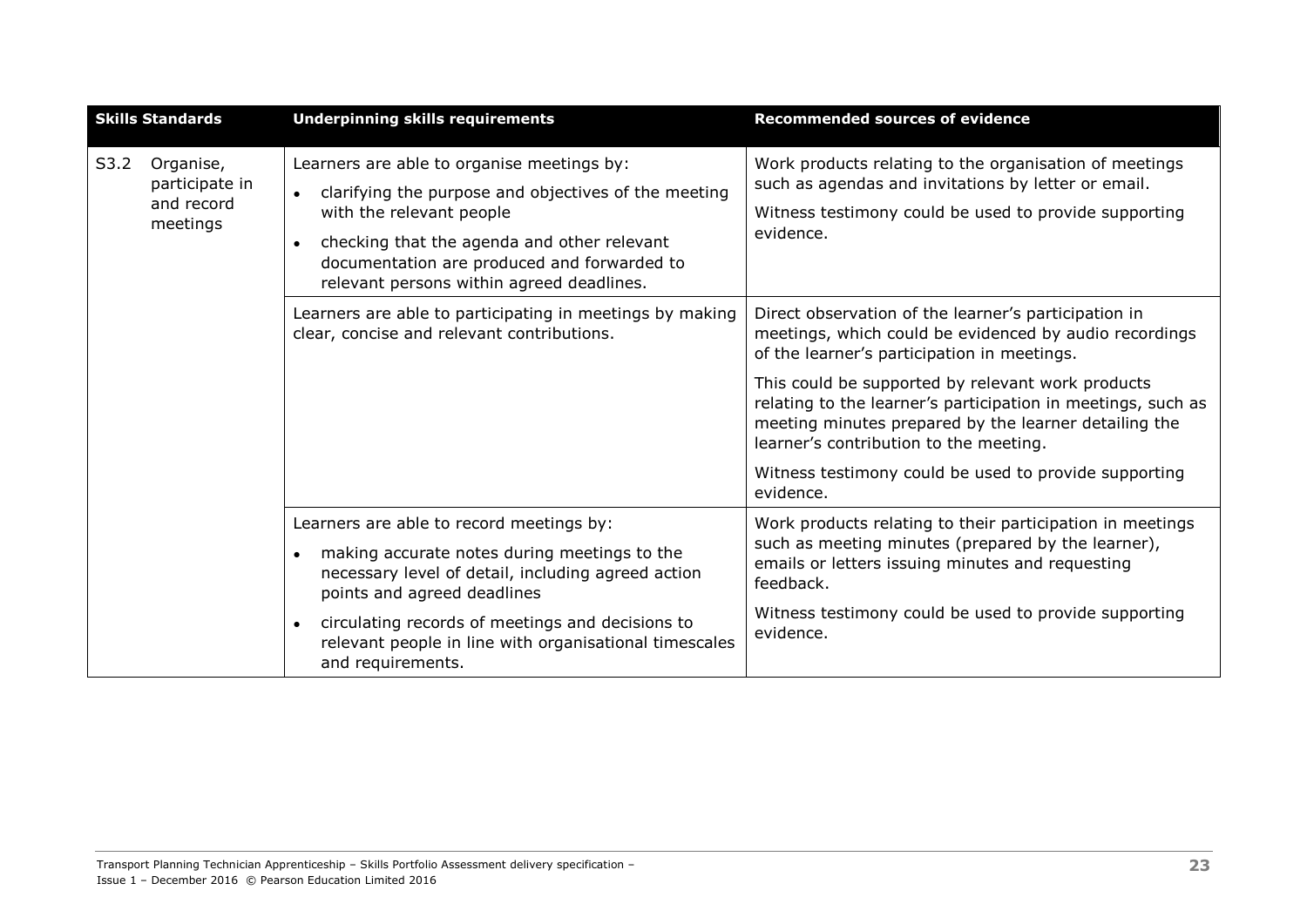| <b>Skills Standards</b> |                                                                                                       | <b>Underpinning skills requirements</b>                                                                                                                                          | <b>Recommended sources of evidence</b>                                                                                                                                                                                                                                                                                                                                                                                                                                                                                                                                             |
|-------------------------|-------------------------------------------------------------------------------------------------------|----------------------------------------------------------------------------------------------------------------------------------------------------------------------------------|------------------------------------------------------------------------------------------------------------------------------------------------------------------------------------------------------------------------------------------------------------------------------------------------------------------------------------------------------------------------------------------------------------------------------------------------------------------------------------------------------------------------------------------------------------------------------------|
| S3.3                    | Apply quality<br>assurance<br>procedures<br>against<br>appropriate<br>standards and<br>specifications | Learners are able to apply, follow and explain the need<br>for quality assurance procedures to ensure work meets<br>industry and organisational standards and<br>specifications. | Work products relating to the application of quality<br>assurance procedures, such as quality assurance pro<br>forma, programmes and plans for projects, method<br>statements, drawing and document issue management<br>and administration, version controlled documentation.<br>This could include work products gathered in support of<br>S2.1 and S3.1 and should be supported by professional<br>discussion in which the learner explains which quality<br>assurance procedures, standards and specifications have<br>been applied, as well as how and why they applied these. |
|                         |                                                                                                       |                                                                                                                                                                                  | Witness testimony could be used to provide supporting<br>evidence.                                                                                                                                                                                                                                                                                                                                                                                                                                                                                                                 |
|                         |                                                                                                       |                                                                                                                                                                                  | Work products gathered in support of S2.1 and S3.1 will<br>be useful.                                                                                                                                                                                                                                                                                                                                                                                                                                                                                                              |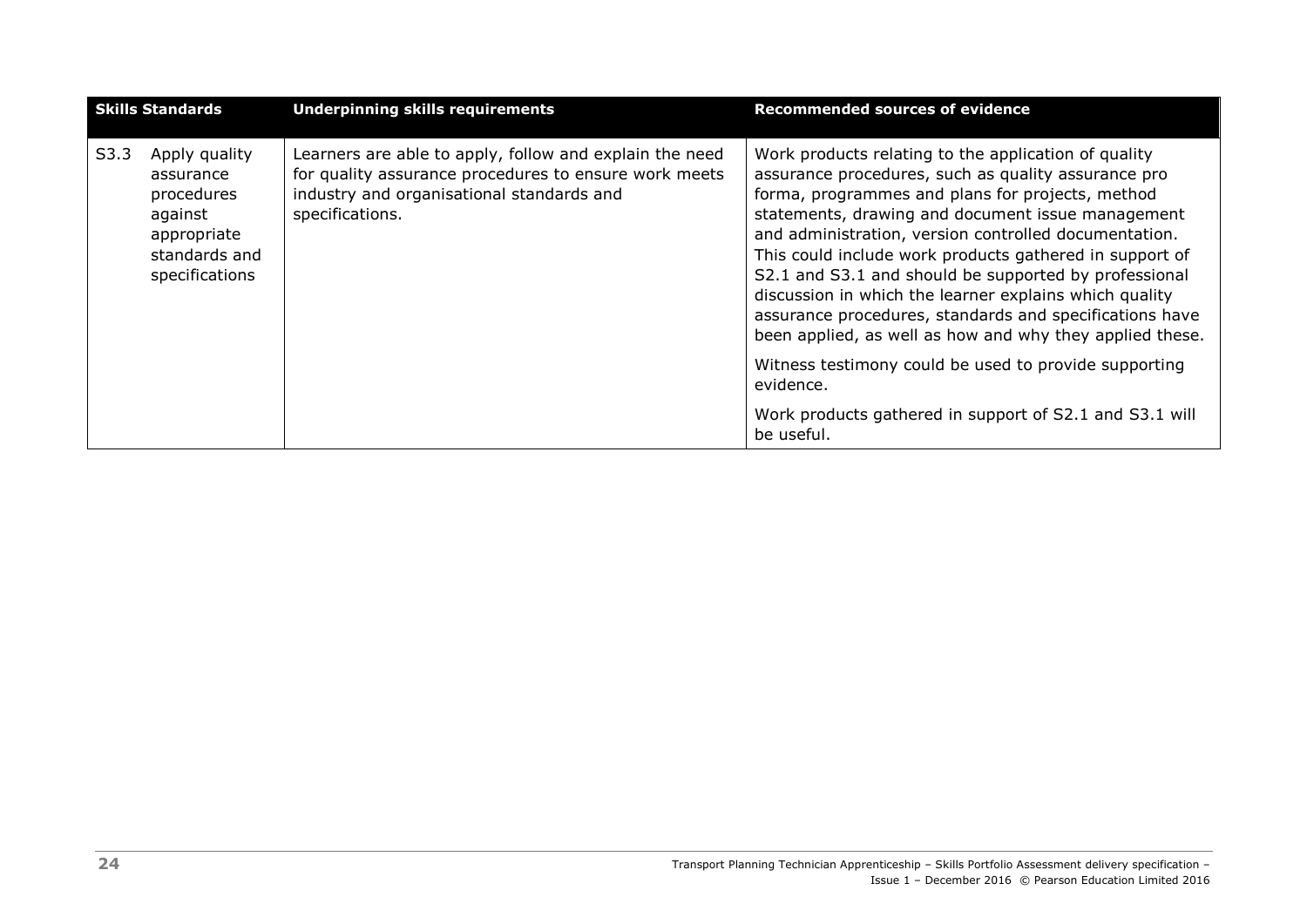|      | <b>Skill Standard 4</b>                                                                                                                                                                                                                                    |                                                                                                                                                                                                                                                                                                                              |                                                                                                                                                                                                                                                                                                                                                                                                                                                                                                                                                                                                                                                                                                             |  |  |
|------|------------------------------------------------------------------------------------------------------------------------------------------------------------------------------------------------------------------------------------------------------------|------------------------------------------------------------------------------------------------------------------------------------------------------------------------------------------------------------------------------------------------------------------------------------------------------------------------------|-------------------------------------------------------------------------------------------------------------------------------------------------------------------------------------------------------------------------------------------------------------------------------------------------------------------------------------------------------------------------------------------------------------------------------------------------------------------------------------------------------------------------------------------------------------------------------------------------------------------------------------------------------------------------------------------------------------|--|--|
|      | A Transport Planning Technician, on completion of the Apprenticeship, will be able to communicate effectively in a range of contexts. This<br>includes presenting data, written reports and oral communication using correct terms, standards and formats. |                                                                                                                                                                                                                                                                                                                              |                                                                                                                                                                                                                                                                                                                                                                                                                                                                                                                                                                                                                                                                                                             |  |  |
|      | <b>Skills Standards</b>                                                                                                                                                                                                                                    | <b>Underpinning skills requirements</b>                                                                                                                                                                                                                                                                                      | <b>Recommended sources of evidence</b>                                                                                                                                                                                                                                                                                                                                                                                                                                                                                                                                                                                                                                                                      |  |  |
| S4.1 | Present<br>information to<br>technical and<br>non-technical<br>audiences                                                                                                                                                                                   | Learners are able to:<br>use IT applications to present technical information<br>to industry and organisational standards<br>adapt the presentation of information to meet the<br>$\bullet$<br>needs of both technical and non-technical audiences<br>explain information to both technical and non-<br>technical audiences. | Direct observation of the learner taking part in<br>presentations and meetings in which they present<br>information to a variety of audiences. Work products such<br>as spreadsheets, documents, presentations, letters,<br>emails and reports produced by learners to present<br>information to both technical and non-technical<br>audiences. This could include evidence gathered as part<br>of other skills standards including, for example, S1.6. This<br>should be supported by professional discussion in which<br>the learner explains their rationale for how technical<br>information is presented to different audiences.<br>Witness testimony could be used to provide supporting<br>evidence. |  |  |
| S4.2 | Write technical<br>reports to<br>agreed<br>standards and<br>formats                                                                                                                                                                                        | Learners are able to produce parts of technical reports<br>using industry and/or organisation standard templates<br>and layouts.                                                                                                                                                                                             | Technical reports produced by learners in accordance with<br>industry and/or organisation standard templates and<br>layouts.<br>Witness testimony could be used to provide supporting<br>evidence.                                                                                                                                                                                                                                                                                                                                                                                                                                                                                                          |  |  |
| S4.3 | Produce models<br>and technical<br>specifications<br>to agreed<br>standards and<br>formats                                                                                                                                                                 | Learners are able to produce models and technical<br>specifications, which are complete, accurate, and<br>comply with the design requirements and standard<br>drawing conventions.                                                                                                                                           | Models and technical specifications produced by learners,<br>these should be assessed against the agreed standards<br>and formats as defined in the underpinning standard<br>requirements in order to assess their fitness for purpose.<br>Witness testimony could be used to provide supporting<br>evidence.<br>This could include evidence gathered as part of other<br>skills standards including, for example, S1.4 and S2.2.                                                                                                                                                                                                                                                                           |  |  |

#### Transport Planning Technician Apprenticeship – Skills Portfolio Assessment delivery specification – Issue 1 – December 2016 © Pearson Education Limited 2016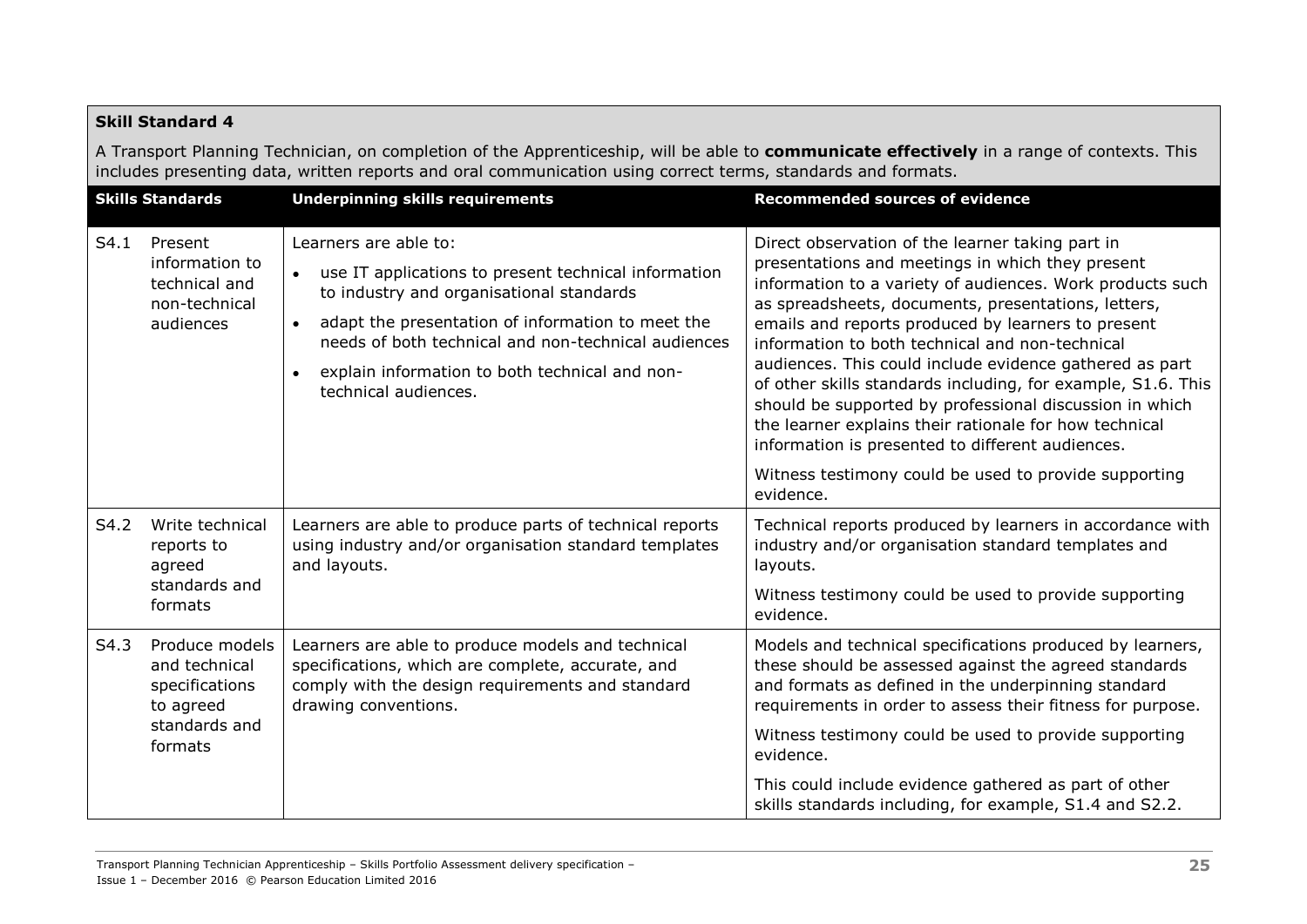| <b>Skills Standards</b> |                                                                                                  | <b>Underpinning skills requirements</b>                                                                                                                                                                                                      | <b>Recommended sources of evidence</b>                                                                                                                                                                                                                                                                                                        |
|-------------------------|--------------------------------------------------------------------------------------------------|----------------------------------------------------------------------------------------------------------------------------------------------------------------------------------------------------------------------------------------------|-----------------------------------------------------------------------------------------------------------------------------------------------------------------------------------------------------------------------------------------------------------------------------------------------------------------------------------------------|
| S4.4                    | Clearly<br>communicate<br>their ideas and<br>questions<br>verbally using<br>the correct<br>terms | Learners are able to:<br>use a range of verbal communication skills when<br>communicating with others including active listening,<br>questioning, clarifying and summarising<br>use appropriate technical terms in verbal<br>communications. | Direct observation of learners' participation in activities<br>such as team meetings, presentations and professional<br>discussions.<br>This should be supported by relevant work products<br>gathered in support of other standards, such as S1.6 and<br>S3.2.<br>Witness testimony could be used to provide further<br>supporting evidence. |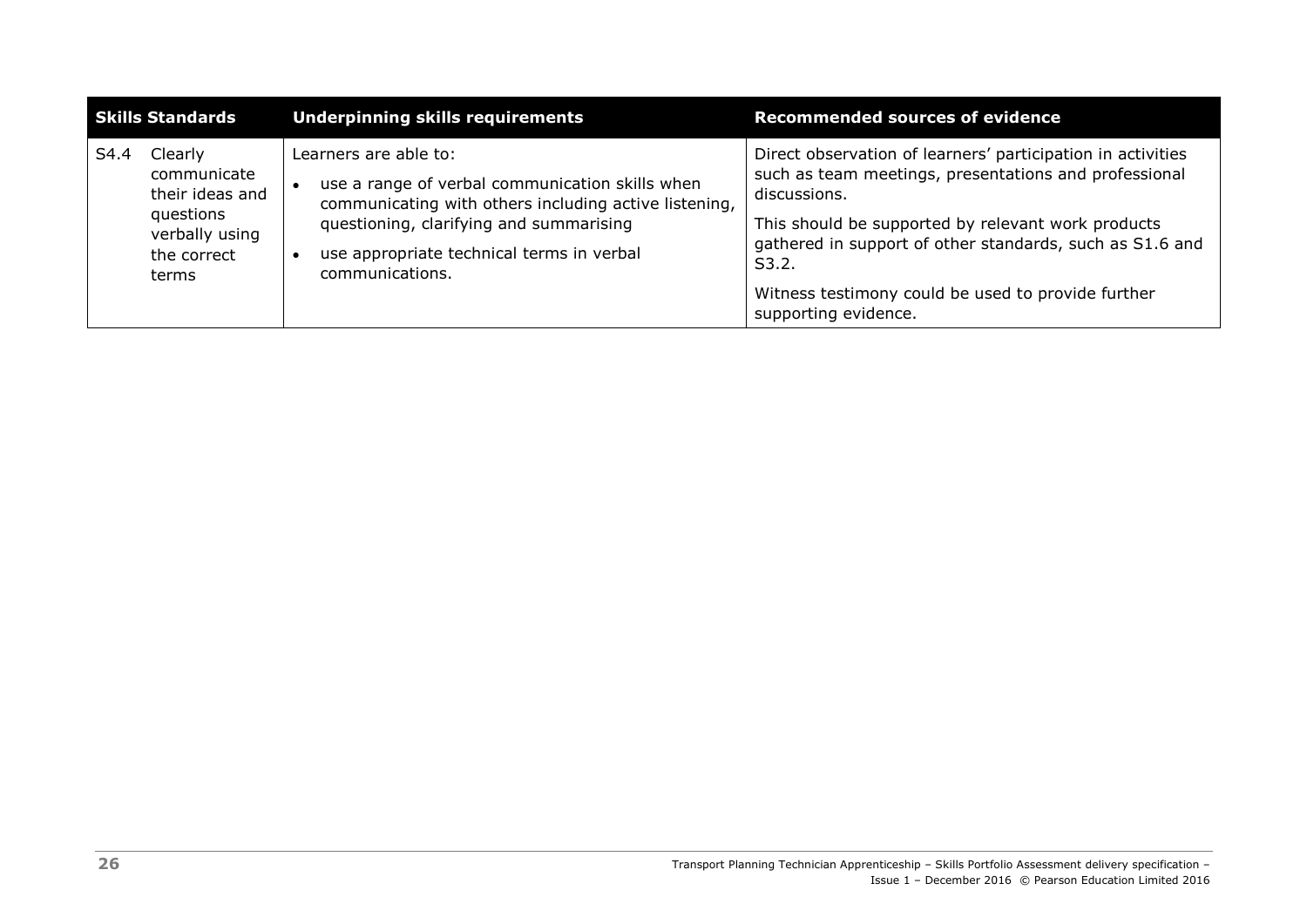#### **Skill Standard 5**

A Transport Planning Technician, on completion of the Apprenticeship, will be able to **keep themselves and others safe by adhering to**  safe working practices. This includes the ability to assess risks, follow safe systems of work and adhere to all corporate safety policies.

| <b>Skills Standards</b> |                                                                                                                                                                   | <b>Underpinning skills requirements</b>                                                                                                                                                                                                                                                                                                                                                                    | <b>Recommended sources of evidence</b>                                                                                                                                                                                                                                                                                                                                                                                                                                                                                                                                                                                                                |
|-------------------------|-------------------------------------------------------------------------------------------------------------------------------------------------------------------|------------------------------------------------------------------------------------------------------------------------------------------------------------------------------------------------------------------------------------------------------------------------------------------------------------------------------------------------------------------------------------------------------------|-------------------------------------------------------------------------------------------------------------------------------------------------------------------------------------------------------------------------------------------------------------------------------------------------------------------------------------------------------------------------------------------------------------------------------------------------------------------------------------------------------------------------------------------------------------------------------------------------------------------------------------------------------|
| S5.1                    | Conduct risk<br>assessment to<br>accurately<br>identify<br>hazards, assess<br>risks and<br>identify<br>appropriate<br>methods to<br>minimise or<br>eliminate risk | Learners are able to conduct formal risk assessments<br>and develop method statements for appropriate<br>transport sites in which they:<br>accurately identify hazards<br>assess the potential risks associated with the<br>identified hazards<br>asses the severity and likelihood of the associated<br>risks occurring<br>describe appropriate methods to effectively minimise<br>or eliminate the risk. | Direct observation of learners undertaking risk<br>assessments and developing method statements<br>supported. This should be supported by professional<br>discussion and work products such as the completed risk<br>assessment documentation produced by the learner. This<br>could be conducted in simulated scenarios should there<br>not be sufficient opportunities.<br>Examples of appropriate sites to be risk assessed could<br>include public survey sites, construction sites, rail<br>environments.<br>Witness testimony relating to the learner's ability to<br>conduct risk assessments could be used to provide<br>supporting evidence. |
| S5.2                    | Follow safe<br>systems of<br>work and<br>adhere to all<br>corporate<br>safety policies                                                                            | Learners are able to follow safe systems and:<br>work in compliance with organisational and statutory<br>safety policies and best practice<br>conduct regular checks to ensure compliance with<br>the organisational and statutory policies as well as<br>best practice<br>monitor methods of working to promote health,<br>safety, welfare and environmental protection.                                  | Direct observation of learners safely undertaking work<br>such as site visits and surveys.<br>This should be supported by relevant work products,<br>including those gathered as part of S5.1, such as<br>checklists, task briefings, method statements, work<br>package plans and method statements.<br>Professional discussions relating to following safe systems<br>of work and the checking and monitoring of compliance<br>with organisational and statutory requirements.<br>Witness testimony could be used to provide supporting<br>evidence.                                                                                                |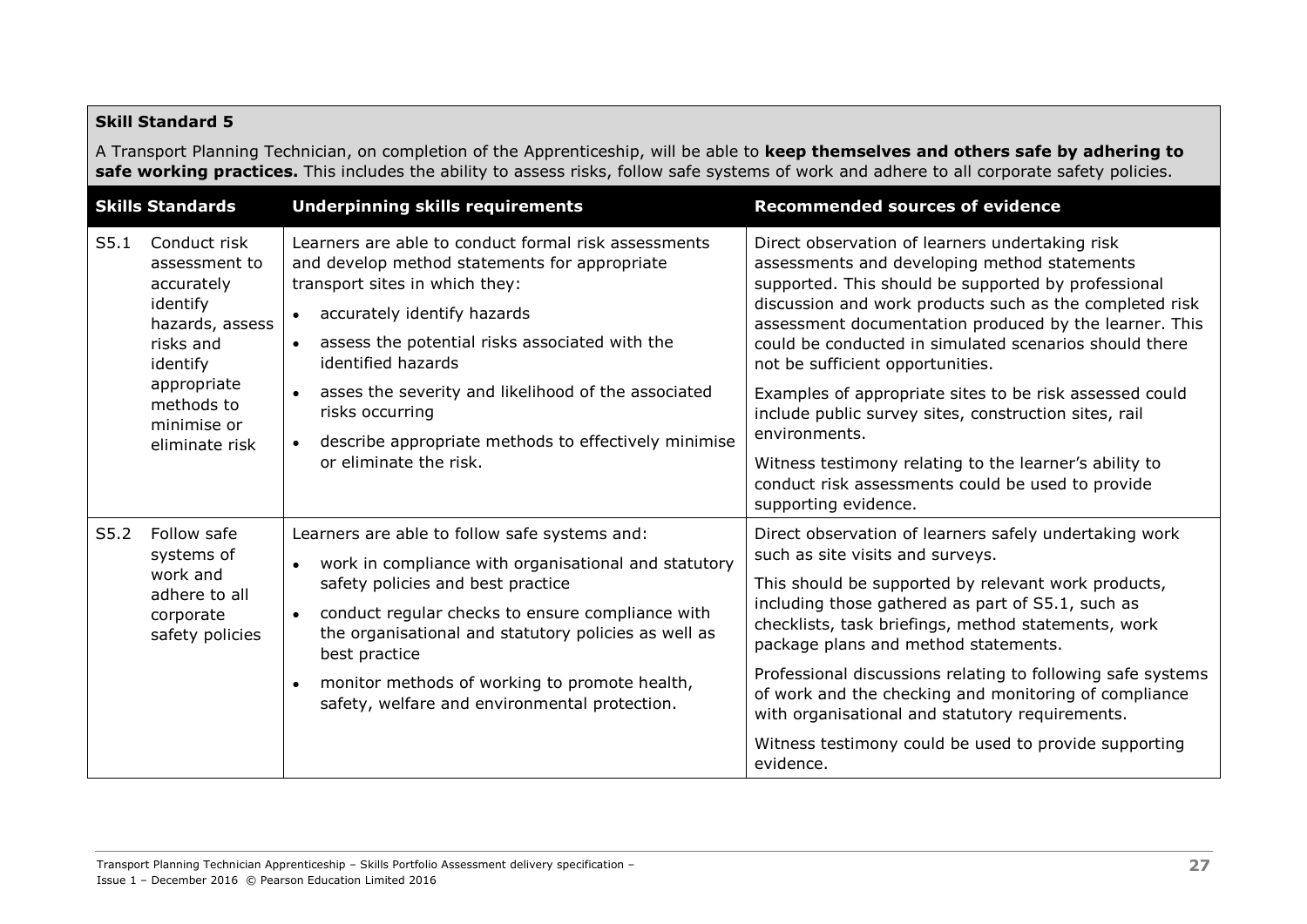#### **Skill Standard 6**

A Transport Planning Technician, on completion of the Apprenticeship, will be able to **maintain their own skills base and learning to develop increasing competence.** This includes an ability to continuously assess their own competence against training objectives and identify development needs and compliance with the code of conduct set out by their professional body.

<span id="page-31-0"></span>

| <b>Skills Standards</b> |                                                                              | <b>Underpinning skills requirements</b>                                                                                                                                                                                                                                                                                                                                                                                                                  | <b>Recommended sources of evidence</b>                                                                                                                                                                                                                                                                                                                                                                                                                                                                                                                                                                                                                                   |
|-------------------------|------------------------------------------------------------------------------|----------------------------------------------------------------------------------------------------------------------------------------------------------------------------------------------------------------------------------------------------------------------------------------------------------------------------------------------------------------------------------------------------------------------------------------------------------|--------------------------------------------------------------------------------------------------------------------------------------------------------------------------------------------------------------------------------------------------------------------------------------------------------------------------------------------------------------------------------------------------------------------------------------------------------------------------------------------------------------------------------------------------------------------------------------------------------------------------------------------------------------------------|
| S6.1                    | Evaluate own<br>development<br>needs and set<br>out training<br>action plans | Learners are able to:<br>evaluate the current and future skills and knowledge<br>requirements of their work role, whilst taking<br>account of organisational objectives<br>analyse their own development needs<br>$\bullet$<br>set appropriate targets based on their development<br>$\bullet$<br>needs as part of a development plan<br>identify and undertake activities to meet current and<br>$\bullet$<br>future skills and knowledge requirements. | Work products such as:<br>documentation from training needs analysis or similar<br>$\bullet$<br>organisation specific processes<br>learners' agreed development plans<br>$\bullet$<br>development plan for the relevant professional<br>institution<br>evidence of training they have undertaken<br>$\bullet$<br>(e.g. certificates, attendance, log books) and the<br>evaluation of this training against the development<br>plans<br>CPD portfolio for the CIHT.<br>This should be supported by professional discussion<br>covering the evaluation and recording of training and<br>development.<br>Witness testimony could be used to provide supporting<br>evidence. |
| S6.2                    | Comply with<br>the code of<br>conduct set out<br>by their<br>institution     | Learners are able to:<br>comply with the code of conduct set out by the CIHT<br>$\bullet$<br>complete CPD in line with professional body<br>$\bullet$<br>requirements.                                                                                                                                                                                                                                                                                   | Professional discussion regarding the learner's compliance<br>with the CIHT code of conduct and supported by work<br>products gathered as part of S6.1 relating to personal<br>reviews, appraisal and compliance with professional codes<br>of practice and CPD records.<br>Witness testimony could also be provided as supporting<br>evidence.                                                                                                                                                                                                                                                                                                                          |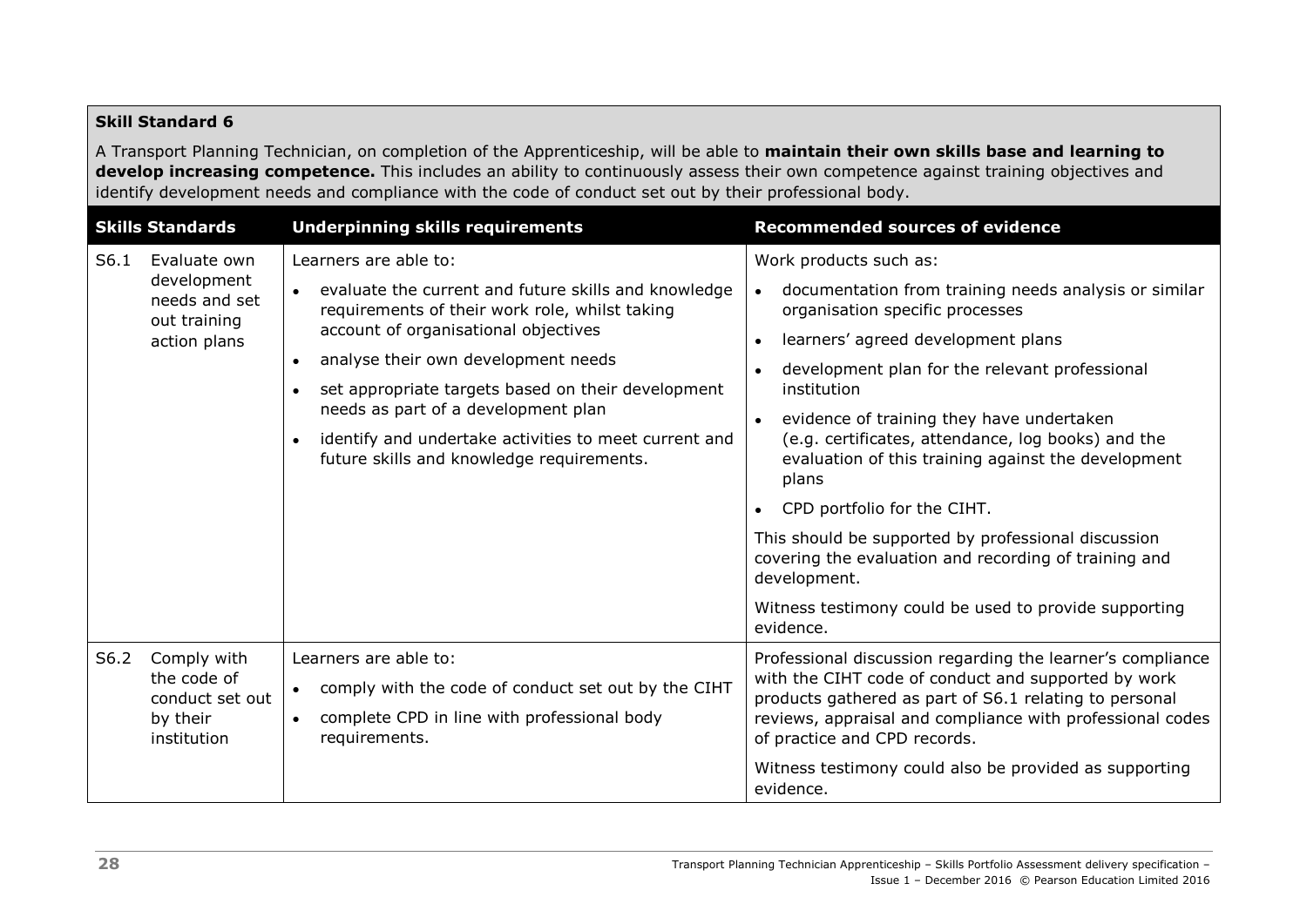# <span id="page-32-0"></span>**Making valid assessment decisions**

#### **Authenticity of learner work**

An assessor must assess only learner work that is authentic, i.e. their own independent work. Learners must authenticate the portfolio evidence that they provide for assessment by signing a declaration stating that it is their own work.

Assessors must take care not to provide direct input, instructions or specific feedback that may compromise authenticity.

Assessors must complete a declaration that:

- the evidence submitted for the assessment is the learner's own
- the learner has clearly referenced any sources used in the work
- they understand that false declaration is a form of malpractice.

Centres can use Pearson templates or their own templates to document authentication.

During assessment, an assessor may suspect that some or all of the evidence from a learner is not authentic. The assessor must then take appropriate action using the centre's policies for malpractice. Further information is given on *page [31](#page-34-1)* under the section *Dealing with malpractice in assessment*.

#### **Making assessment decisions using the standards**

Assessment decisions are based on the Apprenticeship skills and knowledge standards and underpinning requirements stated on *pages 9[–28](#page-31-0)*.

Assessors make judgements using the standards and underpinning requirements and must show how they have reached their decisions in the assessment records. The evidence from learners can be judged against all relevant elements of the standards and underpinning requirements at the same time. The assessor needs to make a judgement against each element of the standards that evidence is present and sufficiently comprehensive to demonstrate achievement.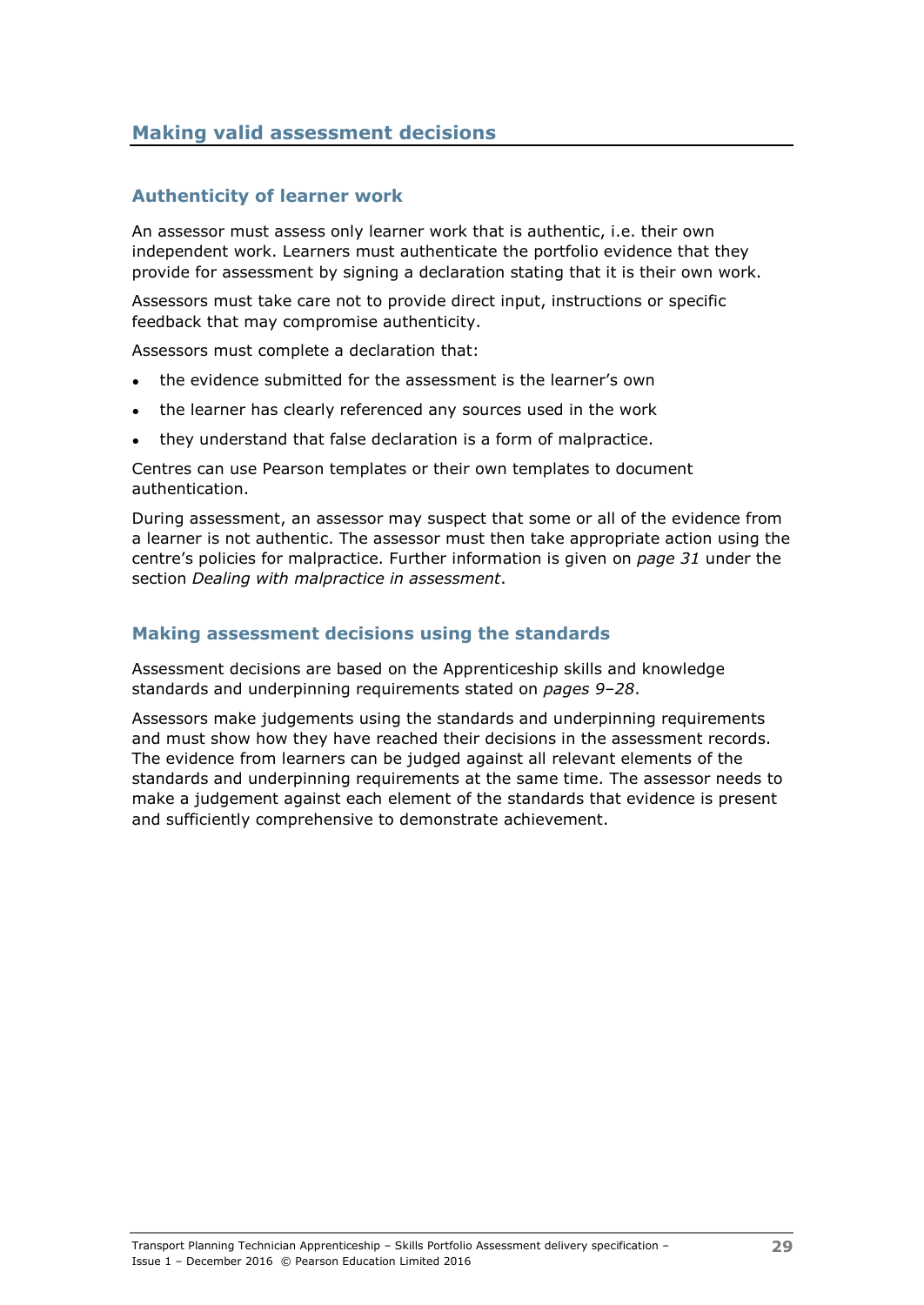#### <span id="page-33-0"></span>**Records**

Centres are required to retain records of assessment for each learner. Records should include assessments taken, decisions reached and any adjustments or appeals. Further information can be found in the *UK Information Manual.* We may ask to audit centre records, so they must be retained as specified.

#### **Reasonable adjustments to assessments**

Centres are able to make adjustments to assessments to take account of the needs of individual learners, in line with the guidance given in the Pearson document *Supplementary guidance for reasonable adjustment and special consideration in vocational internally assessed units*. In most instances, adjustments can be achieved by following the guidance, for example allowing the use of assistive technology or adjusting the format of the evidence. We can advise you if you are uncertain as to whether an adjustment is fair and reasonable. Any reasonable adjustment must reflect the normal learning or working practice of learners in a centre or working within the occupational area.

Further information on access arrangements can be found in the Joint Council for Qualifications (JCQ) document *Adjustments for candidates with disabilities and learning difficulties, Access Arrangements, Reasonable Adjustments and Special Consideration for General and Vocational qualifications*.

Both documents are on the policy page of our website.

### **Special consideration**

Centres must operate special consideration in line with the guidance given in the Pearson document *Supplementary guidance for reasonable adjustment and special consideration in vocational internally assessed units*. Special consideration may not be applicable in instances where:

- assessment requires the demonstration of practical competence
- criteria have to be met fully
- units/qualifications confer licence to practice.

Centres cannot apply their own special consideration; applications for special consideration must be made to Pearson and can be made on a case-by-case basis only. A separate application must be made for each learner. Certification claims must not be made until the outcome of the application has been received.

Further information on special consideration can be found in the Joint Council for Qualifications (JCQ) document *Adjustments for candidates with disabilities and learning difficulties, Access Arrangements, Reasonable Adjustments and Special Consideration for General and Vocational qualifications*.

Both of the documents mentioned above are on our website.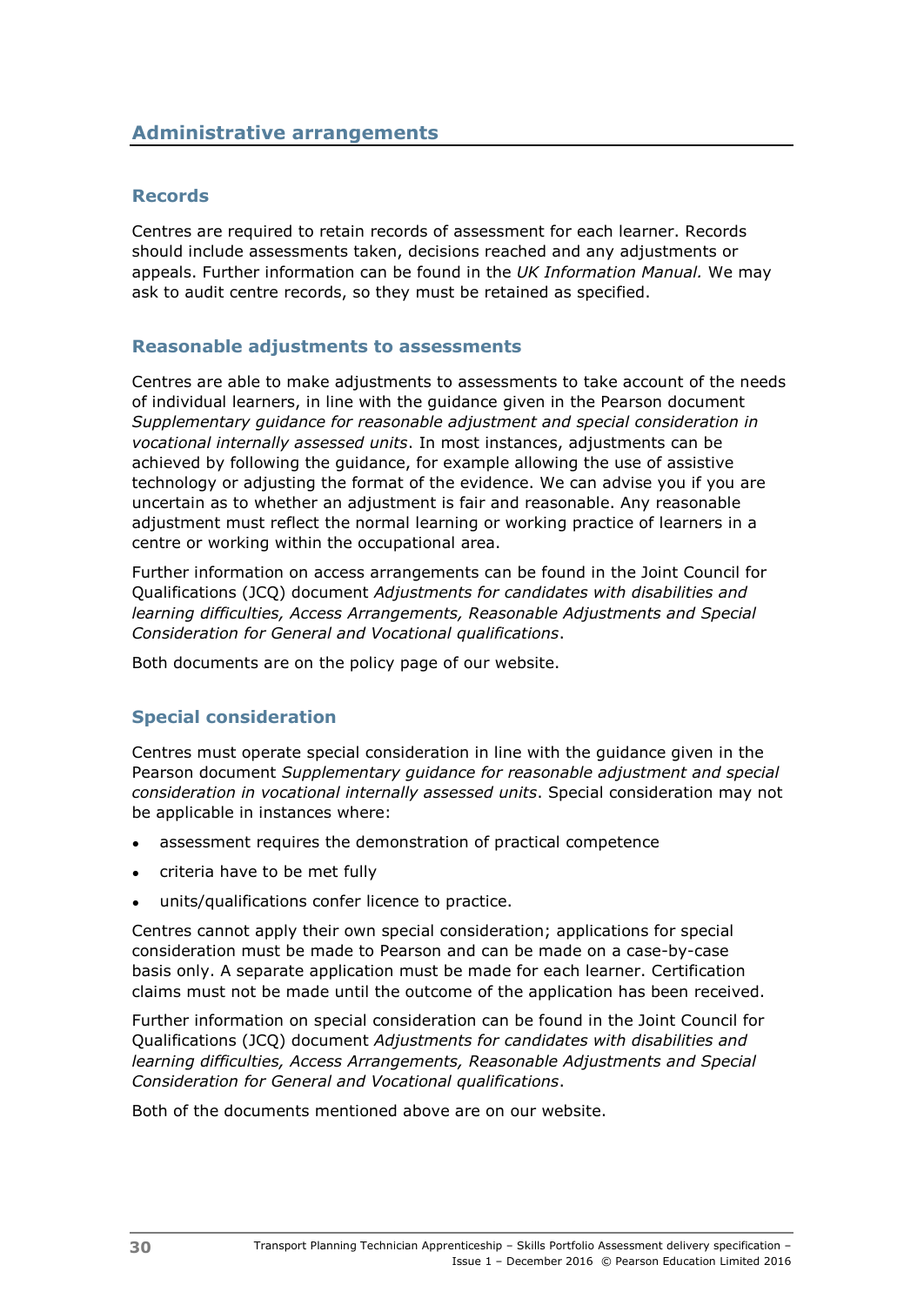#### **Appeals against assessment**

Centres must have a policy for dealing with appeals from learners. Appeals may relate to assessment decisions being incorrect or assessment not being conducted fairly. The first step in such a policy is a consideration of the evidence by a Lead Internal Verifier or other member of the programme team. The assessment plan should allow time for potential appeals after learners have been given assessment decisions.

Centres must document all learners' appeals and their resolutions. Further information on the appeals process can be found in the document *Enquiries and appeals about Pearson vocational qualifications policy*, which is available on our website.

### <span id="page-34-1"></span><span id="page-34-0"></span>**Dealing with malpractice in assessment**

Malpractice means acts that undermine the integrity and validity of assessment, the certification of qualifications and/or may damage the authority of those responsible for delivering the assessment and certification.

Pearson does not tolerate actions (or attempted actions) of malpractice by learners, centre staff or centres in connection with Pearson qualifications. Pearson may impose penalties and/or sanctions on learners, centre staff or centres where incidents (or attempted incidents) of malpractice have been proven.

Malpractice may arise or be suspected in relation to any unit or type of assessment in the qualification. For further details on malpractice and advice on preventing malpractice by learners, please see Pearson's *Centre Guidance: Dealing with Malpractice*, available on our website.

The procedures we ask you to adopt vary between units that are internally assessed and those that are externally assessed.

#### **Internal assessment**

Centres are required to take steps to prevent malpractice and to investigate instances of suspected malpractice. Learners must be given information that explains what malpractice is for internal assessment and how suspected incidents will be dealt with by the centre. The *Centre Guidance: Dealing with Malpractice* document gives full information on the actions we expect you to take.

Pearson may conduct investigations if we believe that a centre is failing to conduct internal assessment according to our policies. The above document gives further information and examples, and details the penalties and sanctions that may be imposed.

In the interests of learners and centre staff, centres need to respond effectively and openly to all requests relating to an investigation into an incident of suspected malpractice.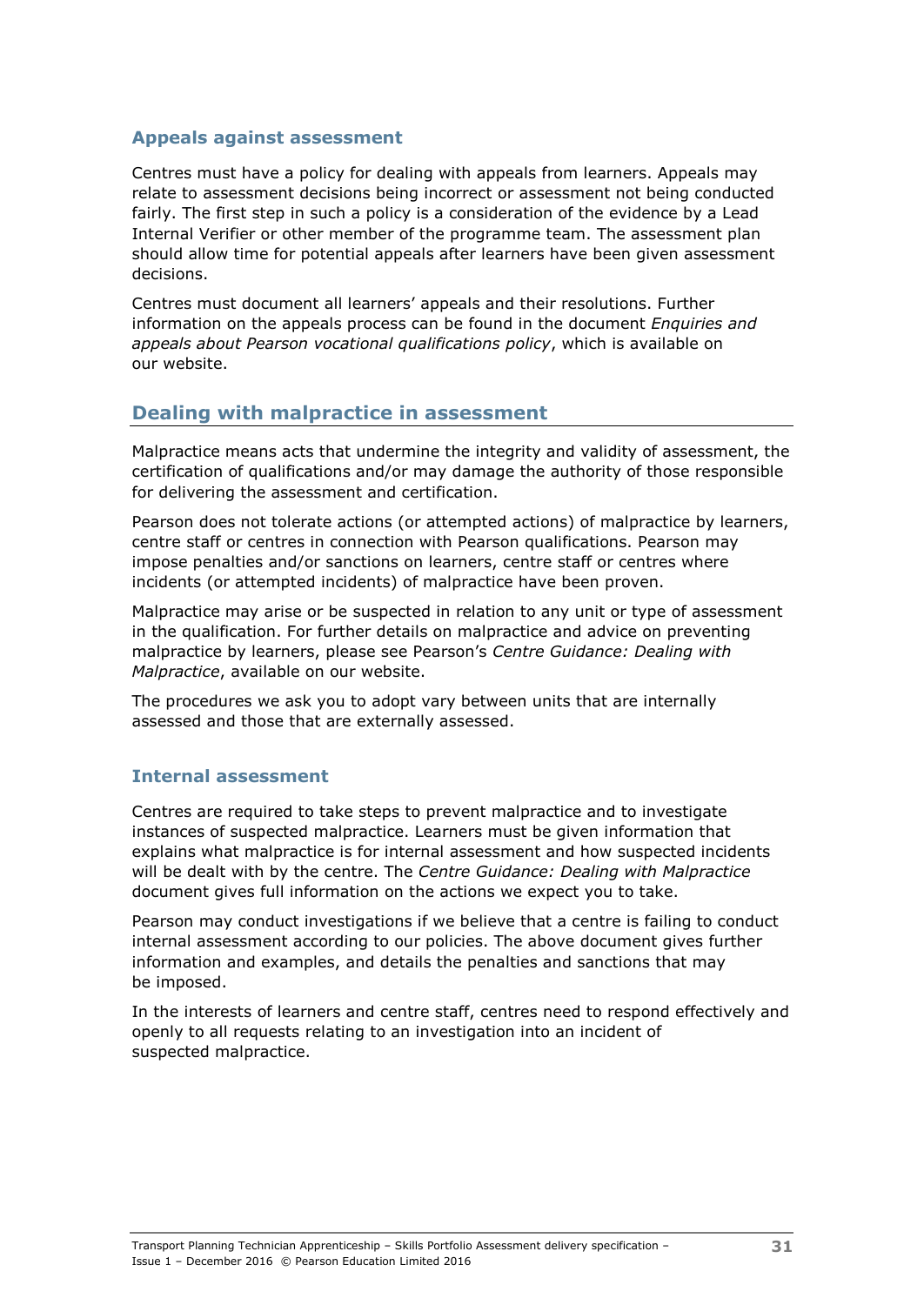#### **Learner malpractice**

The Head of Centre is required to report incidents of suspected learner malpractice that occur during Pearson examinations. We ask centres to complete JCQ Form M1 (www.jcq.org.uk/malpractice) and email it with any accompanying documents (signed statements from the learner, invigilator, copies of evidence, etc.) to the Investigations Team at pqsmalpractice@pearson.com. The responsibility for determining appropriate sanctions or penalties to be imposed on learners lies with Pearson.

Learners must be informed at the earliest opportunity of the specific allegation and the centre's malpractice policy, including the right of appeal. Learners found guilty of malpractice may be disqualified from the qualification for which they have been entered with Pearson.

### **Teacher/centre malpractice**

The head of centre is required to inform Pearson's Investigations Team of any incident of suspected malpractice by centre staff, before any investigation is undertaken. The Head of Centre is requested to inform the Investigations Team by submitting a JCQ M2(a) form (downloadable from www.jcq.org.uk/malpractice) with supporting documentation to pqsmalpractice@pearson.com. Where Pearson receives allegations of malpractice from other sources (for example Pearson staff, anonymous informants), the Investigations Team will conduct the investigation directly or may ask the head of centre to assist.

Incidents of maladministration (accidental errors in the delivery of Pearson qualifications that may affect the assessment of learners) should also be reported to the Investigations Team using the same method.

Heads of Centres/Principals/Chief Executive Officers or their nominees are required to inform learners and centre staff suspected of malpractice of their responsibilities and rights, please see 6.15 of *JCQ Suspected Malpractice in Examinations and Assessments Policies and Procedures*.

Pearson reserves the right in cases of suspected malpractice to withhold the issuing of results/certificates while an investigation is in progress. Depending on the outcome of the investigation, results and/or certificates may not be released or they may be withheld.

We reserve the right to withhold certification when undertaking investigations, audits and quality assurances processes. You will be notified within a reasonable period of time if this occurs.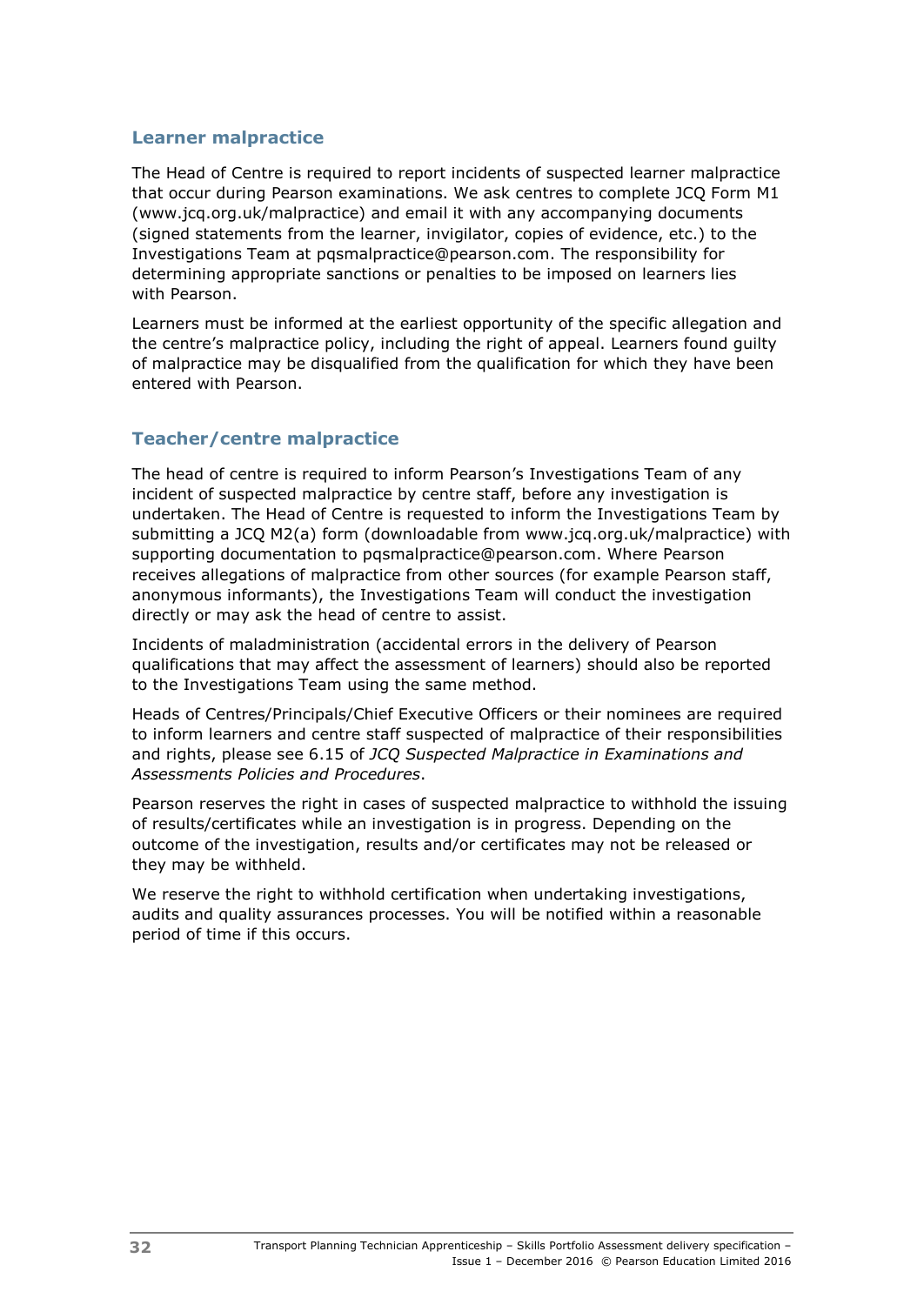### **Sanctions and appeals**

Where malpractice is proven, we may impose sanctions or penalties.

Where learner malpractice is evidenced, penalties may be imposed such as:

- mark reduction for affected external assessments
- disqualification from the qualification
- debarment from registration for Pearson qualifications for a period of time.

If we are concerned about your centre's quality procedures we may impose sanctions such as:

- working with centres to create an improvement action plan
- requiring staff members to receive further training
- placing temporary blocks on the centre's certificates
- placing temporary blocks on registration of learners
- debarring staff members or the centre from delivering Pearson qualifications
- suspending or withdrawing centre approval status.

The centre will be notified if any of these apply.

Pearson has established procedures for centres that are considering appeals against penalties and sanctions arising from malpractice. Appeals against a decision made by Pearson will normally be accepted only from the Heads of Centres (on behalf of learners and/or members or staff) and from individual members (in respect of a decision taken against them personally). Further information on appeals can be found in our Enquiries and Appeals policy, on our website. In the initial stage of any aspect of malpractice, please notify the Investigations Team (via pqsmalpractice@pearson.com) who will inform you of the next steps.

Transport Planning Technician Apprenticeship – Skills Portfolio Assessment delivery specification – Issue 1 – December 2016 © Pearson Education Limited 2016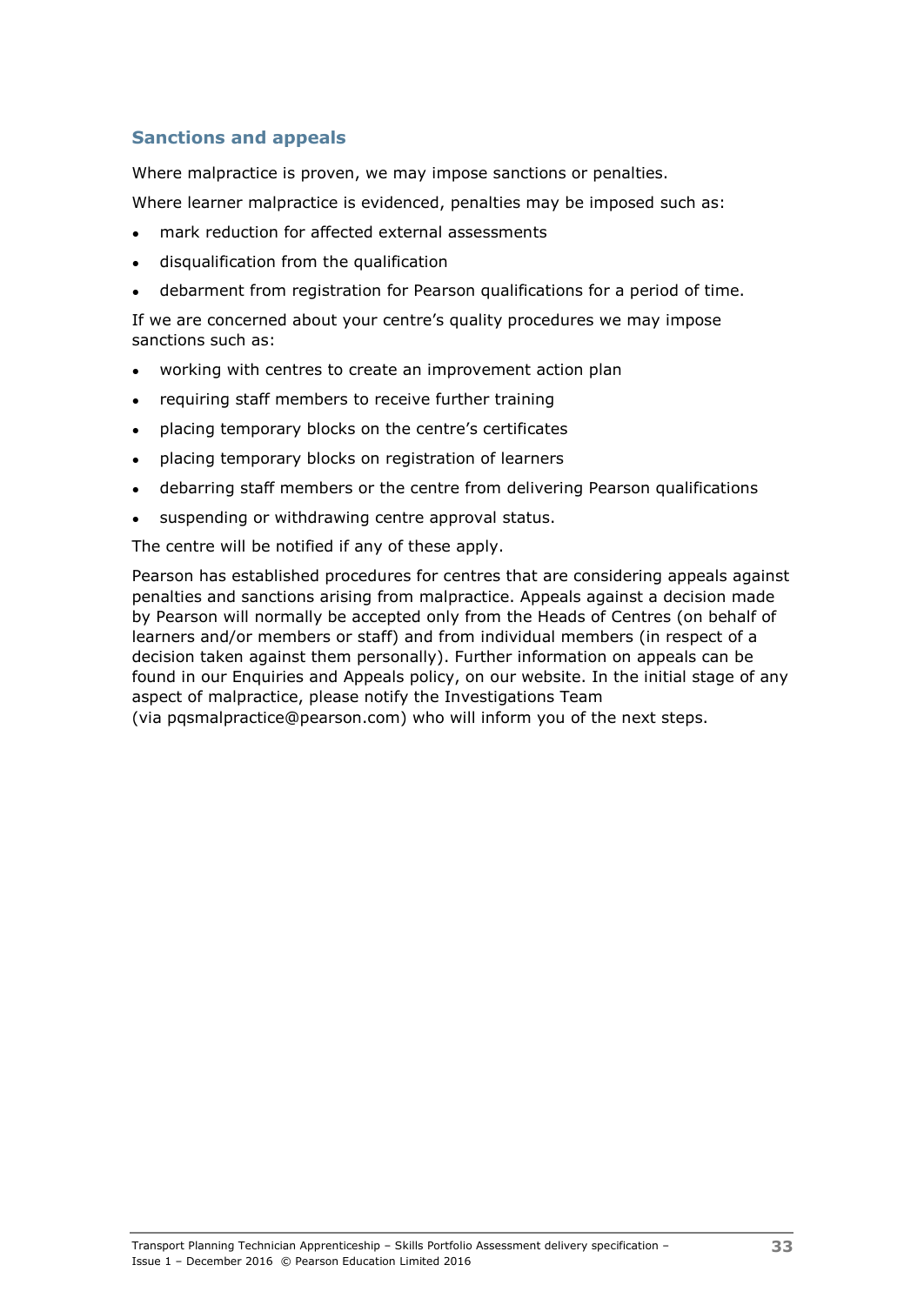# <span id="page-37-0"></span>**5 Access and recruitment**

Our policy on access to our assessment is that:

- they should be available to everyone who is capable of reaching the required standards
- they should be free from barriers that restrict access and progression
- there should be equal opportunities for all wishing to access the assessments.

Centres must ensure that their learner recruitment process is conducted with integrity. This includes ensuring that applicants have appropriate information and advice about the assessment to ensure that it will meet their needs.

Centres should review applicants' prior qualifications and/or experience, considering whether this profile shows that they have the potential to complete the assessment successfully.

All learners undertaking an Apprenticeship Standard must be employed as an apprentice and have an Apprenticeship Agreement at the start of the first day of their Apprenticeship programme.

### <span id="page-37-1"></span>**Access to qualifications for learners with disabilities or specific needs**

Equality and fairness are central to our work. Pearson's Equality Policy requires all learners to have equal opportunity to access our qualifications and assessments and that our qualifications are awarded in a way that is fair to every learner.

We are committed to making sure that:

- learners with a protected characteristic (as defined by the Equality Act 2010) are not, when they are undertaking one of our qualifications, disadvantaged in comparison to learners who do not share that characteristic
- all learners achieve the recognition they deserve from undertaking a qualification and that this achievement can be compared fairly to the achievement of their peers.

For learners with disabilities and specific needs, the assessment of their potential to achieve the qualification must identify, where appropriate, the support that will be made available to them during delivery and assessment of the qualification. Please see the information regarding reasonable adjustments and special consideration on *page 29.*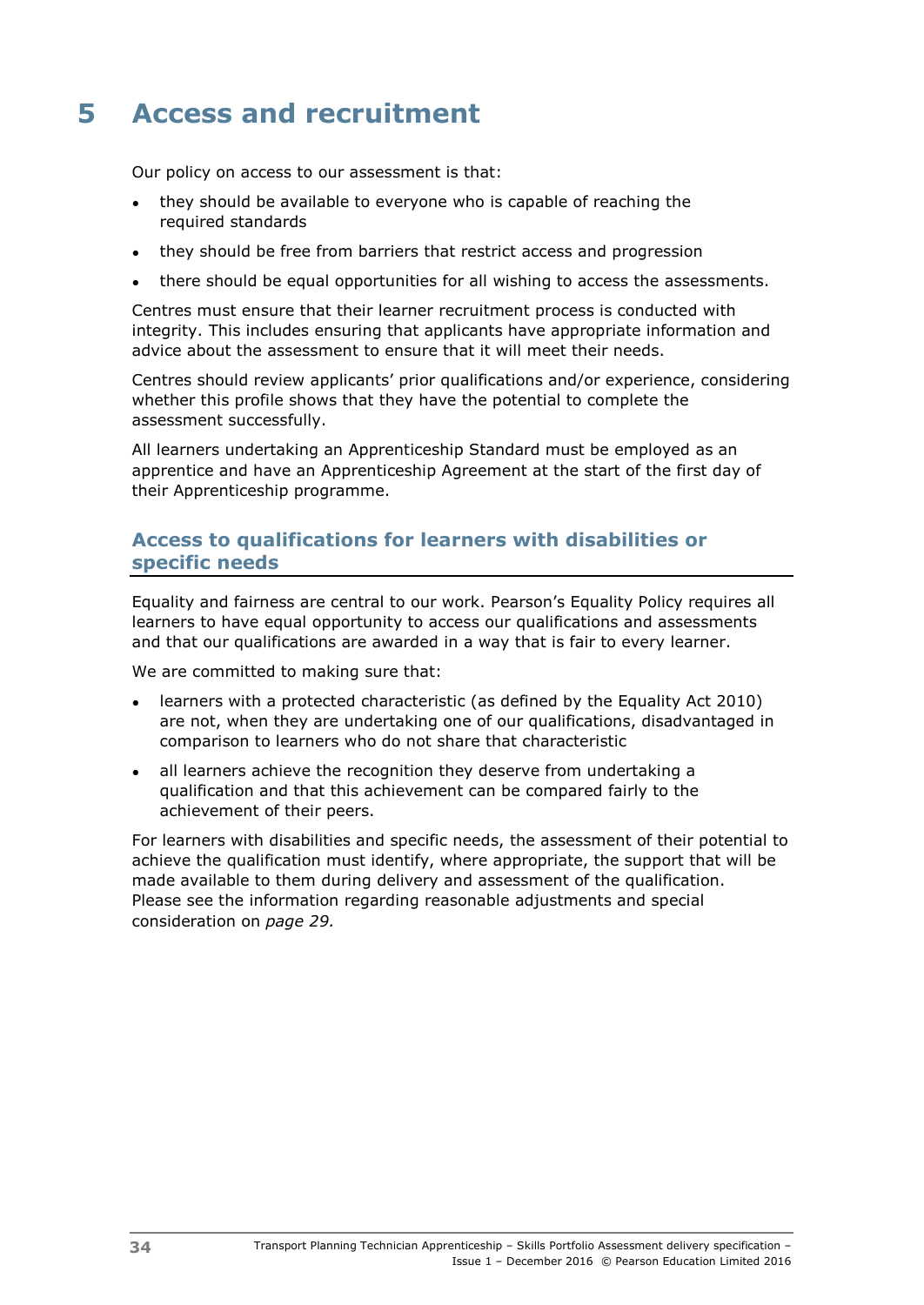# <span id="page-38-0"></span>**6 Quality assurance of centres**

Quality assurance is at the heart of vocational qualifications and Apprenticeships. Centres are required to declare their commitment to ensuring quality and to giving learners appropriate opportunities that lead to valid and accurate assessment outcomes.

Pearson uses external quality assurance processes to verify that assessment, internal quality assurance and evidence of achievement meet nationally defined standards. Our processes enable us to recognise good practice, effectively manage risk and support centres to safeguard certification and quality standards.

Our Standards Verifiers provide advice and guidance to enable centres to hold accurate assessment records and assess learners appropriately, consistently and fairly. Centres offering qualifications and assessments as part of the New Apprenticeship Standards will typically receive two standards verification visits per year (a total of two days per year). The exact frequency and duration of Standards Verifier visits will reflect the level of risk associated with a programme, taking account of the:

- number of assessment sites
- number and throughput of learners
- number and turnover of assessors
- number and turnover of internal verifiers
- amount of previous experience of delivery.

If a centre is offering more than one component related to a New Apprenticeship Standard, wherever possible we will allocate the same Standards Verifier for all components.

For further information, please see the Work-based Learning and BTEC Apprenticeships quality assurance handbooks section on our website.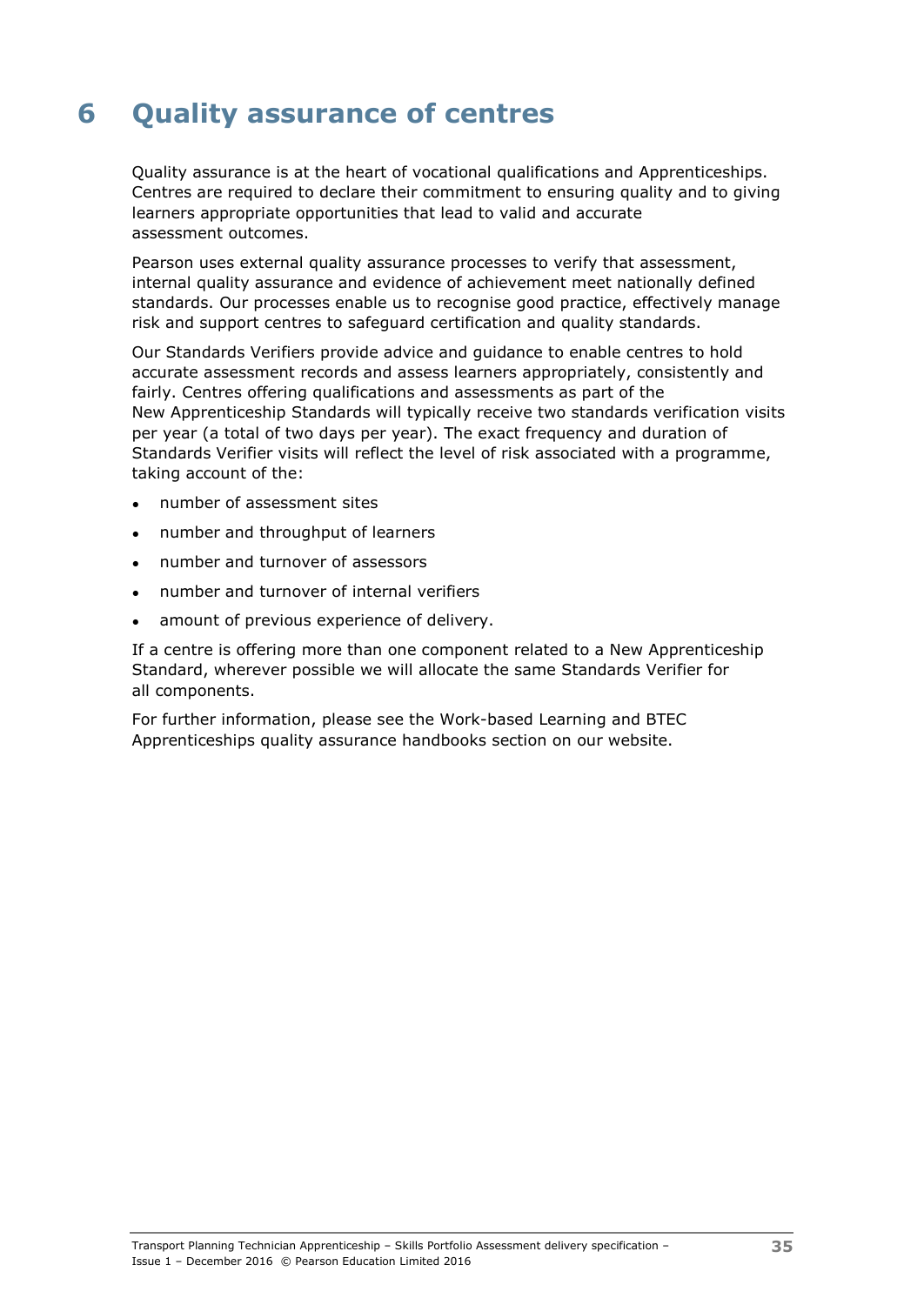# <span id="page-39-0"></span>**7 Further information and useful publications**

To get in touch with us visit our 'Contact us' pages:

- Edexcel, BTEC and Pearson Work Based Learning contact details: qualifications.pearson.com/en/support/contact-us.html
- books, software and online resources for UK schools and colleges: www.pearsonschoolsandfecolleges.co.uk

Key publications

- *Adjustments for candidates with disabilities and learning difficulties – Access and Arrangements and Reasonable Adjustments, General and Vocational qualifications* (Joint Council for Qualifications (JCQ))
- *Supplementary guidance for reasonable adjustments and special consideration in vocational internally assessed units* (Pearson)
- *Suspected Malpractice in Examination and Assessments: Policies and Procedures*  (JCQ)
- *Equality Policy* (Pearson)
- *Recognition of Prior Learning Policy and Process* (Pearson)
- *UK Information Manual* (Pearson).

All of these publications are available on our website.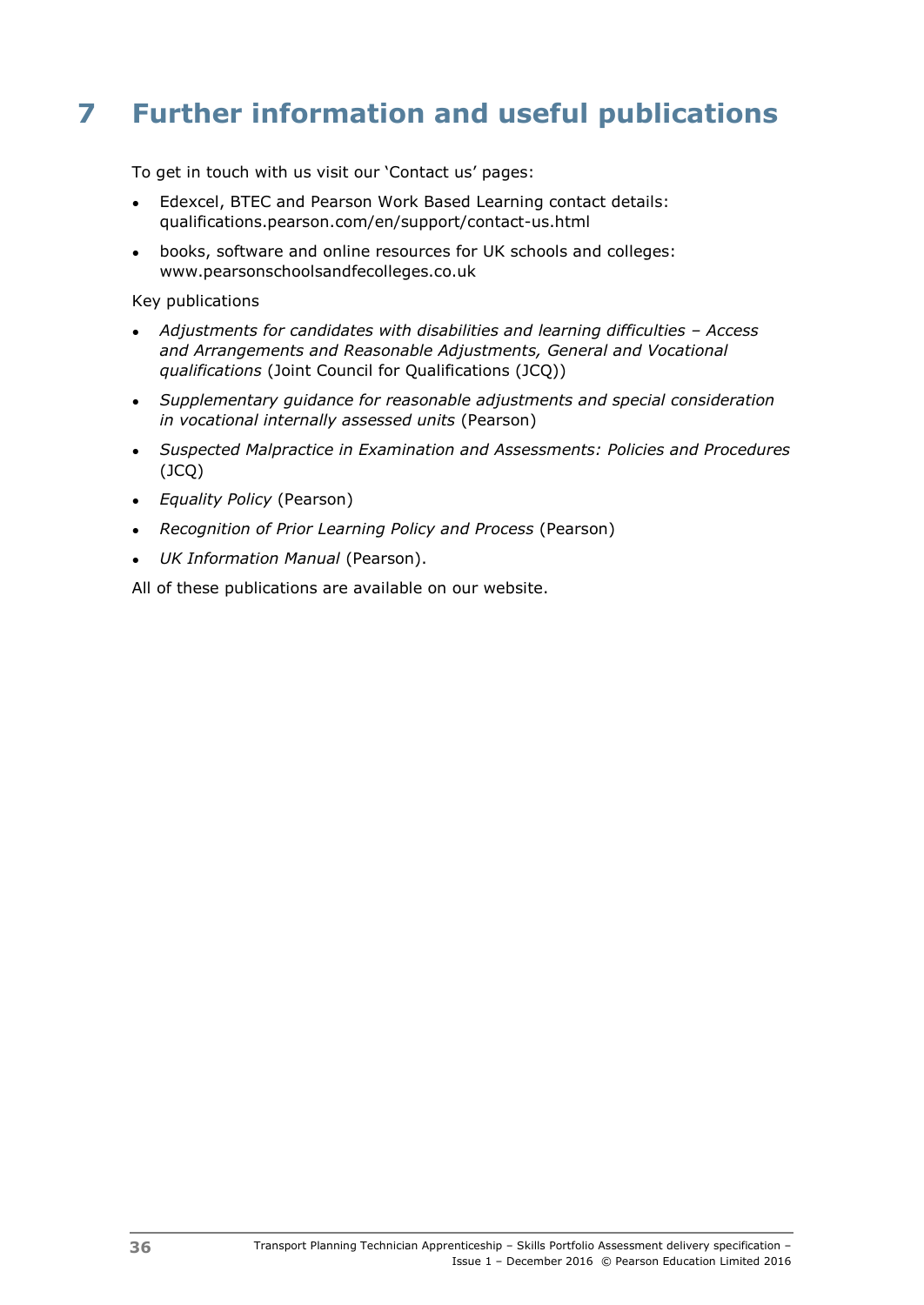# <span id="page-40-0"></span>**8 Professional development and training**

#### **Professional development and training**

Pearson supports customers with training related to our qualifications and assessments. This support is available through a choice of training options offered on our website:

The support we offer focuses on a range of issues, such as:

- planning for the delivery of a new programme
- planning for assessment and grading
- developing effective assignments
- building your team and teamwork skills
- developing learner-centred learning and teaching approaches
- building in effective and efficient quality assurance systems.

The national programme of training we offer is on our website. You can request centre-based training through the website or you can contact one of our advisers in the Training from Pearson UK team via Customer Services to discuss your training needs.

#### **Training and support for the lifetime of the qualifications**

**Training and networks**: our training programme ranges from free introductory events through sector-specific opportunities to detailed training on all aspects of delivery, assignments and assessment. We also host some regional network events to allow you to share your experiences, ideas and best practice with colleagues in your region.

**Regional support**: our team of Regional Quality Managers, based around the country, are responsible for providing quality assurance support and guidance to anyone managing and delivering NVQs/competence-based qualifications and assessments. The Regional Quality Managers can support you at all stages of the standard verification process as well as in finding resolutions of actions and recommendations as required.

To get in touch with our dedicated support teams please visit our website at: qualifications.pearson.com/en/support/contact-us.html

**Online support**: find the answers to your questions in *Knowledge Base*, a searchable database of FAQs and useful videos that we have put together with the help of our subject advisors to support you in your role. Whether you are a teacher, administrator, assessment associate or training provider, you will find answers to your questions. If you are unable to find the information you need, please send us your query and our qualification or administrative experts will get back to you.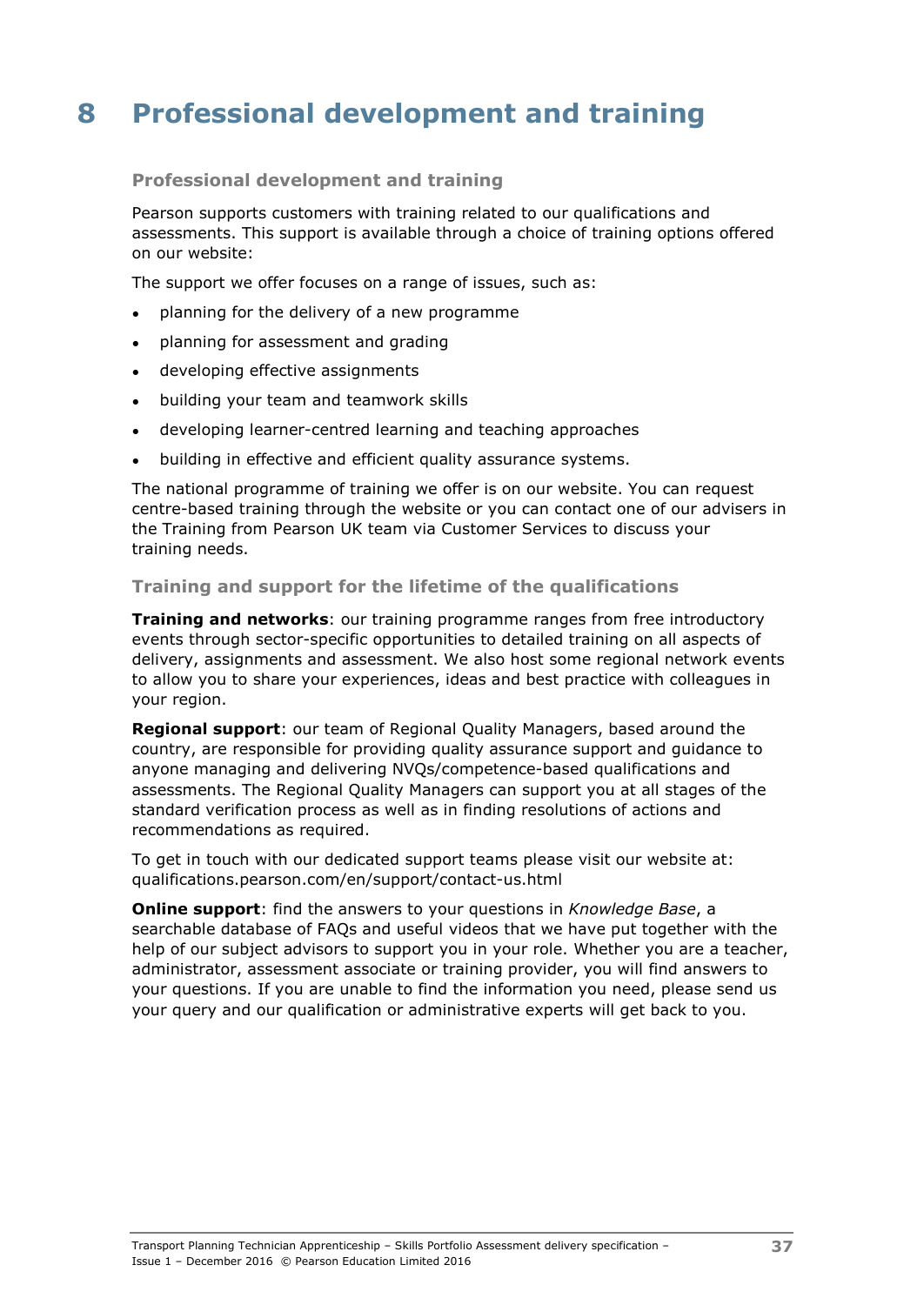# <span id="page-41-0"></span>**9 Contact us**

We have a dedicated Account Support team, across the UK, to give you more personalised support and advice. To contact your Account Specialist:

**Email**: wblcustomerservices@pearson.com **Telephone**: 0844 576 0045

If you are new to Pearson and would like to become an approved centre, please complete the *Register your interest* form on our website at: qualifications.pearson.com/en/forms/register-your-interest-wbl.html

ma051216Z:\LT\PD\GENERAL\9781446944493\_ASSDEL\_TPTASP\9781446944493\_ASSDEL\_TPTASP.DOC.1–43/0